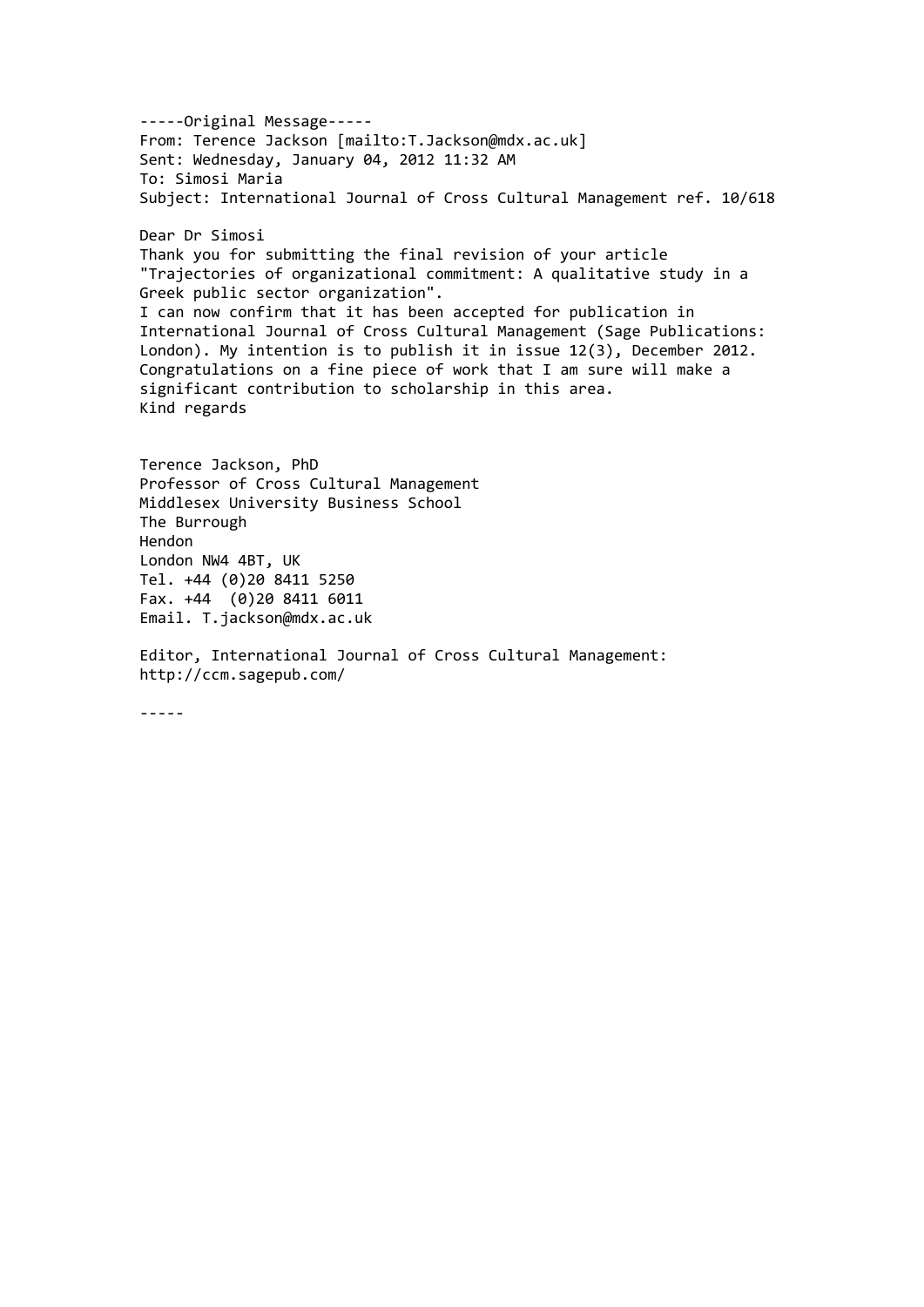## Trajectories of organizational commitment: A qualitative study in a Greek public sector organization

Maria Simosi

Department of Product & System Design Engineering

University of the Aegean

Address for correspondence: Dr. Maria Simosi, 95 Kallisthenous street, 118 52 Athens, Greece. Tel./Fax: +30210-3422472 Email: m.simosi@aegean.gr

Authors' biographical note:

Maria Simosi is a lecturer in the Dept. of Product and Systems Design Engineering, University of the Aegean, 84 100 Hermoupolis, Syros, Greece. She can be contacted at : m.simosi@aegean.gr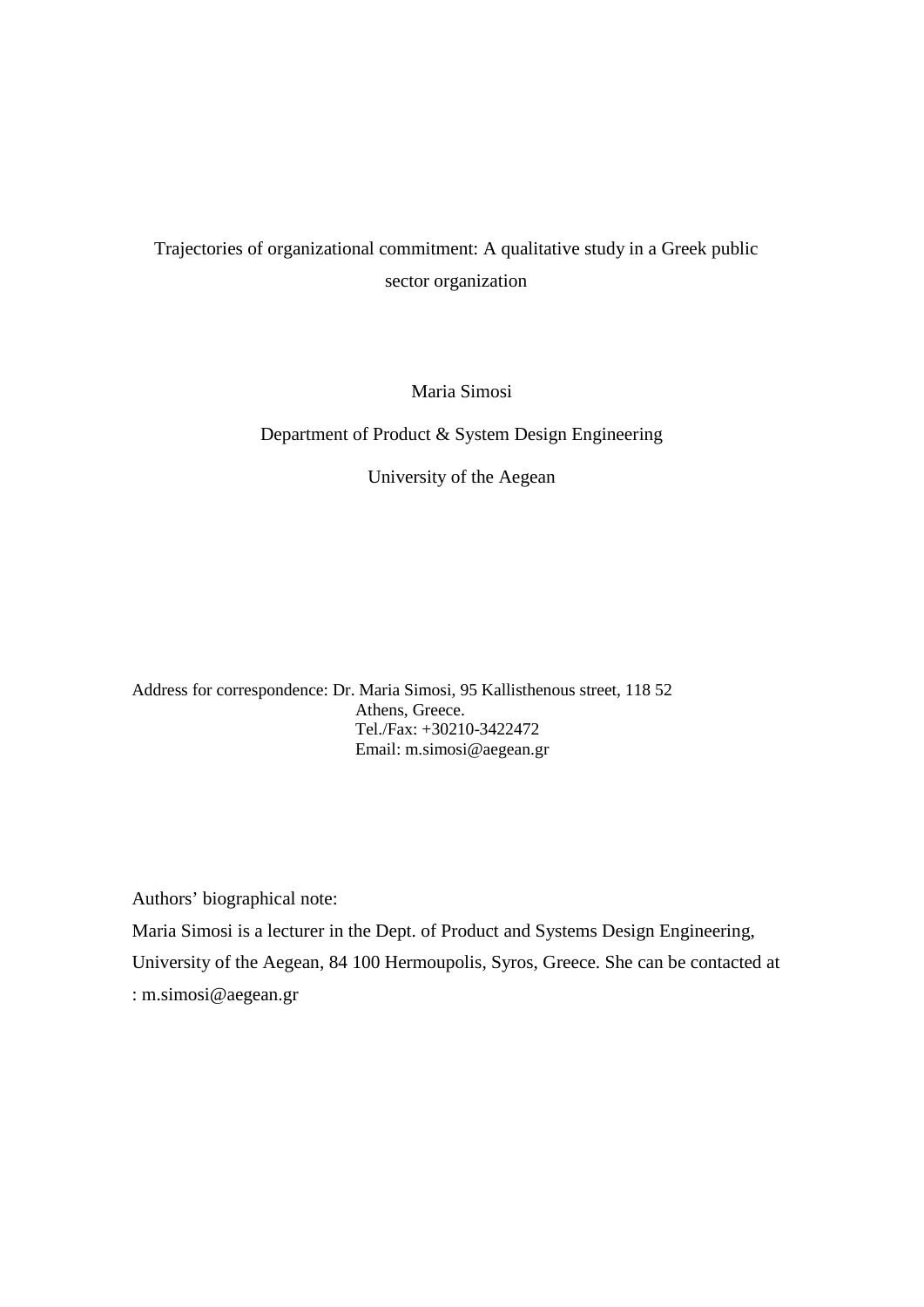## **Trajectories of organizational commitment: A qualitative study in a Greek public**

**sector organization**

## **Abstract**

**Developmental issues of organizational commitment have received little attention and have been mainly examined through cross-sectional or longitudinal designs which used pre-defined scales validated in an Anglo-Saxon cultural context. The present study aims to address this gap by examining the developmental processes as well as possible intersections among commitment components as experienced by Greek employees working in a public sector organization. As twenty-five interviews with employees of different tenure length suggested, employees' experience of organizational commitment reflected culturally driven values and expectations. In specific, the notion of organizational commitment was interwoven with that of self-definition. Shifts in employees' psychological contract were found to follow commitment and self-definitional developments. Moreover, commitments to different work-related foci were intertwined to commitment to the organization in the discourse of less experienced employees while perceptions of wants and obligations were found to change in nature and were increasingly interwoven as tenure increased. The implications of the study for cross cultural management lay in furthering our understanding of organizational commitment in a less studied cultural context in management research while pointing out that cultural diversity constitutes an additional aspect for understanding employees' commitment to their workplace.**

**Keywords**: organizational commitment, self-definition, psychological contract,

Greece, cross cultural management

**Short title**: Trajectories of organizational commitment

Article type: Cultural perspectives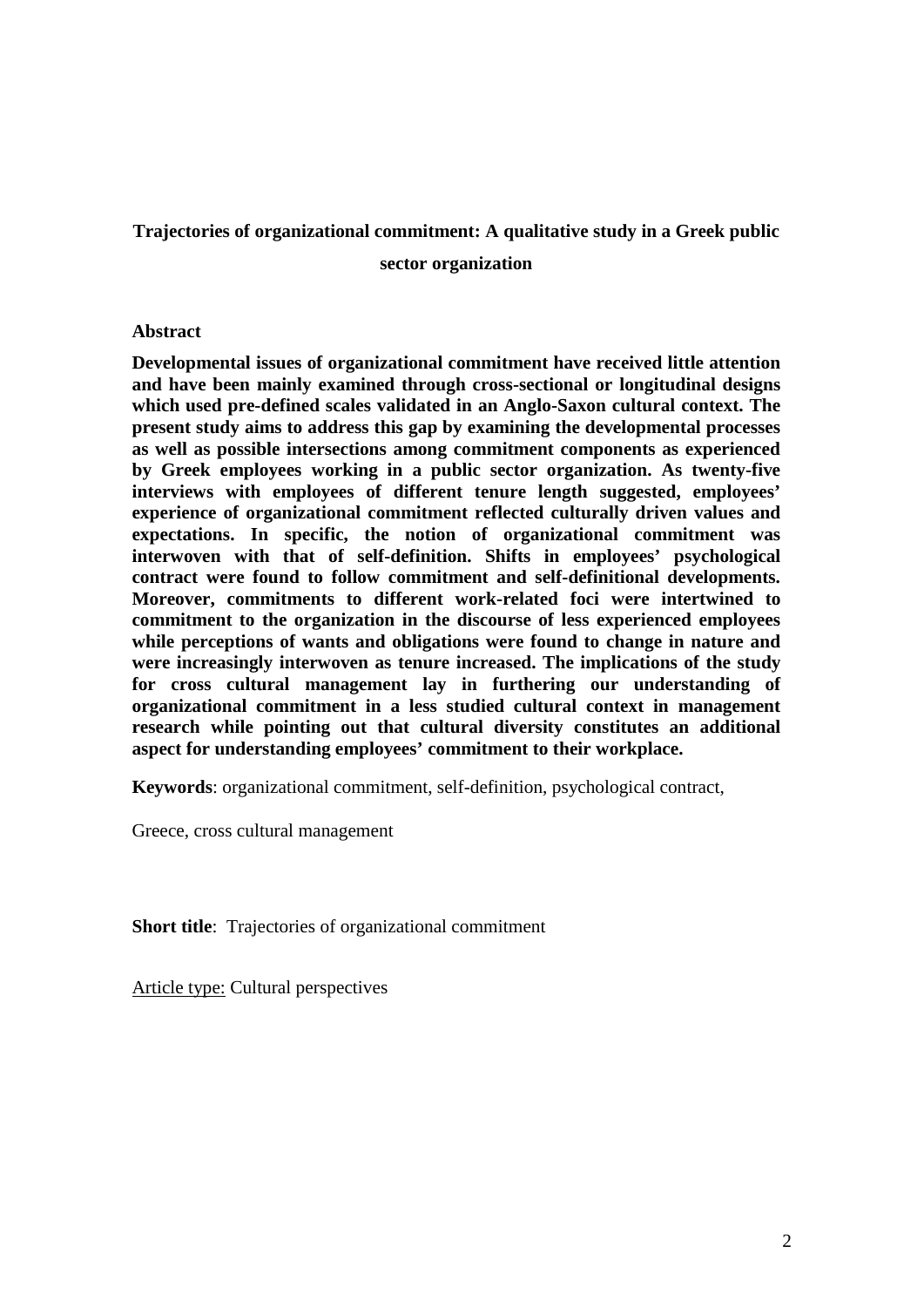## **INTRODUCTION**

Organizational commitment (OC) constitutes a phenomenon of longstanding interest to both organizational scholars and practitioners. OC has generally been studied as a force binding an individual to a target (i.e. employing organization) and a course of action relevant to that target (Meyer and Herscovitch, 2001). It has been formulated in a variety of ways, commonly conceptualized as a construct with multiple components. Among the various multidimensional frameworks, Meyer and Allen's model (1991), which has mainly been validated in an Anglo-Saxon cultural context, constitutes the widely used conceptualization of commitment which has also received considerable empirical support (e.g. Wasti, 2005; Gellatly, Meyer and Luchak, 2006). Review of relevant research indicates that research examining commitment development in the sense of how intra-individual commitment changes with time has been scarce, as compared to voluminous research on OC (Beck and Wilson, 2001; Bergman, 2006). Moreover, the links between OC and self-definition as well as psychological contract have scarcely been examined.

The nature of organizational commitment may differ among countries as a result of different culturally driven values which employees carry with them in their workplace. For instance, in their study, Andolsek and Stebe (2004) found that different types of commitment are stronger in collective cultures as compared to individualistic ones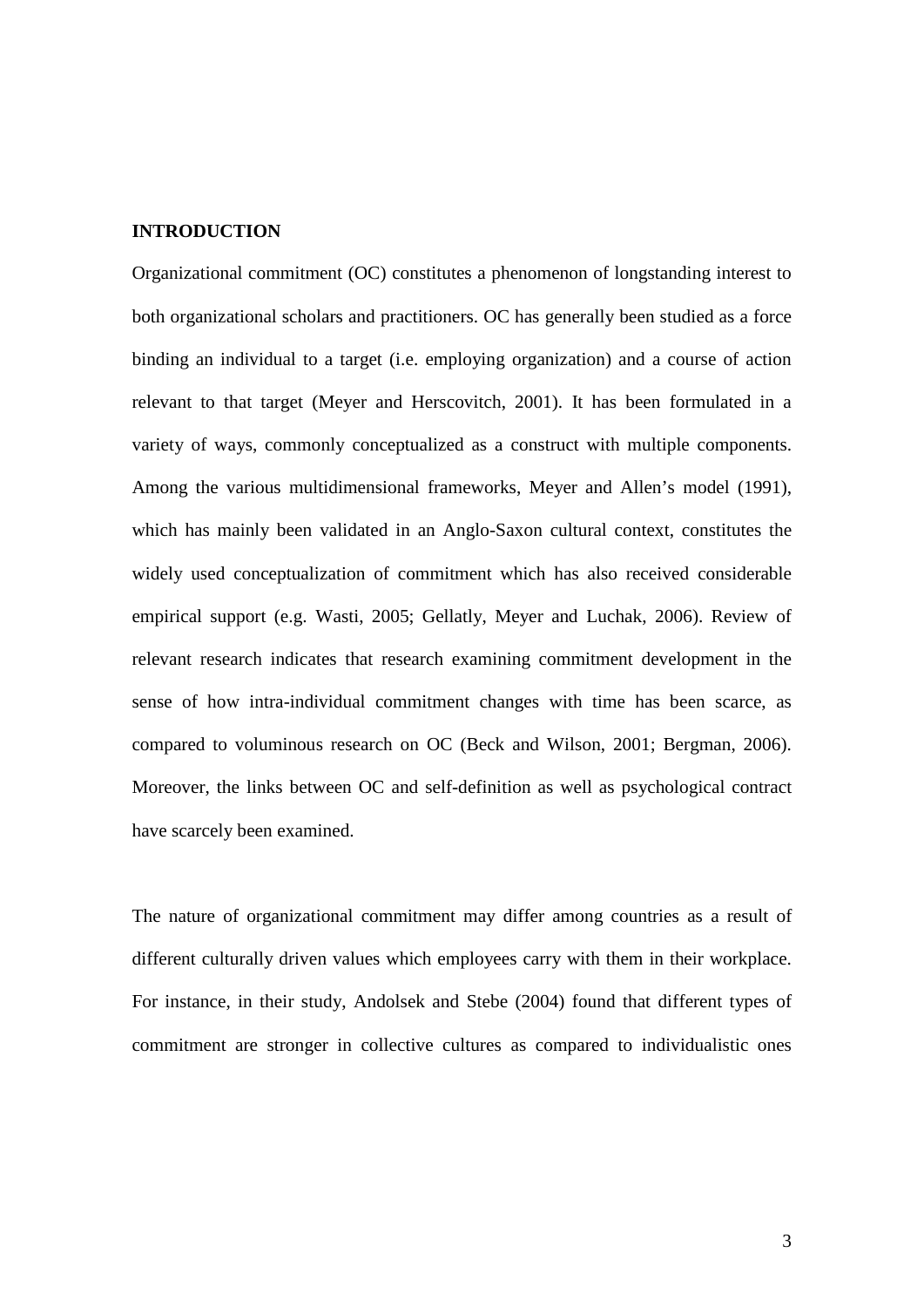while culture also impacted on what individuals considered to be important for the development of feelings of adherence to their work organization. Adopting an emic approach, the present study advocates that culture is an integral part of human behavior, while the latter cannot be separated from the cultural context (Gergen, 1985). Despite voluminous research on commitment, pertinent research has mainly been 'a-cultural' or 'uni-cultural', in the sense that employees' formation of commitment to their workplace have usually been assumed to be influenced by the same factors, independently of the cultural context within which this process is embedded. Moreover, there is a scarcity of studies on commitment from different cultural perspectives, while Greece constitutes an under-researched cultural context in relation to OC, with the exception of two studies which have examined organizational commitment of Greek employees and its relation to job satisfaction (e.g. Karassavidou and Markovits, 1994; Markovits, Davis and Van Dick, 2007).

This study postulates that the formation of organizational commitment may be different in different cultural contexts and thus organizational commitment construct (as examined in North American cultures) may not be generalizable to all cultural contexts. This study sets out to explore the content of commitment and how it evolves in a different cultural setting as well as through the eyes of the individuals under investigation. In specific, this study sets out to examine a) how employee commitment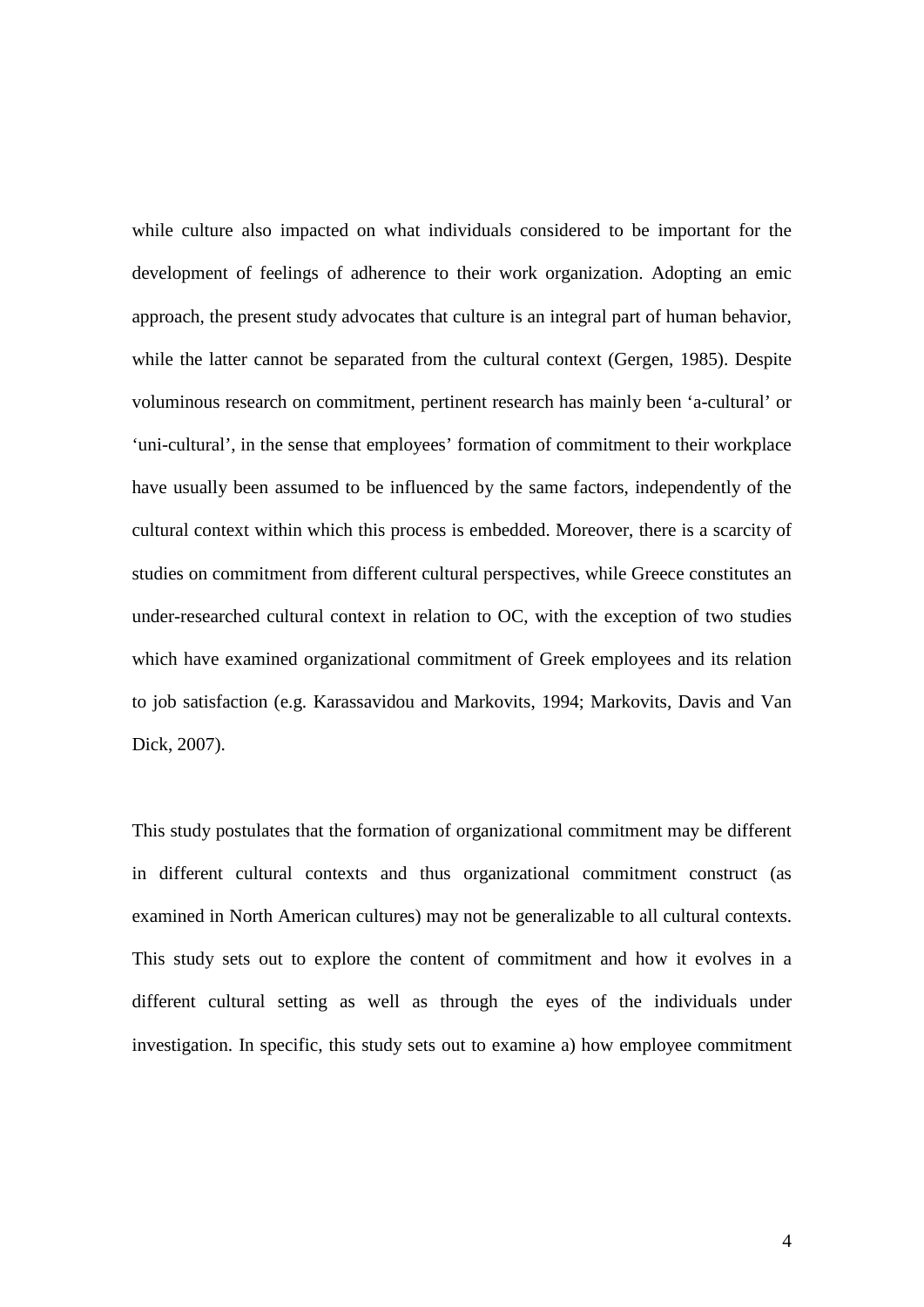toward his/her work organization develops b) possible relationships among OC components and c) possible links between OC and self definition as well as psychological contracts. In the light of globalization and given the paucity of research in non-US societies, the study aims to further the understanding of organizational commitment in a less studied cultural context, such as Greece.

Before examining the patterns of relationships proposed in this paper, we first need to understand the specific cultural and organizational context within which the particular study is embedded.

# **THE GREEK CULTURAL CONTEXT AND THE PUBLIC SECTOR IN GREECE**

During the last decades, there has been an increasing interest in cross-cultural management as a result of the acknowledgement of culture importance. Adopting Hofstede's (1980) approach of culture as a 'collective programming of the mind' distinguishing the members of one group/ category from another, one can appreciate the implications of culture for employees' viewpoints and behaviours regarding their work organization. Nevertheless, despite the realization of the importance of culture, extant studies have focused to North American work contexts. An overview of existing cluster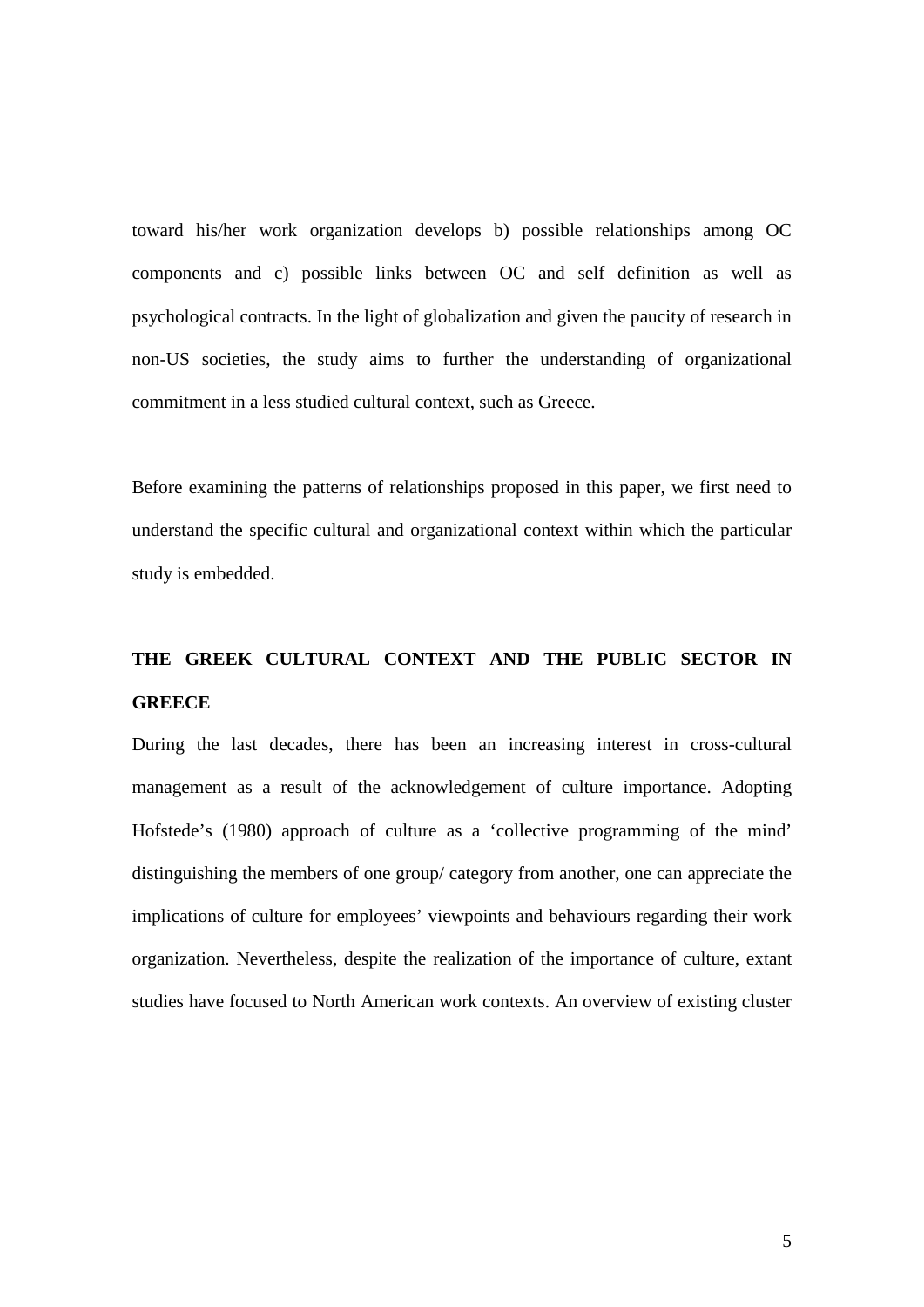classifications (Hofstede, 1980; Smith, Peterson and Schwartz, 2002) indicates that Greece is noticeably different from the Anglo cluster of countries.

Following Smith et al.'s classification (2002), Greece is a culture high in power distance and uncertainty avoidance as well as collectivist. As far as power distance is concerned (i.e. degree to which members of an organization/ society expect and agree that power should be unequally shared), Bochner and Hesketh (1994) have illustrated that people high in power distance seek exchange-based security and economic relationships. In regard to the country's high levels on uncertainty avoidance (i.e. degree to which people feel threatened by uncertain and ambiguous situations) (Ronen and Shenkar, 1985), societies high in uncertainty avoidance have been found to seek more formal rules and demonstrate less intentions to quit their jobs; due to the feared potential of loss for leaving their work organization, these cultures have been found to promote attachments stemming from maintaining the security of the current position (e.g. Clugston, Howell and Dorfman, 2000). As far as the country's collectivism is concerned (i.e. extent to which individuals express pride and loyalty towards their organization/ society), collectivists have been found to have high social identification with the workplace as a result of the intense emotional attachments made to the ingroup (e.g. Chew and Putti, 1995); in this regard, Greek employees have been found to demonstrate strong identification to their work organizations (Markovits et al., 2007). Finally, Greece has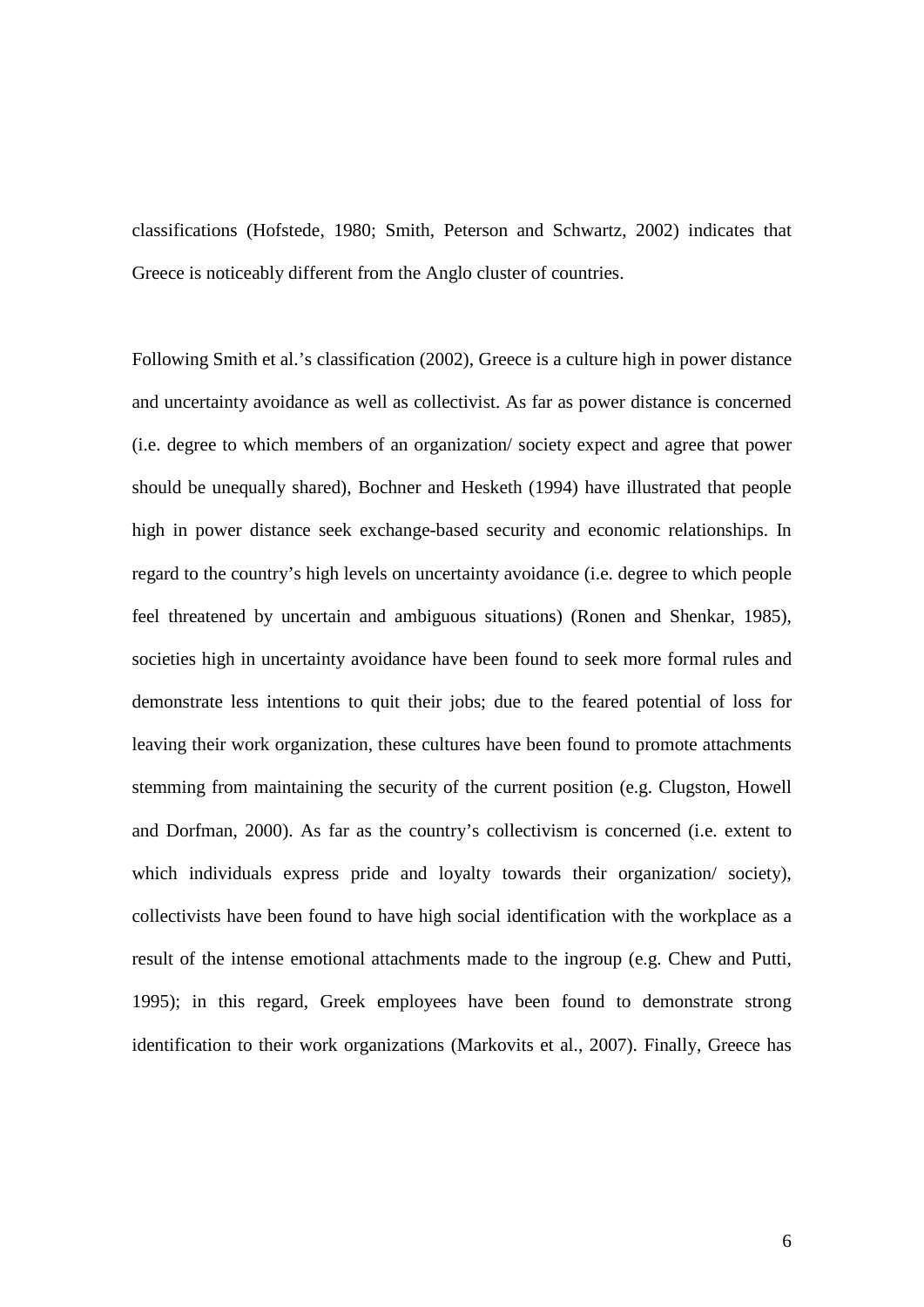been found to illustrate a reliance on unwritten rules which is indicative to a substantial degree of commitment to one's work organization.

While organizations and their management cannot be isolated from their particular cultural environment, it is also important to clarify what the public sector is in the Greek context, since participants of the present study worked in a large public sector service organization. In general, Greek public sector values (collectivism, power distance, adherence to rules, uncertainty avoidance) further promote Greek societal values. In Greece, the starting salary for public sector employees is higher than that for the private sector; this unusual phenomenon, coupled with the increasing unemployment rate in the country and the security of life-long employment provided to public servants, employment in public sector constitutes a highly desirable career choice for Greeks (Papapetrou, 2006. Sotirakou & Zeppou, 2005) (cited in Markovits et al., 2007). Moreover, organizational commitment is higher in the public sector which is also reflected by the exceptionally low withdrawal rates of public sector employees. Moreover, Bourantas and Papalexandris' earlier study (1999) indicated that Greek public sector employees (as compared to private sector ones) display less tolerance to ambiguity and lower scores on performance orientation; the latter can also be attributed to the lack of connection between pay and performance level. The extent of institutional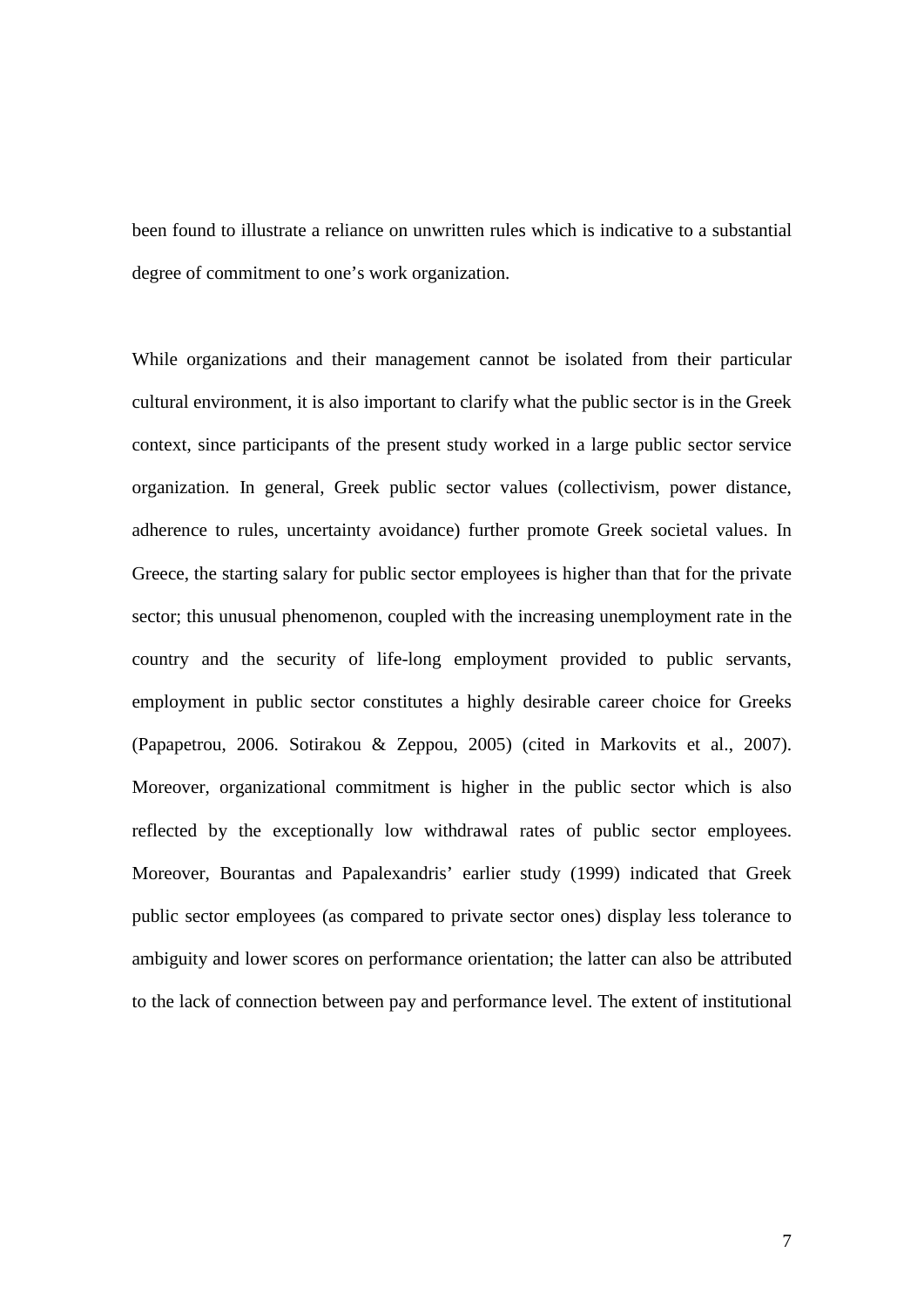collectivism is also reflective of the practice of verbal expression of oath for loyalty towards the Greek Constitution, on the first day of employee' service.

## **ORGANIZATIONAL COMMITMENT**

#### *The three-component model*

Research on organizational commitment has highlighted the importance of differentiating among the components of commitment. O'Reilly and Chatman (1986) suggested that the bond between an employee and an organization may take three forms: compliance (instrumental involvement as a means of gaining rewards), identification (desire to maintain relationship with the organization due to attractiveness of organizational goals) and internalization (congruence between individual and organizational values). One could argue that compliance represents a lower level order of commitment while both identification and internalization signify deeper attachment.

Meyer and Allen's (1984; 1991) framework constitutes one of the most widely used conceptualization for studying organizational commitment. According to this framework, employees are theorized to experience this binding force (i.e. OC) in the form of three mindsets: the affective component of commitment (AC) entails acceptance and internalization of the organization's goals and values as well as willingness to exert effort on the organization's behalf. Continuance commitment (CC),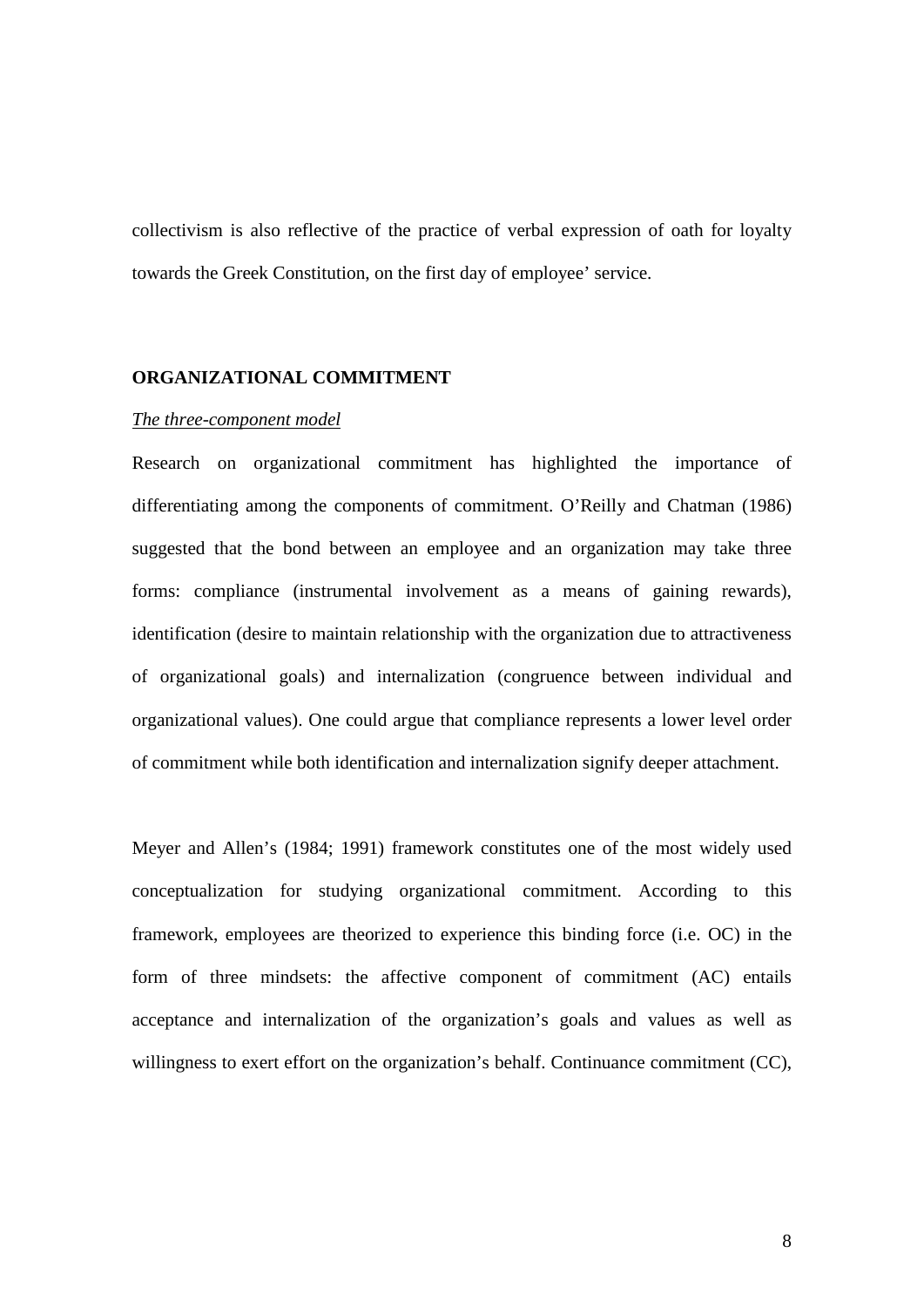calculative and exchange-based in nature, denotes the perceived costs associated with leaving the organization as well as the perceived availability of job alternatives. Finally, Normative commitment (NC), which was added later, refers to feelings of obligation to remain with the organization. In line to O'Reilly and Chatman's conceptualization, Meyer and Allen's framework also alludes to instrumental exchange processes (i.e. CC) and psychological attachment ones (namely, AC and NC).

Despite the extensive use of Meyer and Allen's scale for the study of commitment, their model has been criticized on certain issues. One such criticism refers to instability in AC and CC factor structures, as found in Vandenberg and Self' longitudinal study (1993) of employees during the first six months of tenure in an organization. This finding was attributed to the fact that scale items may take different conceptual meaning depending on employee's organizational career stage while it is also indicative of possible changes in the way in which OC is conceptualized in the course of employees' organizational career stages.

## *Commitment development*

Even though OC has been theorized to develop via a process of social exchange during which positive work experiences initiate employees' positive work attitudes and behaviours (e.g. Meyer and Allen, 1991), OC has predominantly been approached as a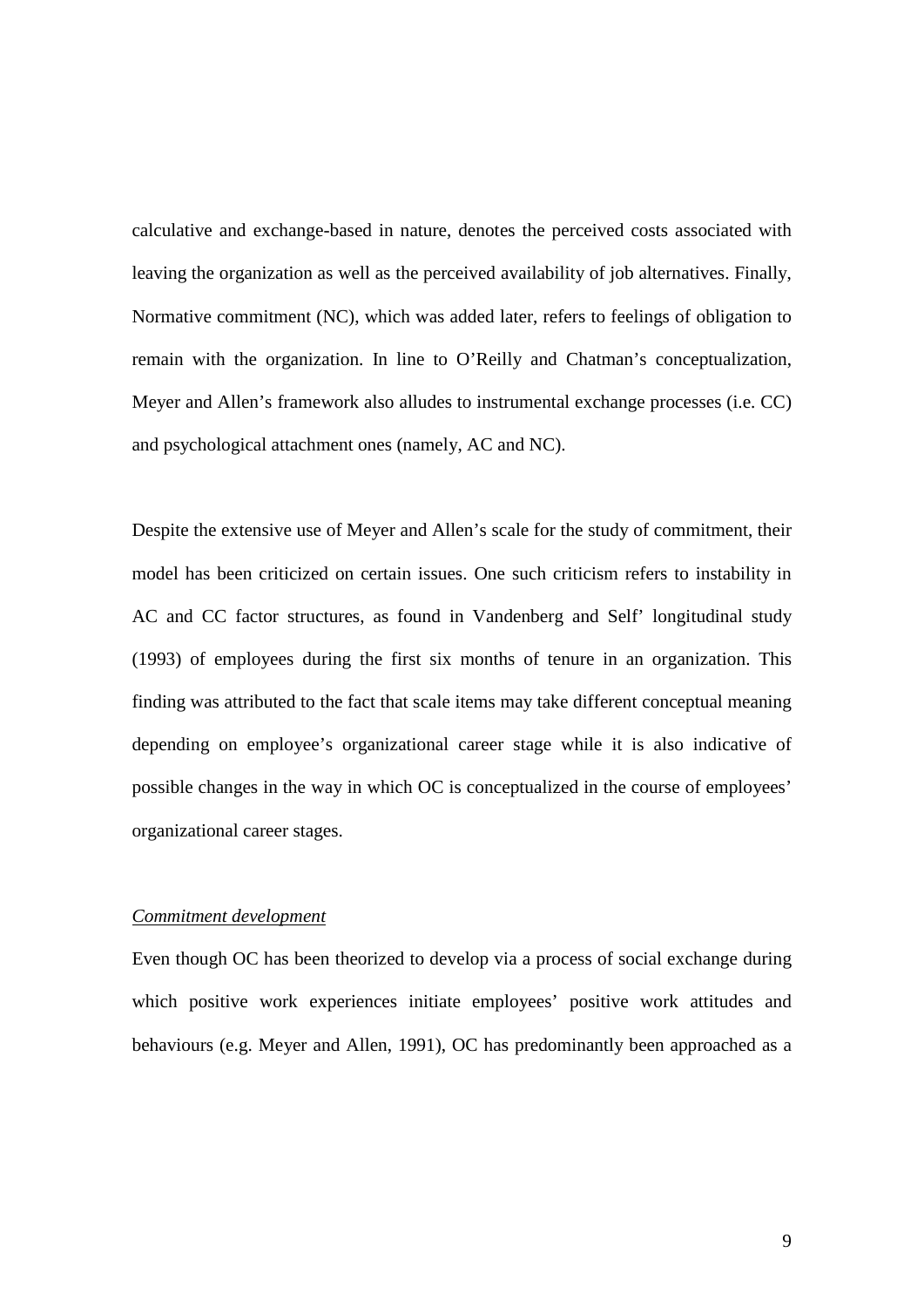static variable. Development of each commitment component is theorized to begin at different times; in specific, CC is considered to develop after employment in the organization, AC after the occurrence of certain work experiences, while NC has recently been theorized to develop through norms of reciprocation or psychological contracts (Meyer and Allen, 1997; Meyer, Allen and Topolnytsky, 1998).

Organizational commitment changes have generally been studied using two different approaches. The first approach consists of cross-sectional designs (e.g. Morrow and McElroy, 1987; Allen and Meyer, 1993; Meyer and Allen, 2002) which focused on the comparison of members of different age groups at a single point in time; the majority of these studies has been concerned with identifying the antecedents of commitment in an attempt to highlight the reasons for individual differences without addressing the function of change itself. As a result, research pertaining to commitment antecedents resembles a 'laundry list', with each of the three commitment components to be proposed to develop as a function of different antecedents. The second research stream consists of longitudinal studies (e.g.Meyer, Bobocel and Allen, 1991; Ostroff and Kozlowski, 1992; Vanderberg and Self, 1993) which examined changes in each employee over a period of time. Some of these studies focused on the investigation of the way in which the relationship of commitment with particular hypothesized antecedents varied over time, while some other studies interpreted change in OC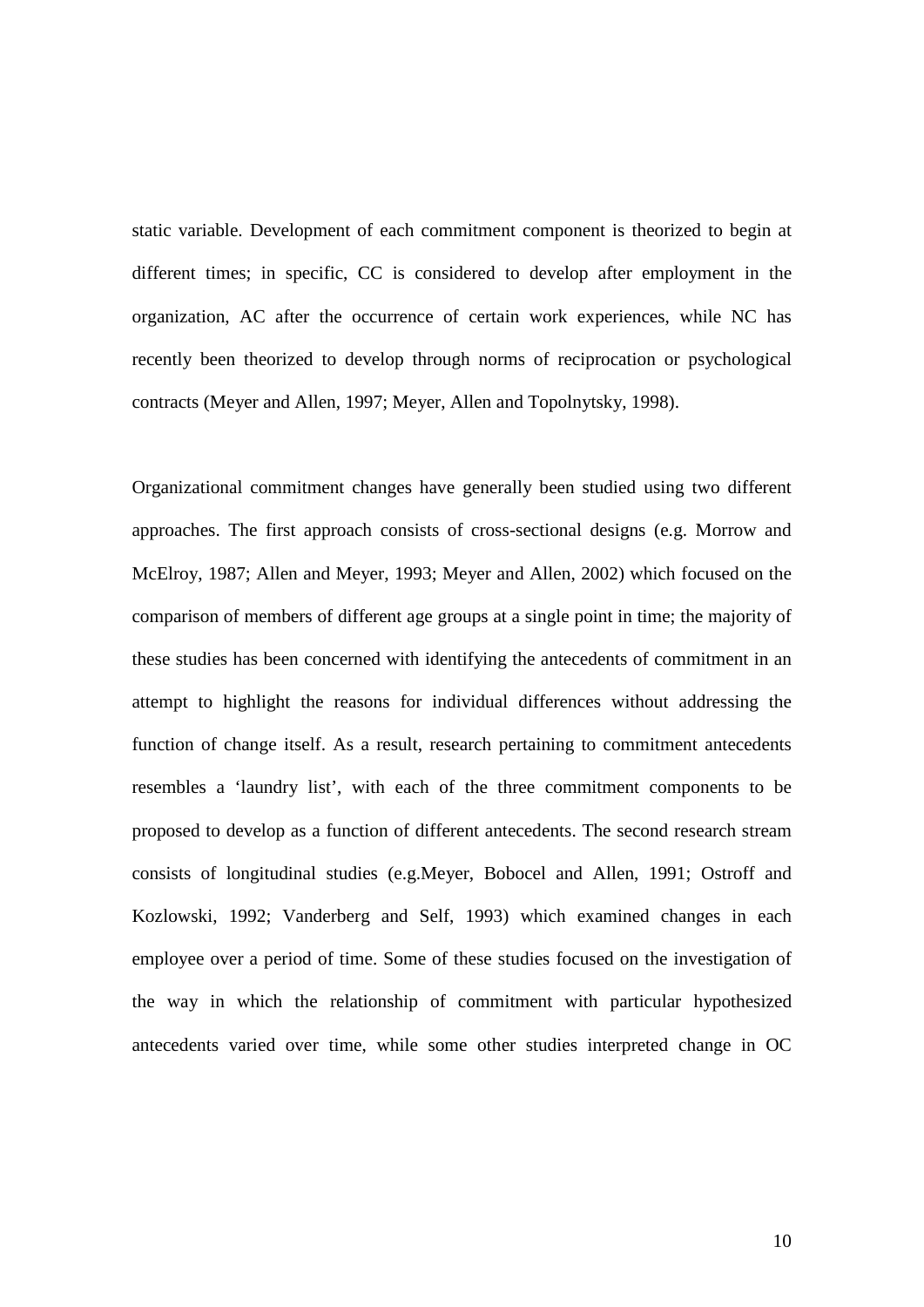through a comparison of group means over time by means of variance analyses and regression procedures (e.g. Meyer and Allen, 1988; Meyer, Bobocel, and Allen, 1991). However, due to problems inherent in longitudinal studies, intra-individual commitment changes with tenure have not been examined for periods longer than few years. Thus, a gap in extant research has been observed regarding the examination of intra-individual changes in organizational commitment past the first couple of years of employment, while no research has examined such changes in experienced employees (Beck and Wilson, 2000). Finally, commitment changes were considered to generalizable to employees of different cultural contexts.

## *Interrelationships of OC components*

In regard to the relationships among the commitment components, there have been few studies on interactions among the three commitment components which have often demonstrated significant two-way interactions (e.g. between AC - NC and CC - NC) (e.g. Cheng and Stockdale, 2003; Jaros, 1997; Bentein, Vadenberghe, Vandenberg and Stinglhamber, 2005). Recent theoretical developments (Herscovitch and Meyer, 2002; Wasti, 2005; Gellatly et al., 2006; Markovits et al., 2007) have examined overall commitment *profiles* which permitted the examination of non-linear relationships among commitment components.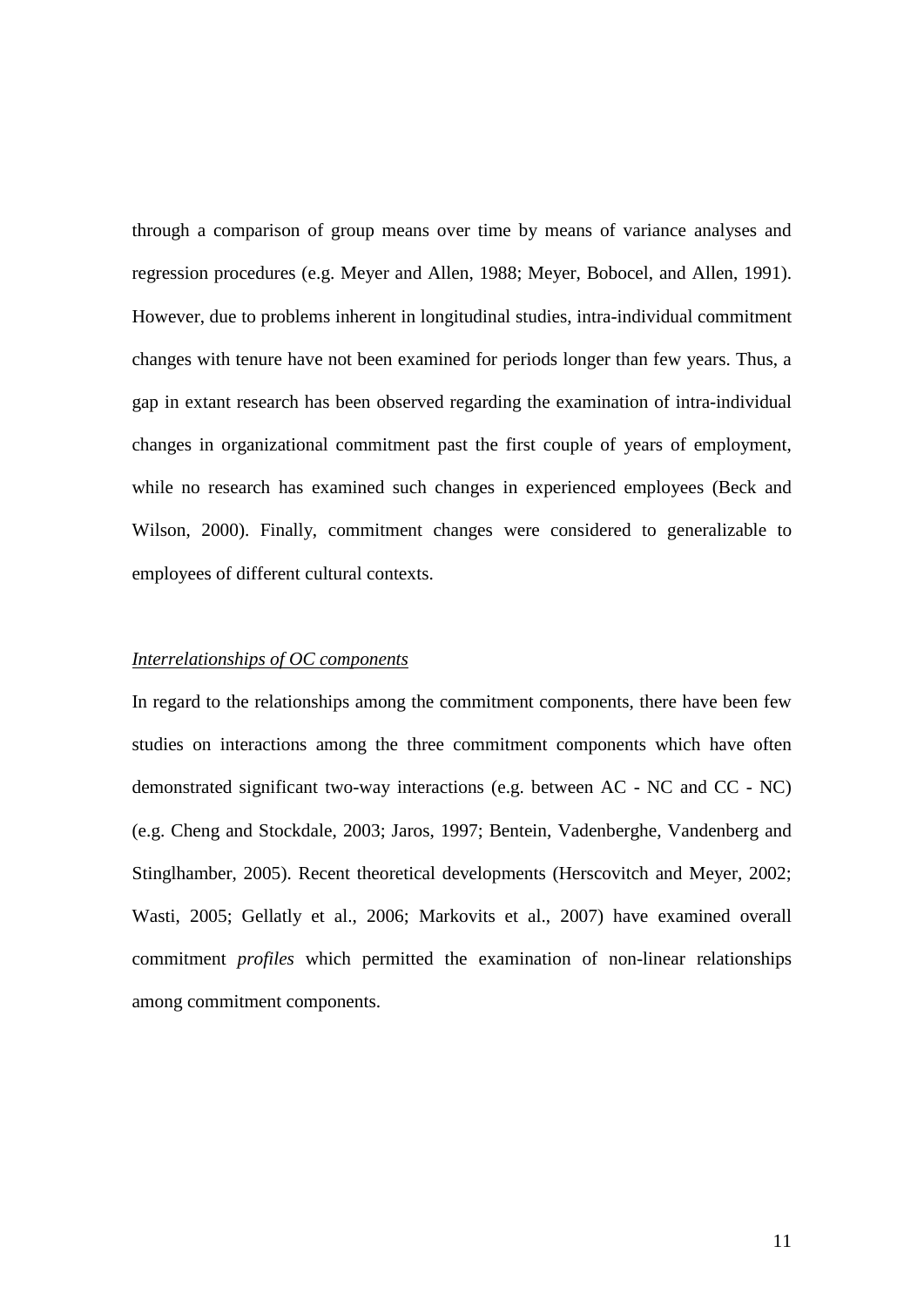Possible interrelationships of OC components are also suggested by the criticism of Meyer and Allen's model on the lack of discriminant validity between AC and NC. The most recent meta-analytic study (Meyer, Stanley, Herscovitch and Topolnytsky, 2002) illustrates a considerable correlation (.63) between the two components, while they have been found to be more closely correlated in contexts outside North America. On the one hand, the convergence between the two notions has also been attributed to the fact that the content of the scales has been imposed by researchers rather than communicated by the employees themselves (e.g. Bergman, 2006). On the hand, the convergence between AC and NC has also been attributed to a conceptual overlap between these two commitment components in specific cultural contexts (e.g. South Korea in While, Ko, Price and Mueller's (1997) study). It thus becomes apparent that more research is needed on possible cultural differences in employees' perceptions of the meaning of OC and its components, as these perceptions emerge from employees' discourse.

## *Foci of commitment*

Employees have been found to form attachments among various foci of entities, such as their organization, workgroup and supervisor to name a few. Becker (1992) has shown that these commitment foci are distinguishable from commitment to the organization as a whole, while they are associated with employee's attitudes and behavior. While it has been theorized that the entities which have greater impact on employees are those which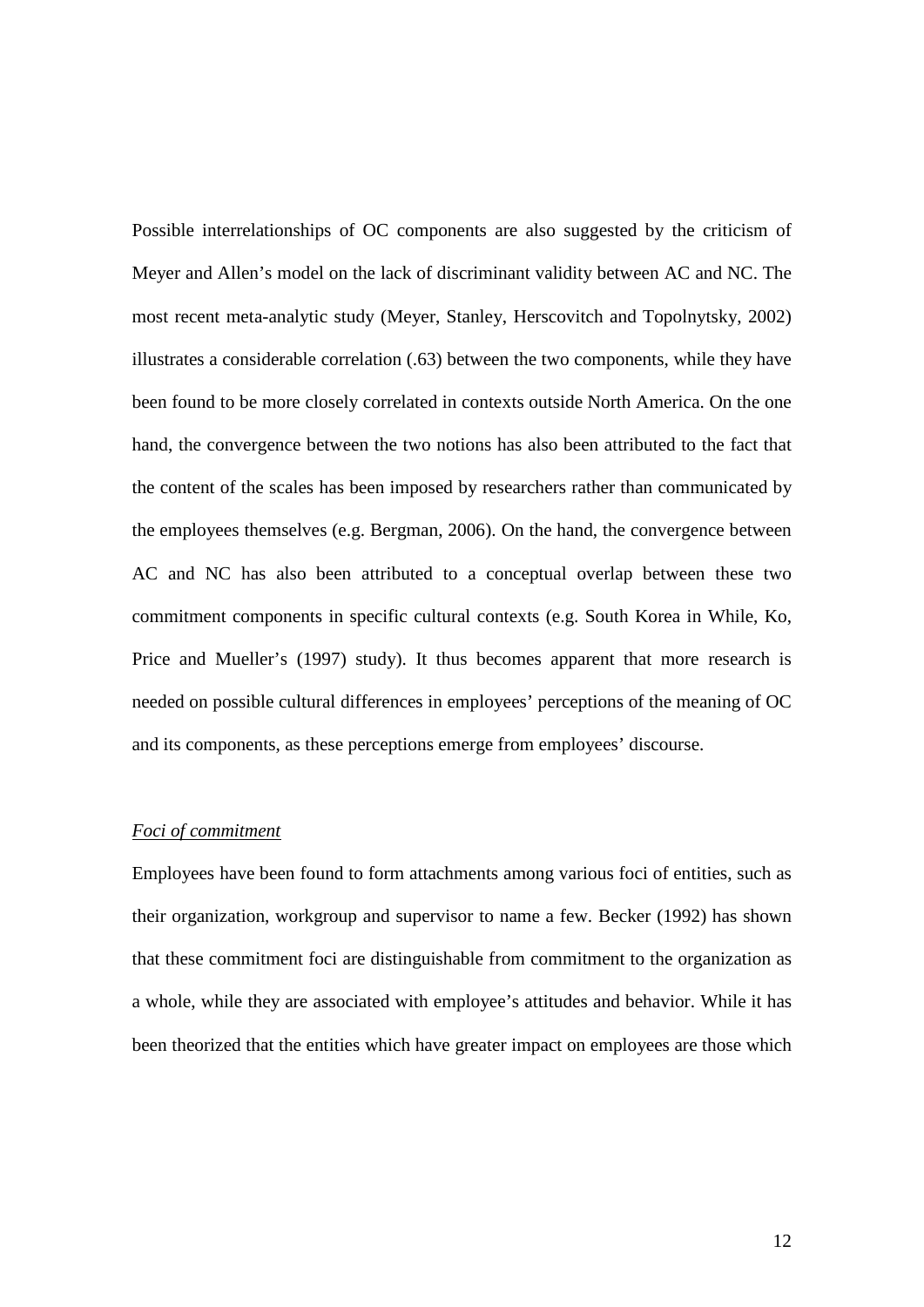are closer in proximity to them (e.g. supervisor and coworkers) (Lewin, 1943), other researchers have postulated that commitment to the supervisor or to colleagues is dependent on whether the latter are regarded by employees as important referents (e.g. Reichers, 1985).

Findings from cross-cultural research (e.g. Triandis, 1989. Chew & Putti, 1995. Clugston et al., 2000) have demonstrated that culture affects which entities employees choose to become the focus of their attachment. For instance, in their empirical research, Chew and Putti (1995) showed that people high on uncertainty avoidance are more likely to form long-term commitments to their work organization. As it becomes apparent, research on the foci of employee commitment adds to a better understanding of OC construct.

#### **OC AND SELF-DEFINITION**

The notion of self-definition is based on social identity theory and its reconceptualization (i.e. organizational identification) (Tajfel & Turner, 1986. Ashforth & Mael, 1989), according to which a person may not only define him/herself in terms of unique characteristics (i.e. as distinct from others); instead, the self-definition may also include social groups of which s/he is a member; in other words, the self can be defined as 'we' rather than 'I' and consequently, social group membership becomes self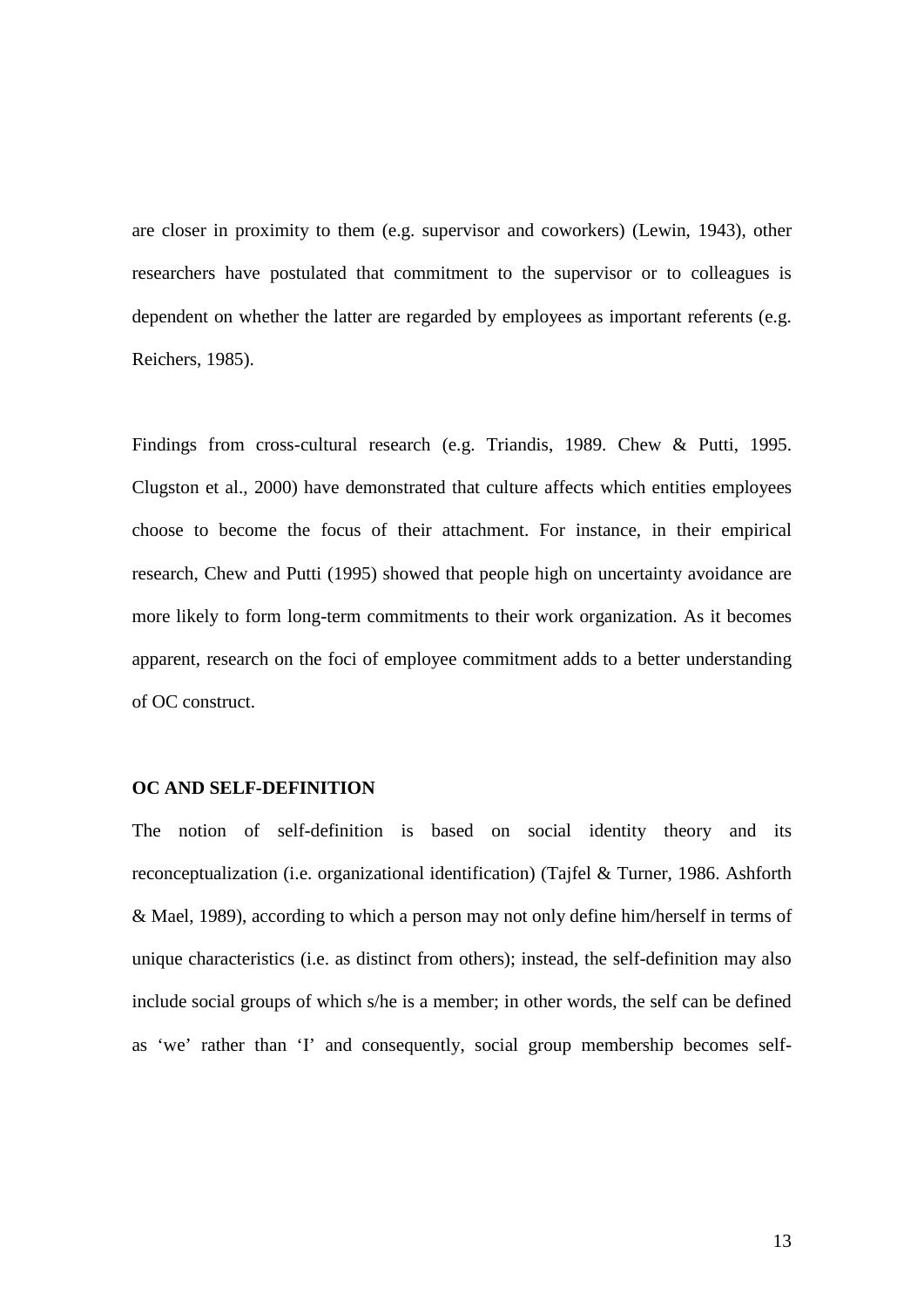referential. Thus, the more an employee identifies with the work organization, the more organizational norms and values are embedded in his/her self-concept.

Recent theoretical as well as empirical research has proposed three self-concept levels (or else, three distinct loci of self-definition) depending on the salience of different goals which engender distinct patterns of employee's relations with the employing organization (e.g. Triandis, 1989; Brewer and Gardner, 1996; Brickson, 2000). In particular, at the individual level ('individualistic' or 'private' self), a person's attitudes and behaviour are driven by a concern for one's own advantage and well being. The relational level ('relational' or 'public' self) alludes to definition of self in terms of specific others. Finally, at the collective level ('collective' self), the person's attitudes and behaviour focus on the promotion of group's welfare and collective interests. While researchers have mainly examined self-definition as a stable notion, Lord Brown and Freiberg (1999) have provided evidence suggesting that at the early stages of employment in an organization, an employee is likely to develop relational self-concept while at later stages, this self-concept may shift towards either the individual or collective level depending on the organizational context.

As early as 1971, Sheldon posited that commitment exists when a person's identity is linked to that of the organization; this postulate indicates a connection between self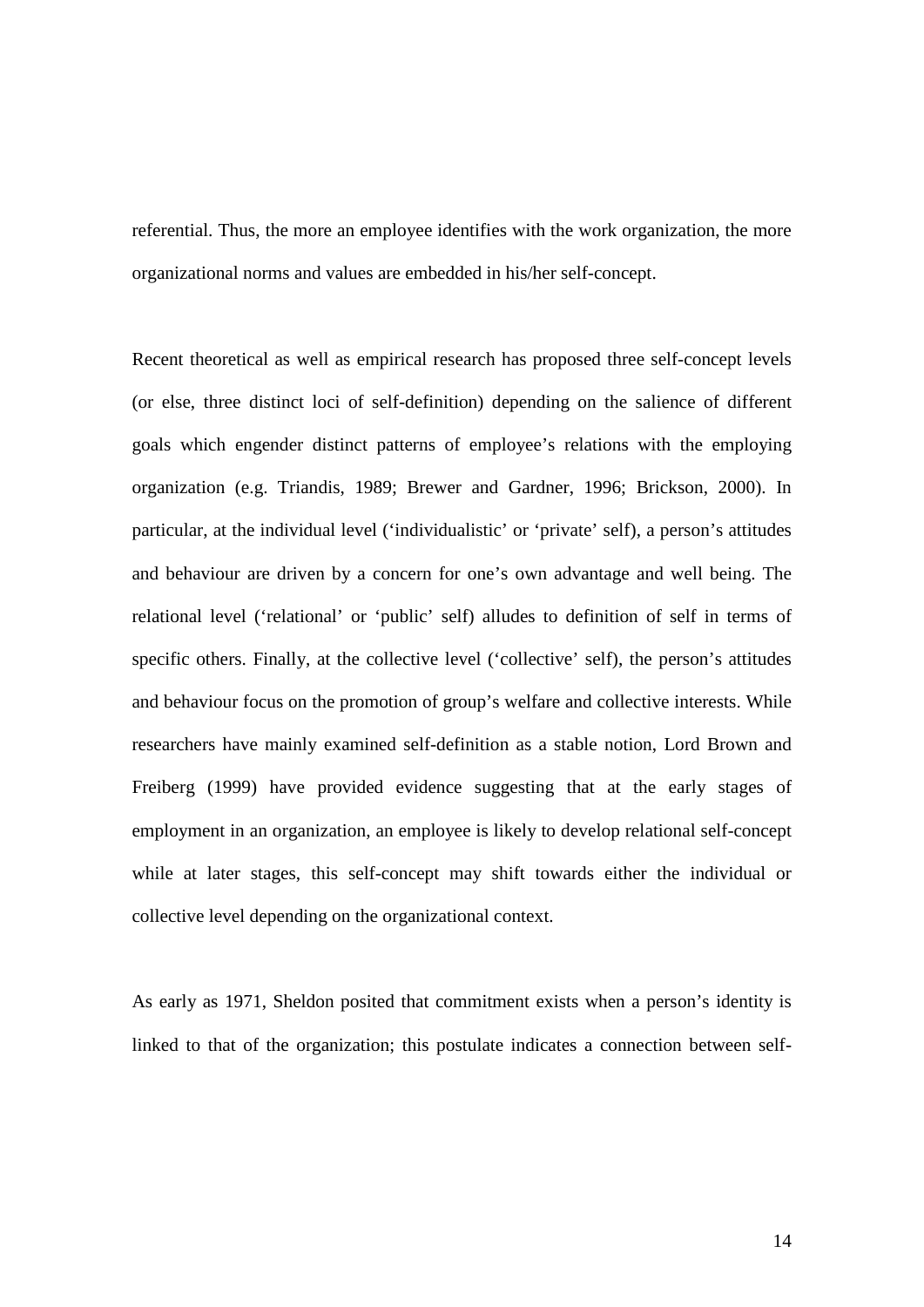definition or self-concept (i.e. information relevant to one's self) and OC. Since then, the psychological link between the employee and his/her work organization has been conceptualized in terms of both organizational identification as well as OC (mainly affective). Nevertheless, in general, self-definition and commitment research have been conducted independently with little attempt for integration. One exception constitutes van Knippenberg and Sleebos' (2006) study, the findings of which demonstrated a relationship between organizational identification and AC (even though both constructs are conceptually distinct); the study concluded with a call for future research on the extent to which OC reflects self-definition. Another exception constitutes Johnson and Chang's empirical study (2006) which examined possible associations between the two constructs and demonstrated an individualized self-concept - CC link (due to extrinsically motivated focus on potential gains) as well as a collective self-concept - AC link (both characterized by internalization of group-level goals); the study did not examine possible association between relational self-concept and OC since the former was thought to be pertinent only to other foci (e.g. supervisor) and not commitment to the work organization. Moreover, even though Johnson and Chang (2006) acknowledged the possibility of change of work-based concept levels during one's tenure with an organization, it examined self-concept as a chronic concept. However, as it has already been proposed (e.g. Lord and Brown, 2004), it is likely that during one's tenure with an organization, the way that an employee defines his/herself may shift,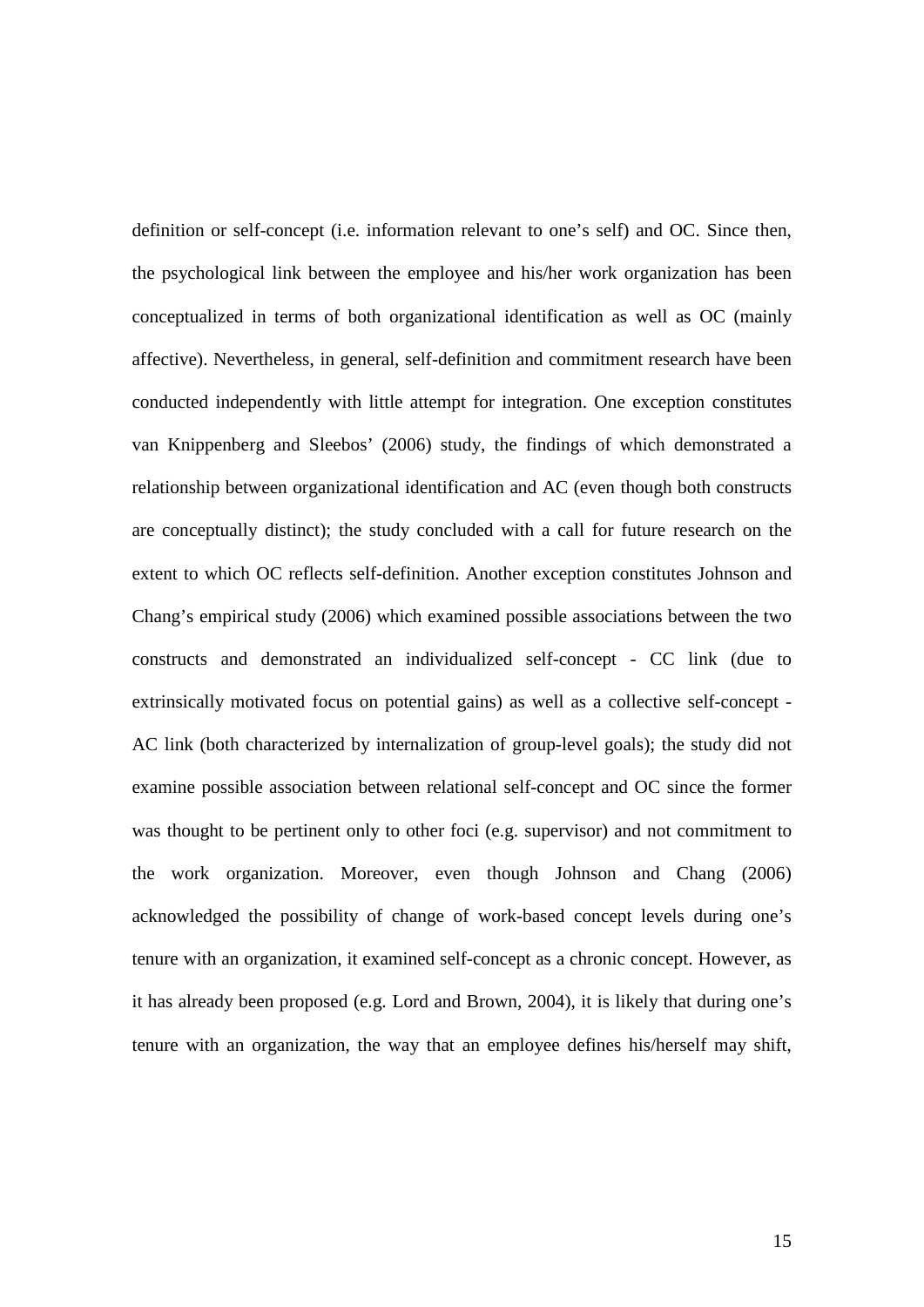changing the goals pursued; this shift is likely to correspond to an analogous shift in employee's relations with the employing organization (OC).

## **OC AND THE PSYCHOLOGICAL CONTRACT**

The notion of psychological contract alludes to the organizationally shaped person's beliefs regarding the terms of an unspoken agreement between the person and the organization (Rousseau, 1995). Psychological contracts have been found to vary in generality and intensity. On the one hand, employees may adopt narrow psychological contracts which are also characterized by low involvement on the behalf of employees and focus on economic resources; such contracts have been described as 'transactional' contract. On the other hand, employees may develop 'relational' contracts which allude to longer term, open-ended involvements and the exchange of socio-emotional resources (Rousseau, 1995). While psychological contracts are theorized to change over the course of employment relationships and obligations are expected to increase with the trust that gradually develops, Robinson, Kraatz and Rousseau' study (1994) of employees with two years tenure indicated that employees' perceived obligations to their employers decreased over time; as the researchers stated, there is a need to investigate how such perceptions continue to change after the initial years in an organization.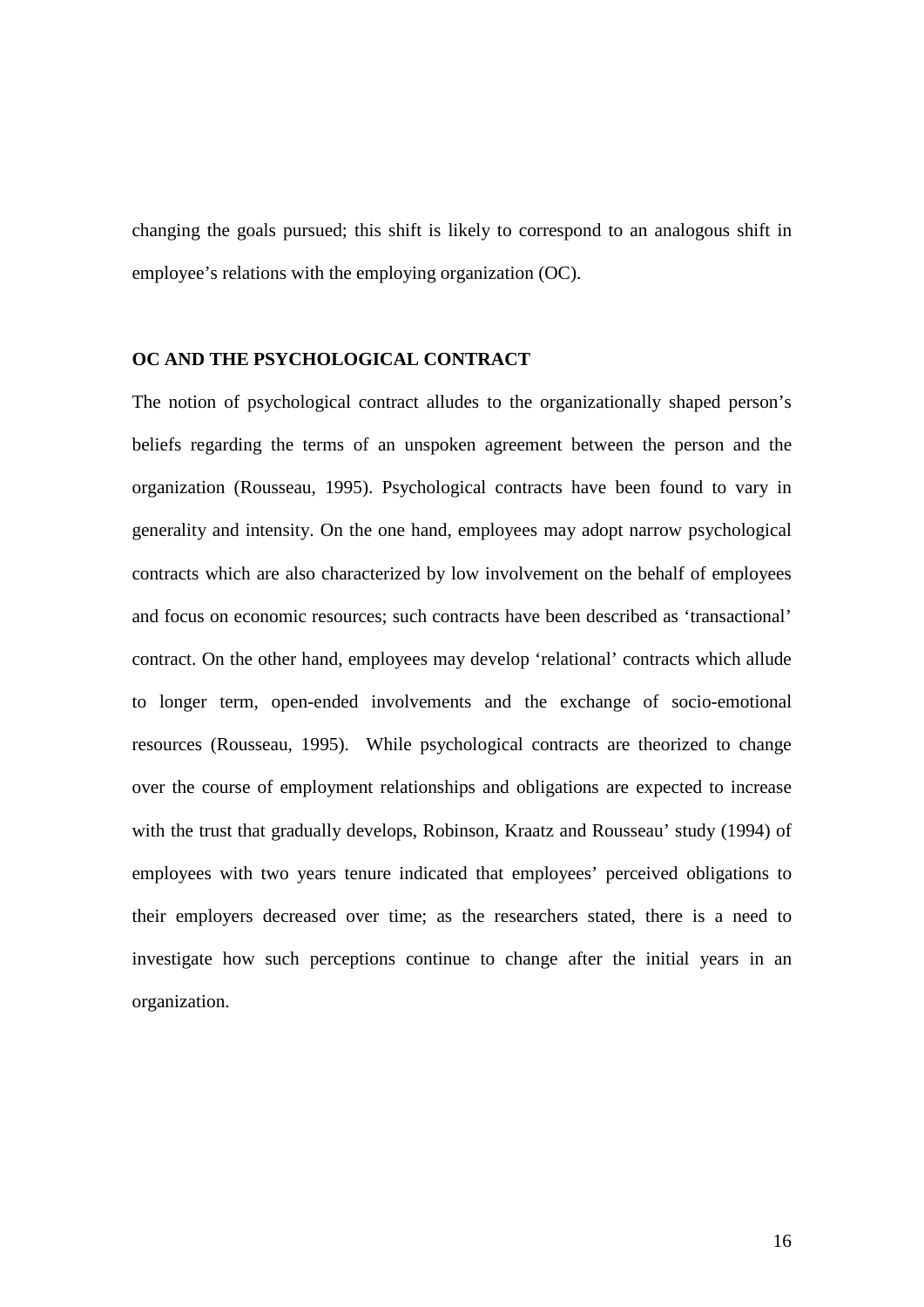In regard to possible association with OC, pertinent research has focused on possible psychological contract – AC/ CC links since these two commitment components were thought more likely to be associated - at a conceptual level - to employees' psychological contract. Accordingly, empirical studies have demonstrated an association between psychological contract fulfillment and the two OC components (i.e. AC and CC) (e.g. Coyle-Sapiro & Kessler, 2000. Johnson & O'Leary-Kelly, 2003), while there is a lack of empirical research examining possible links between NC and psychological contracts; in specific, transactional psychological contract has been found to be associated with CC while relational contract with AC (e.g. Rousseau & Wade-Benzoni, 1995. Sturges, Conway, Guest and Liefooghe, 2005).

#### **AIM AND RESEARCH QUESTIONS**

The aforementioned review has highlighted the existence of certain gaps in OC research. First, research on organizational commitment formation and development as examined in North America has been considered to be generalizable to all cultural settings and consequently has rarely been studied in other cultural contexts. Second, there is a scarcity of empirical research that examines employees' commitment trajectories past the first few years of employment and as communicated by employees themselves. Moreover, there is a lack of research examining possible inter-relations among commitment components as well as the two most well-researched commitment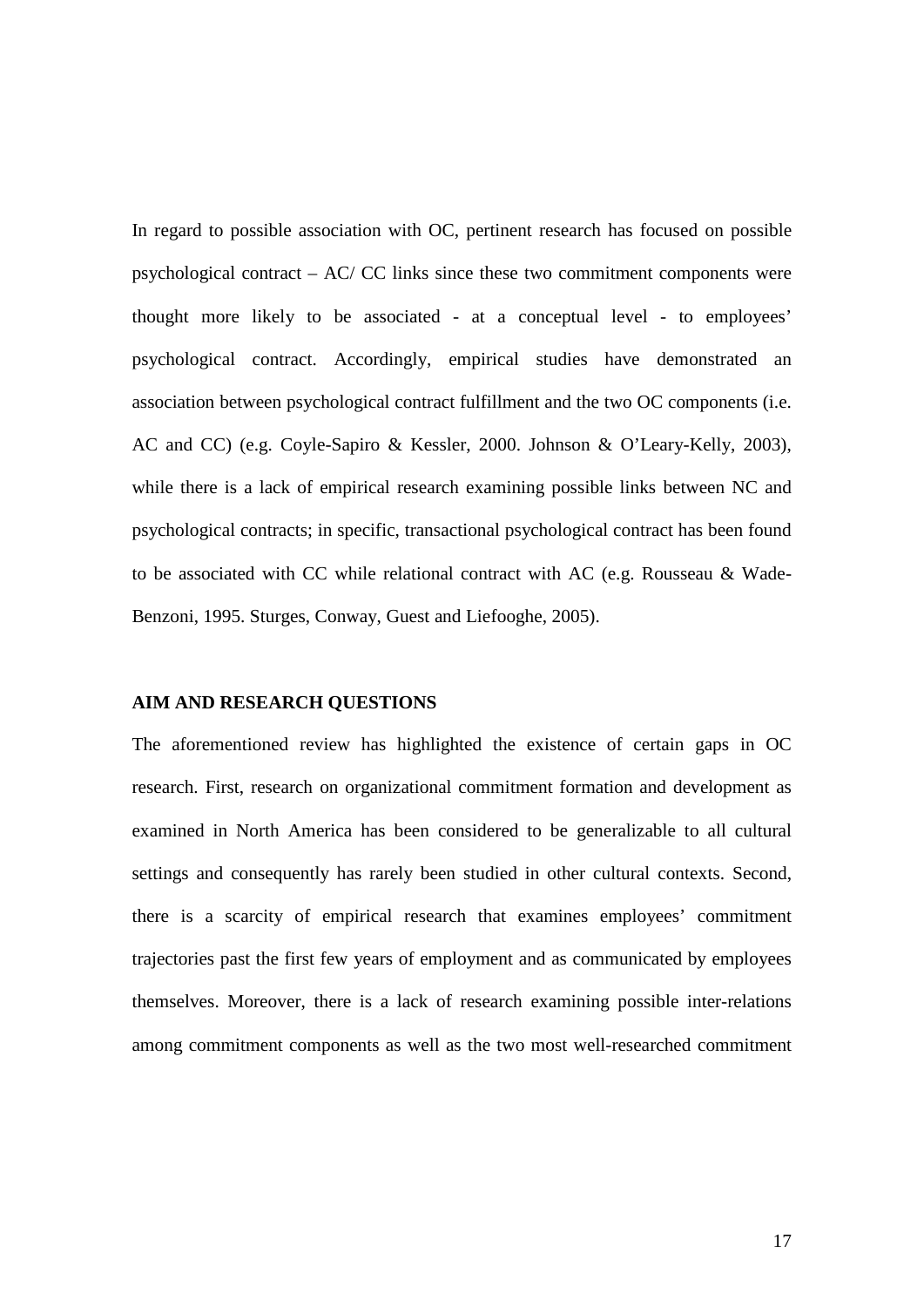foci (i.e. supervisor and colleagues) as OC develops. Finally, possible intersections (or reciprocal development) between OC and employees' self-definition as well as psychological contract have rarely been studied.

To address these gaps, the present study focuses on the examination of the developmental trajectories of OC in three groups of Greek public sector employees with different tenure; this decision was made in accordance to relevant literature which has approached tenure as an explanatory index for commitment development (e.g. Lee, Ashford, Walsh and Mowday, 1992; Vandenberg and Self, 1993; Beck & Wilson, 2001). In specific, the study's research questions were:

1) What does organizational commitment mean to Greek employees?

2) How does their organizational commitment develop over time?

2) Do they experience any change in the prominence of commitment foci over time?

3) Is the notion of organizational commitment closely related to the way that Greek employees define themselves?

4) Is there a reciprocal development between Greek employees' OC and their psychological contracts?

The use of an emic approach allowed for sensitivity to the cultural context by focusing on employees' experiences within their specific cultural and organizational context,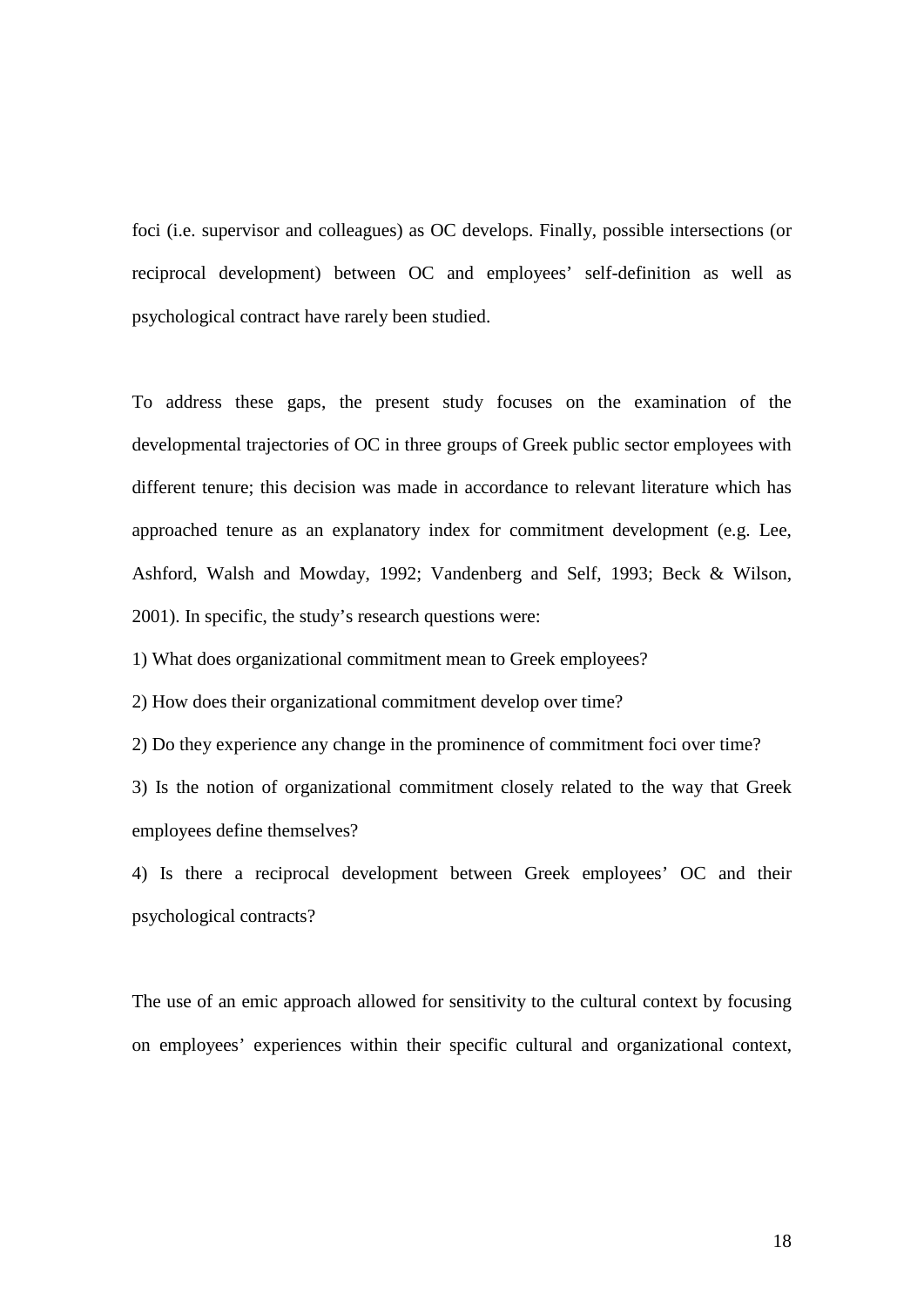while examining whether Meyer and Allen's three-component model is applicable to the particular cultural context as well as to whether there is a conceptual overlap among its proposed components.

## **METHODOLOGY**

#### *Research design process*

Due to the exploratory nature of the study, an emergent qualitative design drawing on the epistemology of constructionism was adopted. The study has followed a discursive approach, in the sense that it advocates social world phenomena are constructed through language, namely through socially and historically specific discourses which phenomena in a consistent and meaningful way (Parker, 2002). In specific, a grounded theory approach has been used (Glaser and Strauss, 1967; Strauss and Corbin, 1998), which is a data-oriented, interpretative methodology that provides opportunities for generating new theory and for model development.

The interviews were of a narrative nature and were conducted at employees' offices and lasted between one and one and half hour. Interviewees were assured anonymity for their voluntary participation. The presence of the researcher on site for a period of over a month prior to interviews aimed to develop trust and rapport with study participants. In specific, interviews focused on the questions regarding what the notion of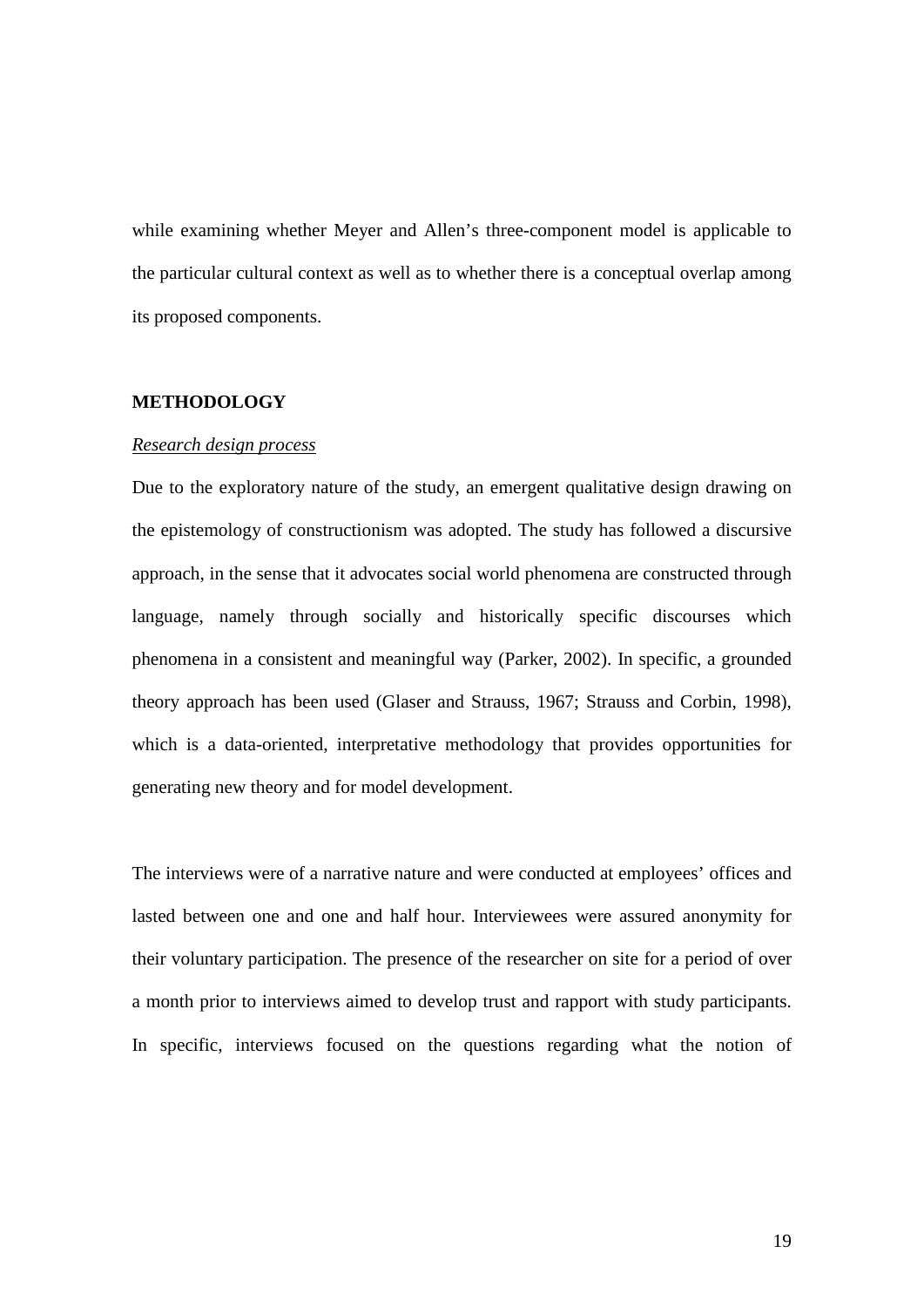commitment mean to them as well as asking for accounts of particular turning points in their experience of OC. At no stage of the interviews, were the interviewees given a definition of OC nor any reference was made on the commitment components; instead, this information was extrapolated from their narratives during the data analysis stage.

#### *Participants and research context*

Following the social psychological perspective which advocates that commitment and organizational context in which the latter is embedded are interdependent, the present study has adopted a case study design. All interviewees worked in the HR department of a Greek service organization employing approximately 5.500 employees. The organization belonged to the public sector and was a typical bureaucracy characterized by increased bureaucracy and routinization of tasks.

Out of the eighty employees working in the particular department, twenty-five were interviewed; all interviews were conducted within a period of two months. Eighteen interviewees were women and seven were men; these numbers are reflective of the gender representation of workers in the department selected, where the majority of employees were women. In total, eight employees had up to three years experience in the organization, eight employees had tenure between six and nine years, and nine employees had tenure between fifteen and nineteen years. The age of the study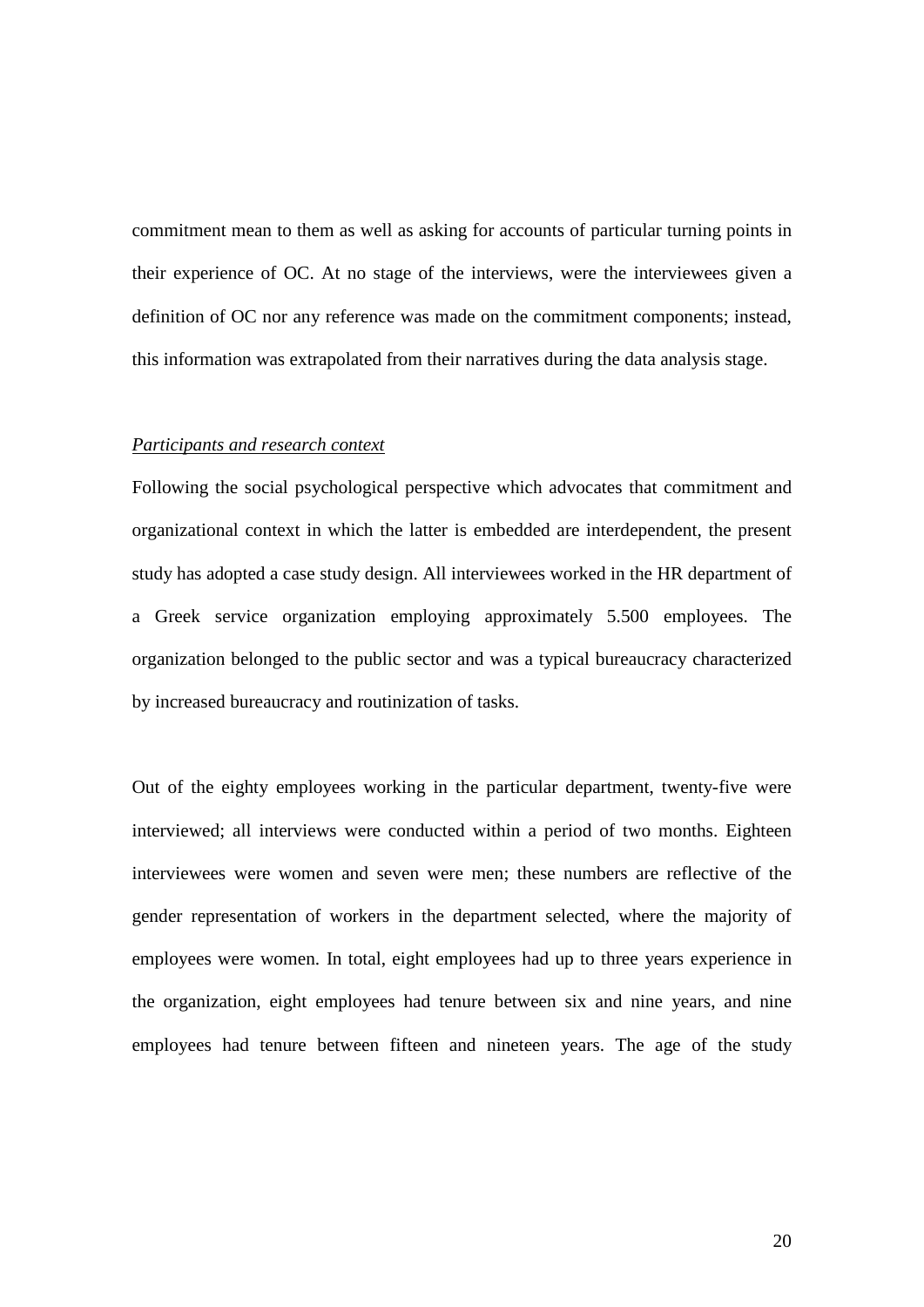participants ranged from around twenty-eight to fifty years. A snowball sampling technique was used as a means of recruiting the study participants.

Three tenure groups were chosen, on the basis on two sets of information. First, employees' psychological adjustment to their employing organization has been theorized to be completed around two years after entry into the organization (e.g. Mowday, Porter and Steers, 1982). Second, up-to-date, experienced employees have never been the focus of commitment studies (Beck and Wilson, 2000). As a consequence, it was decided that the first group studied would consist of employees between two and three years tenure (i.e. recent-tenured employees). The second group consisted of employees between six to eight years of tenure (i.e. medium-term tenured employees). Last, employees with tenure extending from fifteen to eighteen years were studied; in regard to the last group, care was taken that these participants were not close to retirement, since this was thought to be likely to have an effect on employees' experiences/ accounts of OC. Moreover, there was no difference in each group in regard to the levels of OC as experienced by employees; since the researcher's presence in the company for a period of six months prior to the study (the latter being part of a wider project) enabled prior acquaintance and informal discussions with employees, interviewees were chosen so as in each group there were employees who had reported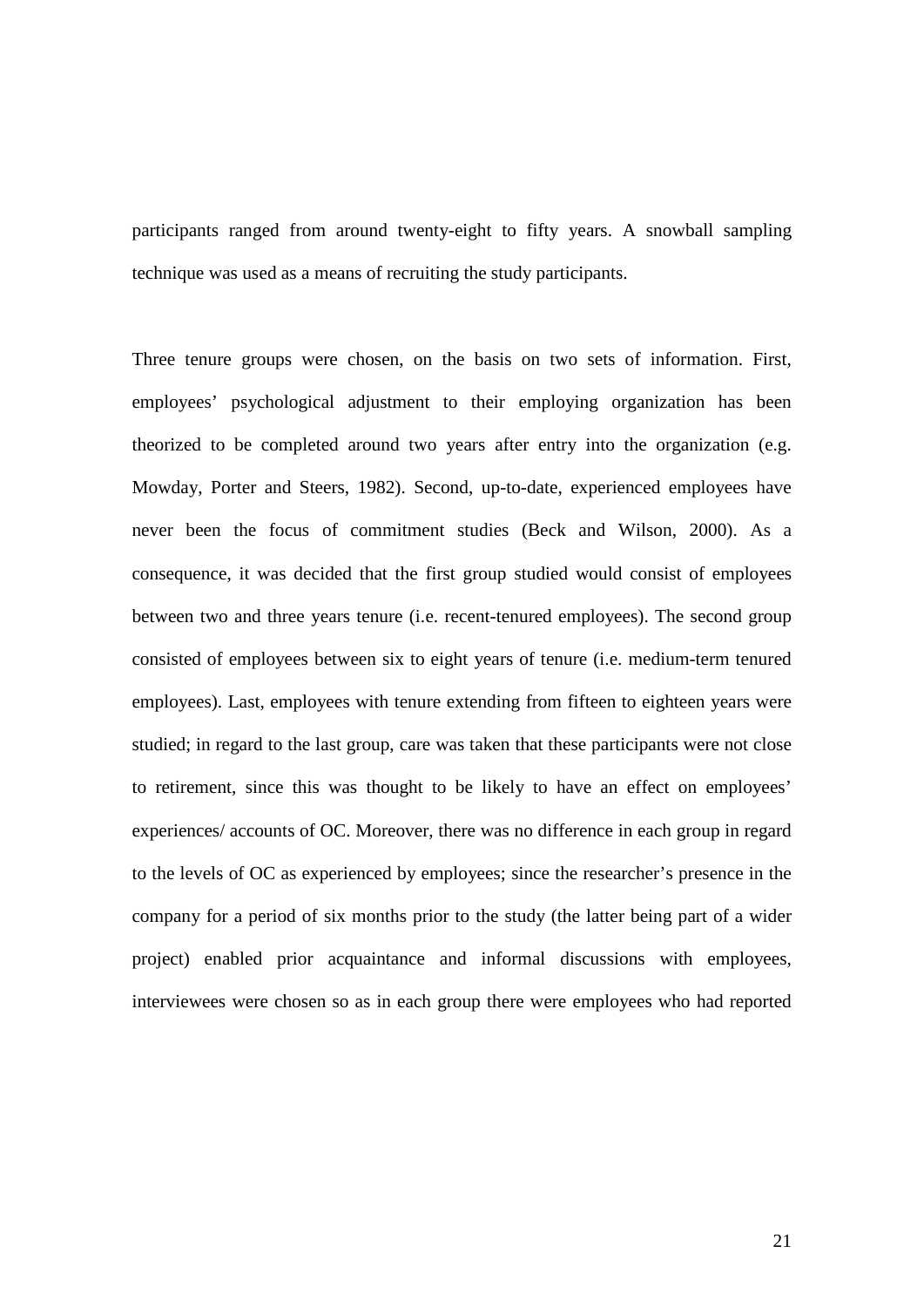experiencing with low as well as high levels of OC. Information regarding each tenure group is presented in Table 1.

------- TABLE 1 AROUND HERE ----------

#### *Data analysis processes*

Having being tape-recorded, interviews were transcribed; in cases where audio-taping the interview was not welcomed, extensive field notes were used. Written transcriptions/notes were read several times and then analyzed following an iterative process, which constitutes the essence of grounded theory research. Transcripts were subjected to thematic analysis, with the term 'theme' alluding to patterns of responses which emerged in employees' accounts regarding their commitment to their work organization. The initial steps of coding were of a descriptive character, keeping as close to the data as possible, while at later stages of the coding process, codes were revised and became more focused (Hammersley and Atkinson, 1990). In all analysis stages, there was a constant comparison across participants, codes and themes. The findings were examined in relation to extant theoretical and empirical research, which informed the generation of a theoretical scheme about the development of employees' OC; this scheme was subject to constant refinement throughout the analysis process (Strauss and Corbin, 1998).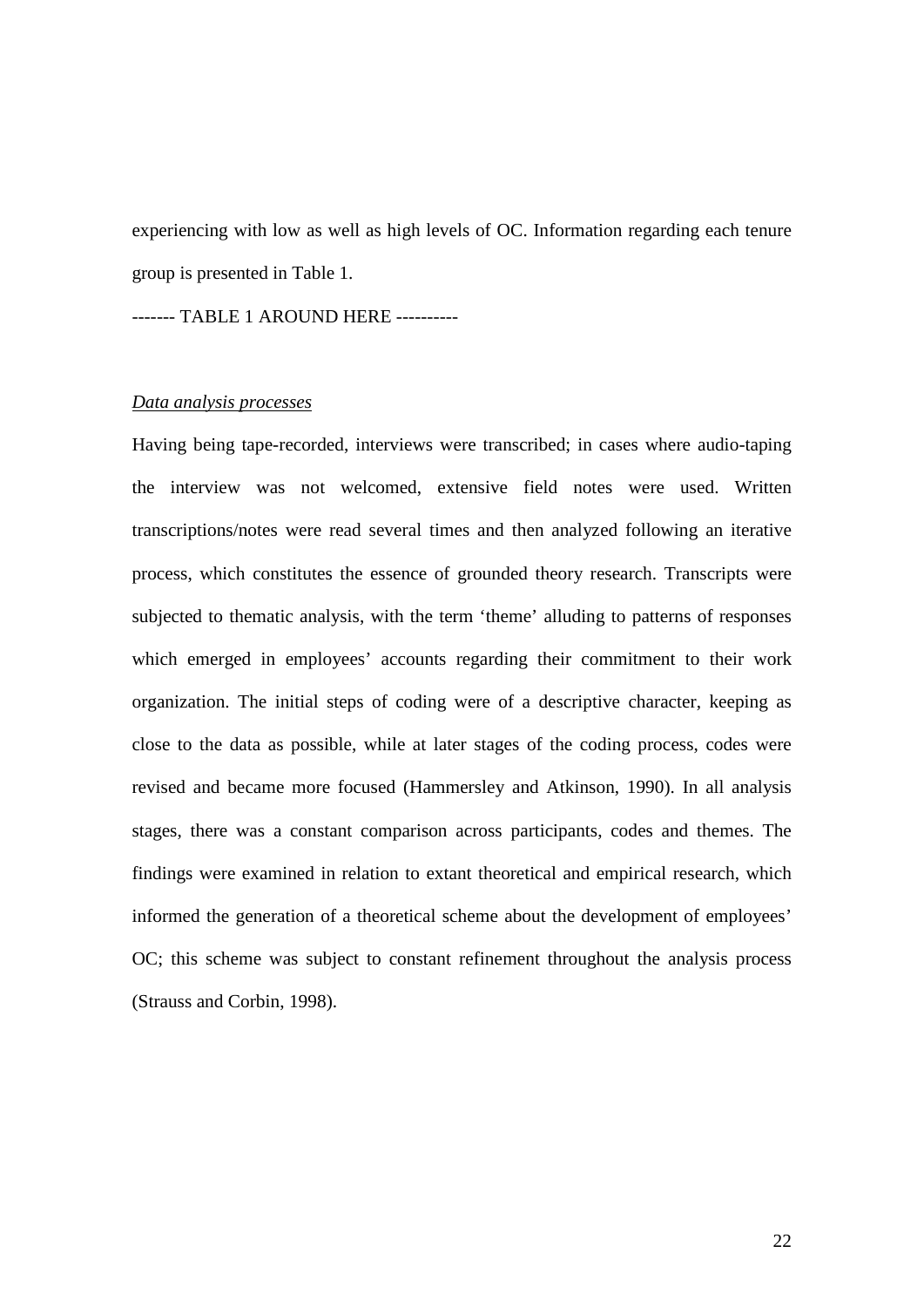In an attempt to be self-reflective as well as maximizing research rigor, the following steps were taken. First, before the conclusion of each interview, the researcher reflected her initial interpretations of the interviewees' accounts back to each participant as a means of examining the validity of such interpretations. Plausibility of the researcher's interpretations was also enhanced through a) researcher's participation in informal meetings held among employees of the department on a number of occasions b) informal discussions with department's employees and study participants during coffee breaks and c) contact with three study participants (each from each tenure group) with whom interpretations of research findings were discussed.

#### **RESEARCH FINDINGS**

The findings are presented in terms of higher level categories (i.e. themes) identified by the analysis and which emerged irrespective of tenure length. Results were sent to five participants who assessed the model as being representative of their experience of commitment to the organization. While there were no gender differences in employees discourse on OC, narratives of each tenure group differed considerably from the others; these differences are depicted in the analysis that follows.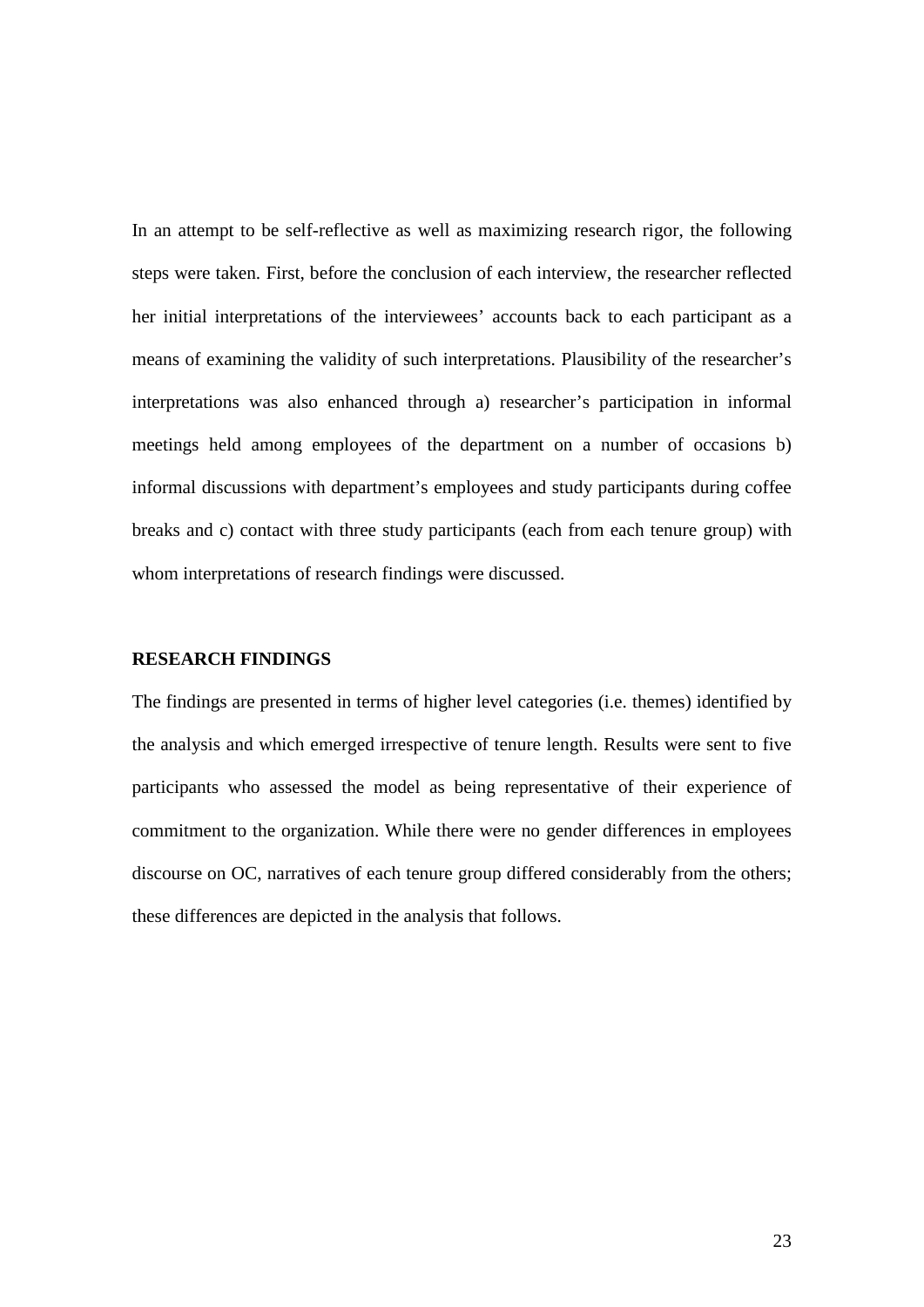#### *OC development - Inter-relations among OC Components*

The analysis of employees' narratives indicated that references to the three commitment components were enmeshed in the same narration; as it was often the case, interviewees would start referring to a particular component of OC but soon would continue with another component.

In general, recent-tenured group's narration was characterized by an abundance of CC references; all interviewees referred explicitly and extensively to side-bets as well the notion of job security offered by the organization. CC references were mostly related to NC references. This finding suggests that these employees felt that have already been recipients of certain benefits from the organization, and as a consequence, they would experience a sense of obligation to reciprocate through the expression of loyalty to the organization and their willingness to exert more effort in performing their job. As the following extract suggests, experience of CC, together with social influences from senior organizational members which have usually remained implicit, seemed to act as a precursor to the development of NC in new employees:

"The organization offers me a lot.. it offers me security.. I can take my leave of absence when it's convenient to me... eight hours of work and then I can devote myself to my family.. On the contrary, I haven't offered the organization, so far, that much.. since I feel that I don't make full use of my capabilities within these eight hours.. I sometimes experience remorse about it.. I don't want the others to feel that I'm not grateful to what I've been offered." (Man, 3 years of tenure)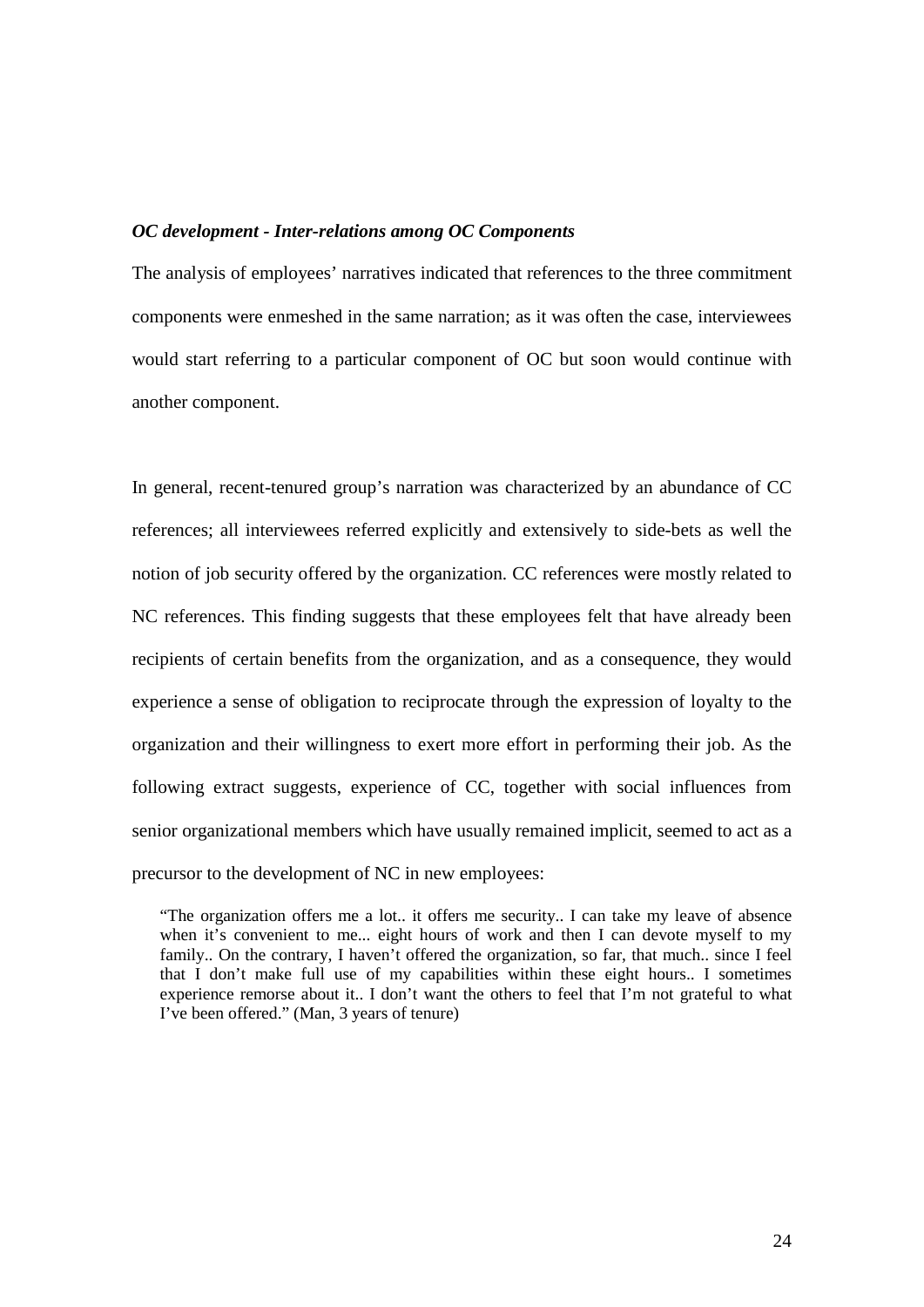Medium-term tenured employees' narratives contained less CC references - as compared to the previous group. However, the most important finding of the analysis for this group has been that there were many explicit references to the initiation of AC as a result of employees' feeling moral obligation (NC) to the organization for the benefits (tangible and intangible) that it has been offering them; in this sense, and unlike previous theoretical propositions (e.g. Bergman, 2006), emotional attachment to the particular organization, both in the form of loyalty as well as development of a care towards the organization's welfare, appeared to develop as a response to employees' moral obligation to reciprocate:

"It depends on what commitment we are talking about.. There is a part of commitment that is 'objective': you have to be committed to the organization you are working for.. And, there is another part which really depends on you.. Since Ι have chosen to remain in this organization.. for eight years now, there was a need to come to terms with the organization's beliefs and wants.. to start fitting with them.. This organization has been acting like a mother to me; it still takes good care of me. The least I could do in return is to care about its development.. to see that it gets good reputation to the market. It comes naturally to one's mind as the right thing to do." (Woman, 8 years of tenure)

While in medium-term tenured employees' narratives, experienced sense of obligation to the organization could be easily differentiated from the notion of desire in doing so, analysis of the narratives of long-term tenured employees illustrated that their perceptions of obligations were closely related to perceptions of wants. In other words, this group experienced their attachment to the organization, care and exertion of more effort for the organization's welfare as obligatory and personally desirable at the same time, as an employee explained. The extract illustrated below indicates that employee'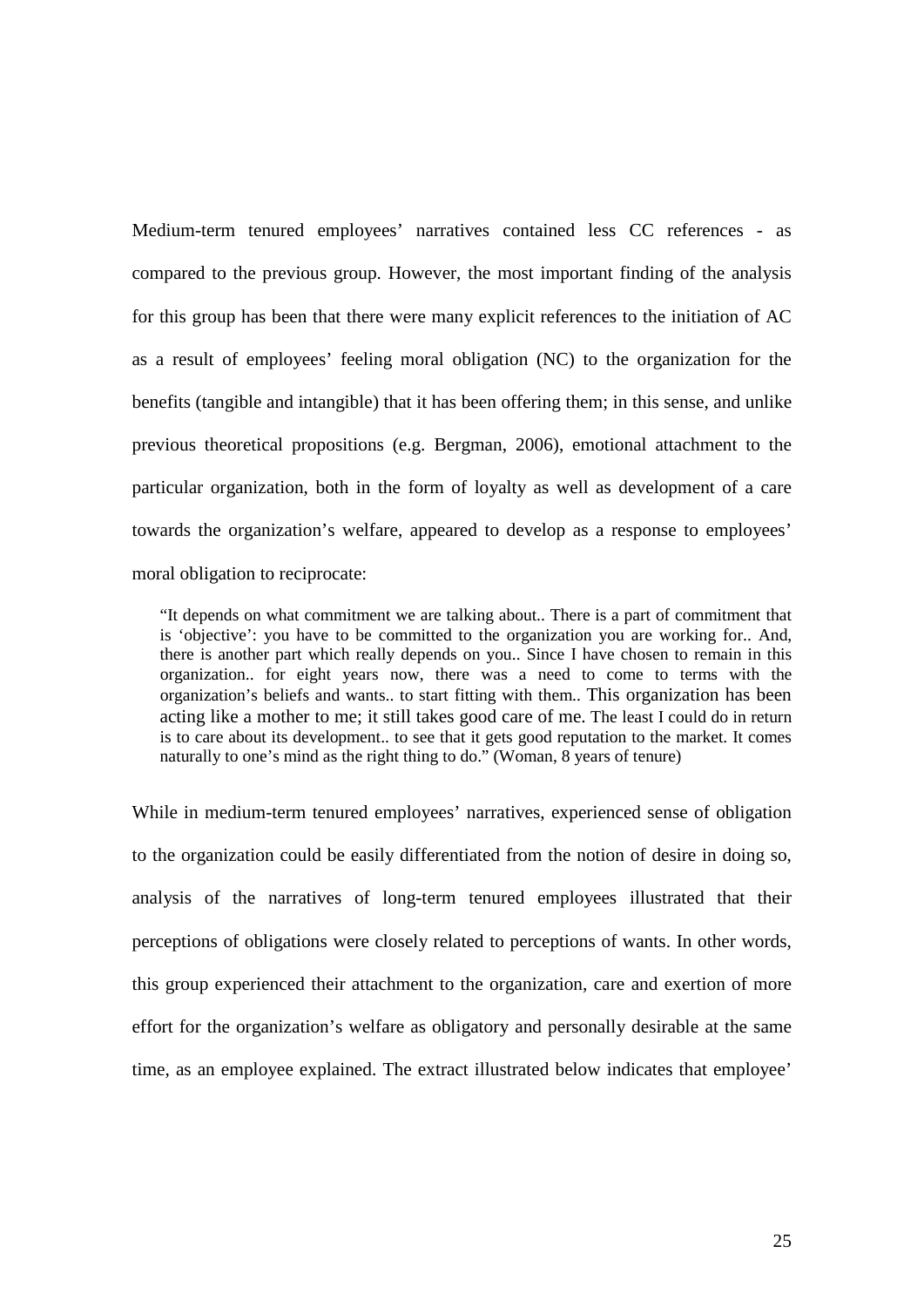sense that obligation toward the organization has been experienced as a moral imperative which has taken the form of an internalized value; as such, the employee perceived the value as personally-relevant and thereby experienced a desire to enact it through his behaviour which has become a psychologically fulfilling experience:

"Regarding my being committed to the supervisor, it's part of my obligation to the organization.. I work here so I have to offer my services to my best possible standard.. It's not that anybody 'obliges' me to act in this way.. it's just the way I see it.. I am really keen in helping out my supervisor and my colleagues.. I don't want to create any unnecessary problems.. all this is part of my devotion to the organization.. since, had I not been felt as a member of a family of the organization, I wouldn't have wanted to behave in similar ways.. However, the organization has been offering me a lot all these years.. the least I can do in return is to be co-operative with everybody." (Man, 15 years of tenure)

## *OC and other Commitment Foci*

Even though not primed, employees' narratives regarding their OC abounded in references which highlighted the relationship between OC and various forms of workrelated commitment. Work-related foci were individuals and groups to whom an employee is attached such as supervisors, colleagues, subordinates or groups which collectively comprise the organization.

Recent-tenured employees were found to become tied to the organization through their everyday interaction with their supervisor. This group was also found not to be in a position to differentiate between commitment to supervisor and to organization; for example, after being primed to talk about his attachment to the organization, the following employee argued: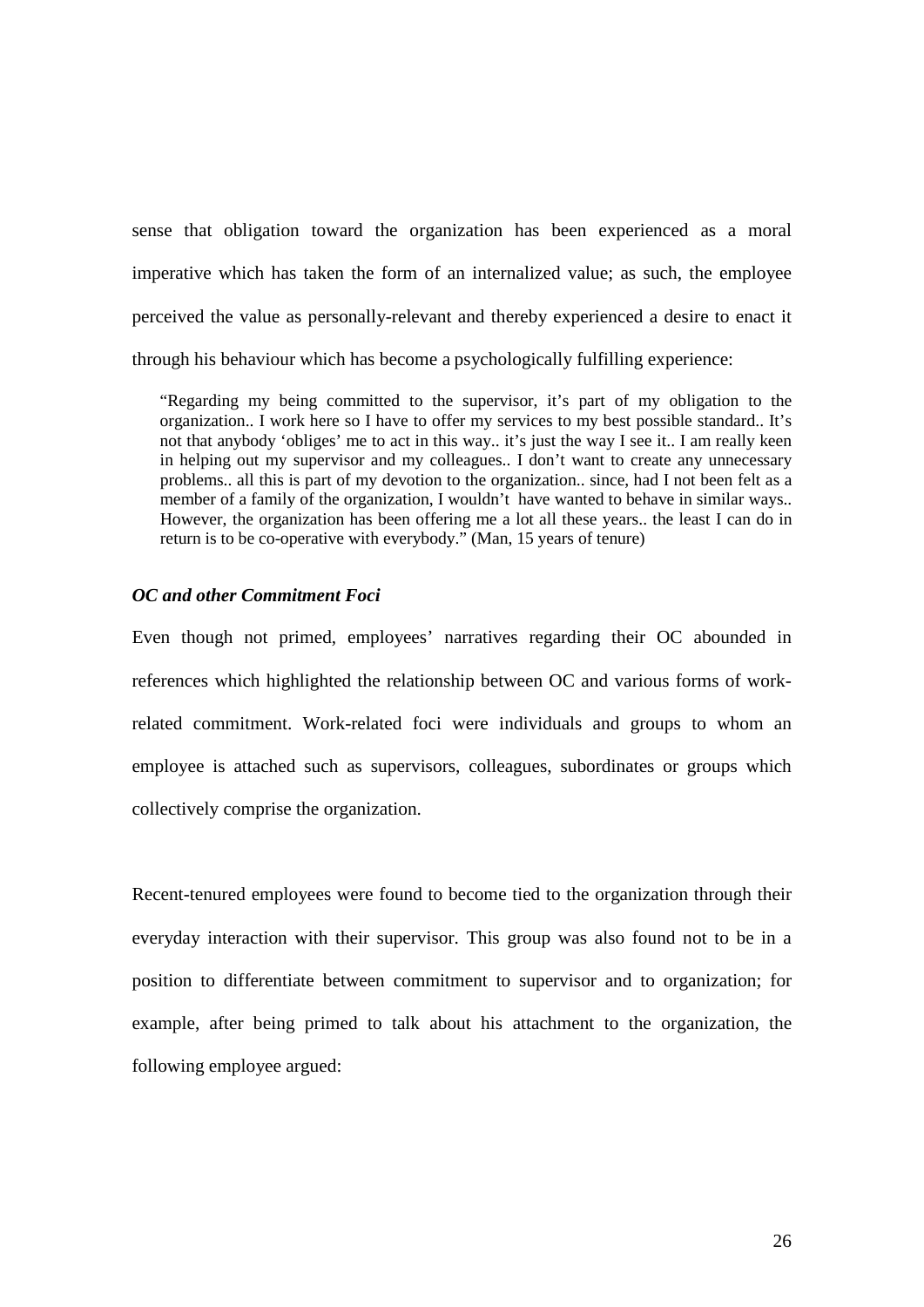"To a great extent.. it has to do with my relationship with my supervisor.. He knows his job well.. I respect him, he has 'protected' me from making 'mistakes'.. not only in terms of work done but also in terms of possible behavioural 'misconduct'.. as every supervisor should do with a new employee.. So, I don't have any reason to dislike the organization or not to be committed to it [..] However, I do understand.. organizational commitment should be something different.. [to supervisor commitment]" (Man, 2 years of tenure)

In the case of medium-term tenured employees, references to OC were distinguishable from other commitment foci but nevertheless often intermingled (in seven out of eight occasions) with work group commitment and/ or affiliations to other groups:

"It took me a few years to feel I belong in this organization.. I couldn't understand what the organization wanted from me. After a point, I decided to get involved to the Literature group.. I found people there with similar values to mine.. the more I was becoming involved in the activities of the group, the more I felt that I was slowly becoming a member of this organization." (Man, 8 years of tenure)

While the analysis illustrated that commitment to various foci (e.g. group, supervisor, union membership) was important for recent and medium-term tenured employees' trajectories of OC, long-tenured employees' narratives suggested that OC was an entity distinct to other commitment foci, while it often had an effect on these foci. Thus, even though spillover between different foci was possible (e.g. commitment to a supervisor may affect OC), these commitments were not highly related, with the organization being the predominant commitment focus more likely to affect the rest; the second extract includes reference to what was happening during the first years of his employment:

"I don't agree with the task-related decisions my supervisor takes.. nor with his leadership practices.. However, I have to try [to be in good terms with him]. It's part of my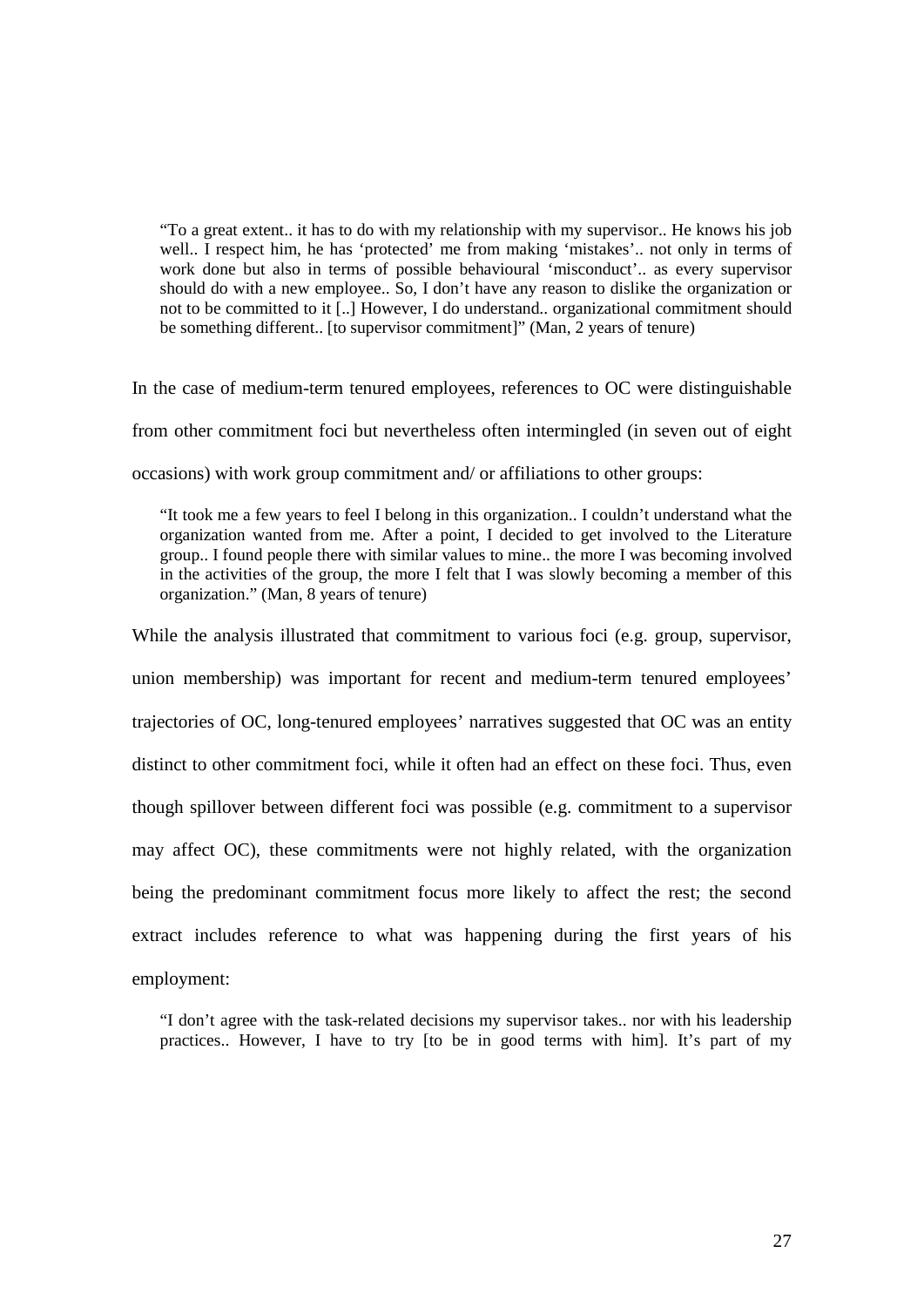commitment to this organization.. to be committed to my supervisor and do my best to ensure cooperation with all levels of hierarchy." (Woman, 15 years of tenure)

"Being committed to the supervisor may only enhance organizational commitment, the opposite doesn't apply [..] During the first years, I was devoted to my supervisors.. I was 100% into whatever they were telling me.. I had even declined an offer to go and work to another department.. because of my devotion to him.. Slowly, I came to realize that I cared for the organization more than they ever did" (Man, 15 years of tenure)

#### *OC and Self-definition*

According to the analysis, employees' OC narratives were closely entangled with the ways the former defined and represented themselves in the sense of their connectedness with the organization; interviewees belonging to the same tenure group tended to define themselves in similar ways.

Commitment narratives of the first group (recent-tenured employees) contained an abundance of references to personal goals and aspects of self which were 'personal' and would clearly differentiate their 'self' from other co-workers; the way they would talk about their own achievements and unique characteristics was indicative that the latter served as a basis for establishing a sense of self and self-worth:

"In my work environment, operations and performance levels are done in a mediocre way. Due to my personal competencies.. and, actually, the way I really am.. I'm doing things a bit better. As a result, everybody here sees me like an expert. It's not that big deal. However, among my co-workers who have the same seniority with me – and who are like 'corks' (i.e. not very good employees) - I come out to be a champagne cork" (Woman, 3 years of tenure)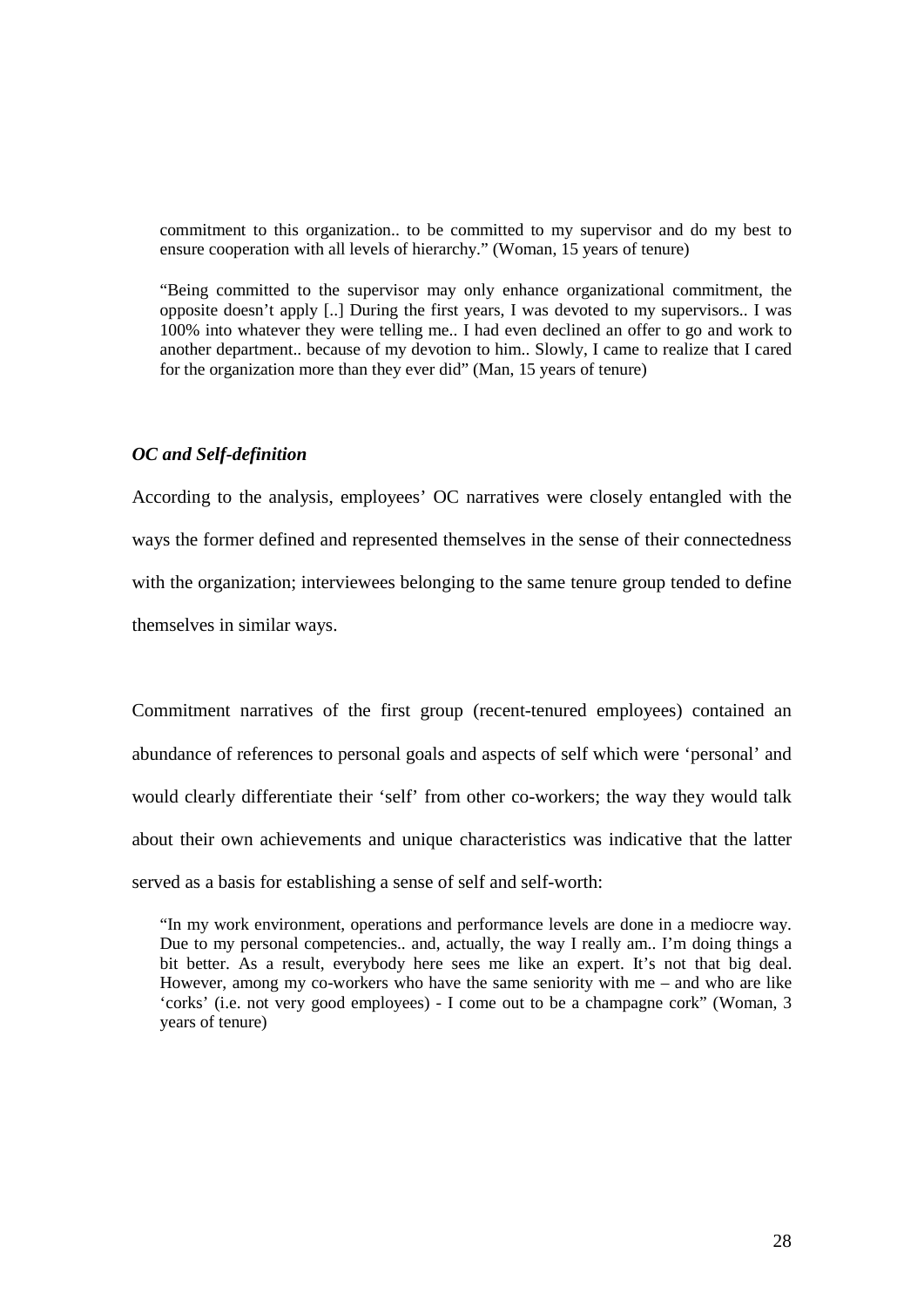When talking about their commitment to the organization, the second group of employees (i.e. medium-term tenured), they made extensive references to their interpersonal relations with other members of their work group as well as their leader. For them, experience of OC appeared to be associated with specific role relationships with others while their self-representation was on numerous occasions interwoven with the appropriateness of their role behaviour.

"This assignment was divided to my supervisor and his subordinates. I was assigned a more 'procedural' part of work. I worked really hard on it; not only doing what I was supposed to do, but also taking initiative, to the extent that this was possible. I've got some mentoring for the more senior colleagues of the team; they were there for me everytime I needed guidance about what to do next.. Thankfully, and upon completion of my task, my effort was appreciated by my senior colleagues as well as my supervisor. I really felt proud of myself; for a relatively new employee, like myself, such events make you take pride in your work.. wanting to put more effort on your everyday work" (Woman, 7 years of tenure)

The increasing role of interpersonal relationships in the second group's narratives in reference to their own self-definition is apparent in the following extract, which is also indicative of the difference between the discourse of the first and the second group of participants:

«Despite occasional problems of co-ordination, some of us really working hard, some others not so hard, we managed to finish the work on time [..]There is a need for team and collective work.. This organization does not need single, talented employees..who are productive» (Man, 8 years of tenure)

The narratives of the third group (long-term tenured employees) were characterized by references to their adoption of the goals and values of their work organization. All nine employees belonging to this group referred to their value congruence with the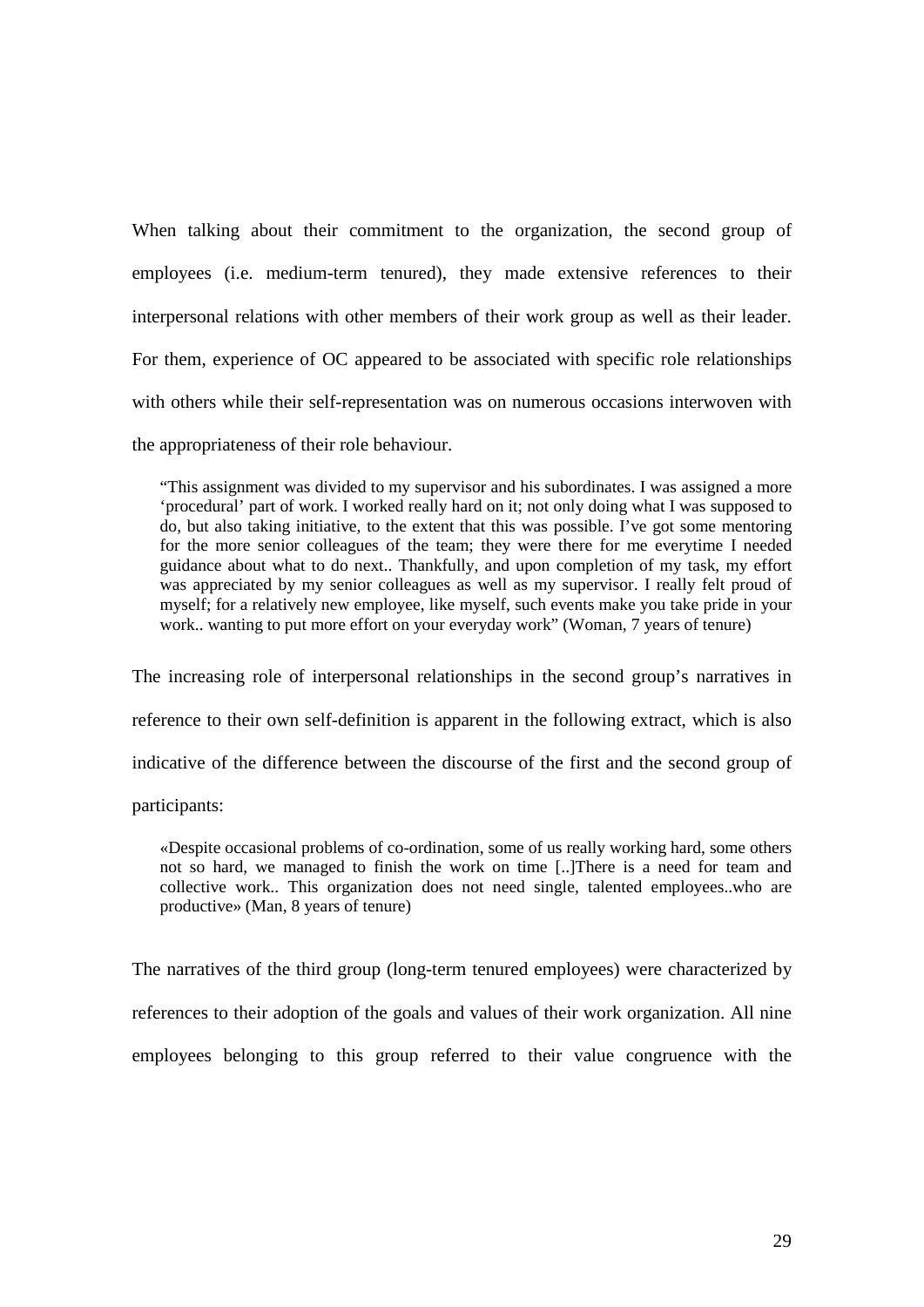organization while, making references to the collective welfare. Feelings of value congruence with the organization were connected with comments on their willingness to exert considerable effort on behalf of the organization (AC):

"In the course of one's career in a work organization, one becomes congruent with the beliefs of the organization. At this stage, I can say that the organization's values are also my values. I'm very happy that I'm working in an organization with a human face towards both employees and clients.. this makes me feel proud of working here.. we're all doing our best towards this end." (Woman, 17 years of tenure)

Even in the case of two employees who reported experiencing low levels of OC and their commitment narratives included references to their own 'achievements', these references, were constructed exclusively as contributions to the effective organizational functioning as opposed to those made by recent-tenured employees:

"The organization is counting on the contributions of the conscientious and hard-working employees.. like myself.. these people.. we.. are really doing our best. We are taking pride in our work.. and we are making this organization a better place.. for both employees and clients."(Man, 18 years of tenure)

## *Psychological Contract*

As it applied in the case of self-definition, references to the notion of psychological contract, in the sense of perceived reciprocal exchange agreement between an employee and the work organization (e.g. Blau, 1964; Rousseau, 1998) were interwoven with employees' discourse on OC development. Each tenure group defined this mutual obligation in different terms.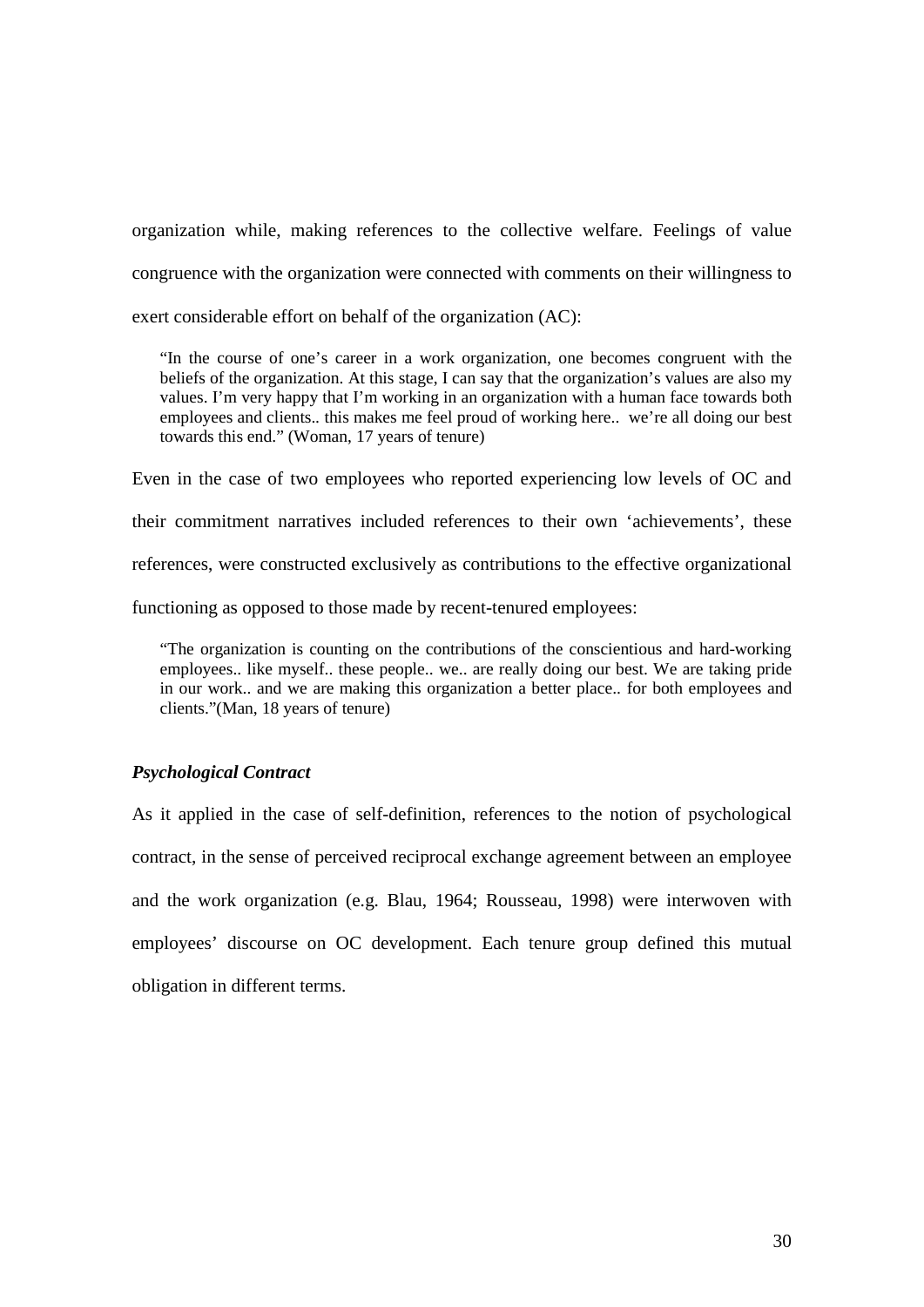The recent-tenured group's narratives were characterized by frequent references to monetizable exchange of obligations and tangible outcomes, most common being pay, benefits and overtime work. Τheir narratives consisted exclusively of references to performance-reward contingencies and were always linked with the notion of CC. In general, the analysis of recent-tenured employees' narratives illustrated the adoption of narrow, 'transactional' psychological contracts which were also characterized by low involvement on the behalf of employees:

"Commitment means …respecting the written and unwritten rules in the organization.. abiding to guidelines.. but mainly, performing up to a required level.. no more no less.. doing what upper levels of hierarchy ask you to do.. that's why you get paid for after all.. and what is more is all those healthcare benefits, getting back home early in the afternoon.. it's really difficult to find such a deal elsewhere.." (Woman, 2 years of tenure)

The transactional nature of psychological contracts in the case of recent-tenured employees was also in accordance to long-term tenured employees' narrations; the latter, reminiscent of their first years in the organization, would occasionally refer to the original formation of psychological contract with the particular organization, describing such contract as transactional:

"To me, I feel that my relationship with the organization has evolved like an intimate relationship.. or a marriage… In the beginning, it may be enough to stay in the relationship just for the money.. you don't get involved that much.. But you cannot spend your entire life being with somebody just because of the money.. Slowly, you get to develop a real caring about the other person, you invest on him.. You get to see your fate in conjunction with the other." (Woman, 15 years of tenure)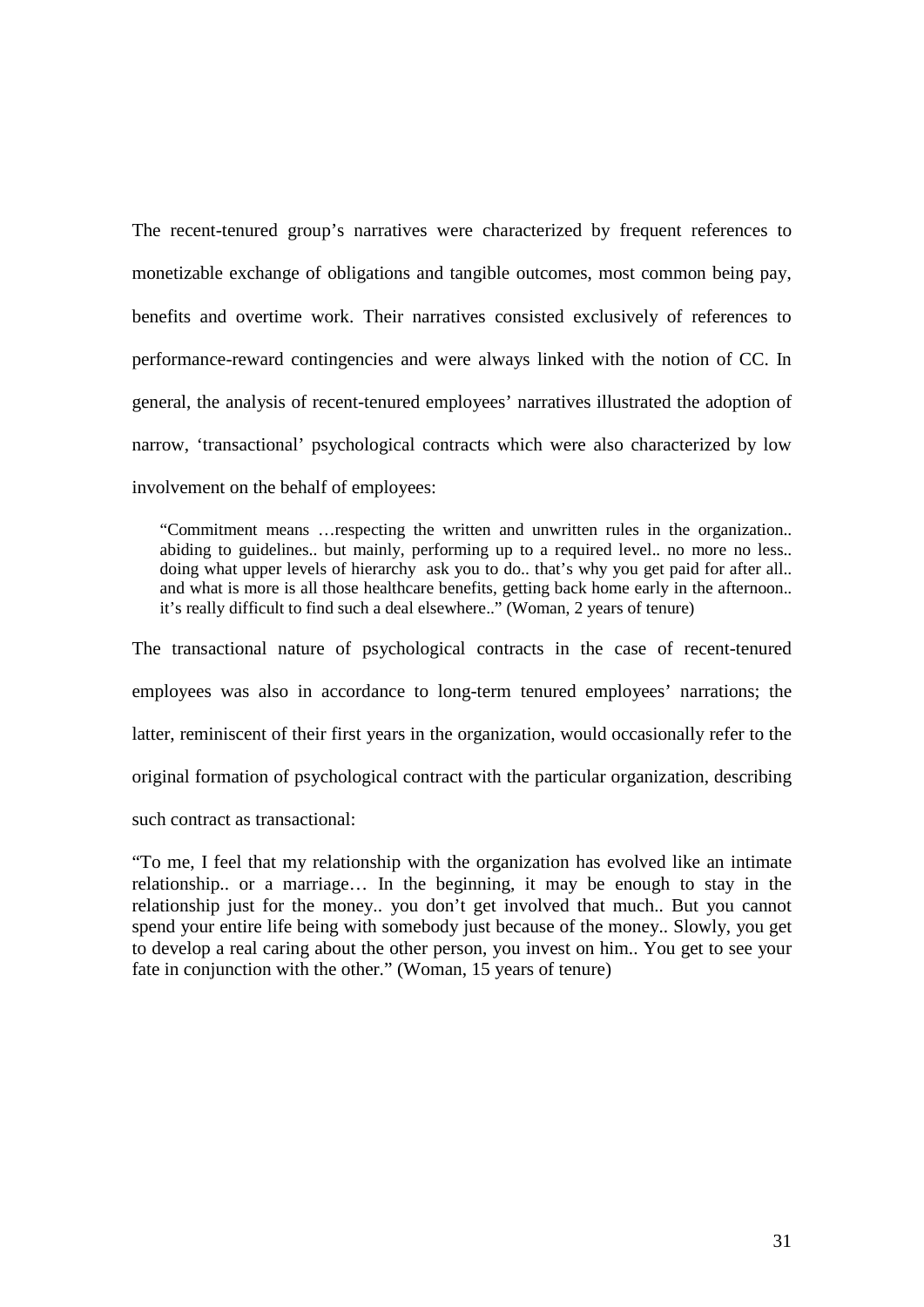The narratives of the medium-term tenured group would generally include features pertaining both 'transactional' and 'relational' contracts; that is, while making references to concrete benefits, they would also incorporate 'socio-emotional' issues such as colleague support and experiences of mutual trust. Entangled to this narration were strong references to felt obligation to the organization, as exemplified by NC:

"Organizational commitment belongs to the sphere of psychological contract.. it's all about the involvement that you take [..] It depends on what the organization is offering you.. financial rewards, recognition for your work.. security.. I know that I owe much to this organization.. if it weren't for it [i.e. the organization], I wouldn't be in this position.. both financially and personally.." (Man, 8 years of tenure)

The analysis of the narration of experienced employees  $(3<sup>rd</sup>$  group) illustrated that the content that this group attributed to this mutual exchange agreement had an open-ended nature; these employees would describe themselves as being in a social exchange relationship, involving intangibles, socio-emotional terms, like support, while no reference was made to transactional content;

"Hadn't it been for this organization, I wouldn't have enjoyed such a quality of life all these years.. good social status.. even on the emotional part… I've always had supportive relationships with colleagues.. I've made good friends here [..] We've been lucky working in this organization… it has a very 'humane' side.. for instance, being supportive to family difficulties [..] It has been as a 'mother' to me." (Man, 18 years of tenure)

Overall, the present analysis suggests the existence of changes in employees' psychological contract as their tenure increases, both in terms of intensity as well as generality (from narrow and low involvement with a focus on economic resources towards more open-ended, high involvement with a focus on socio-emotional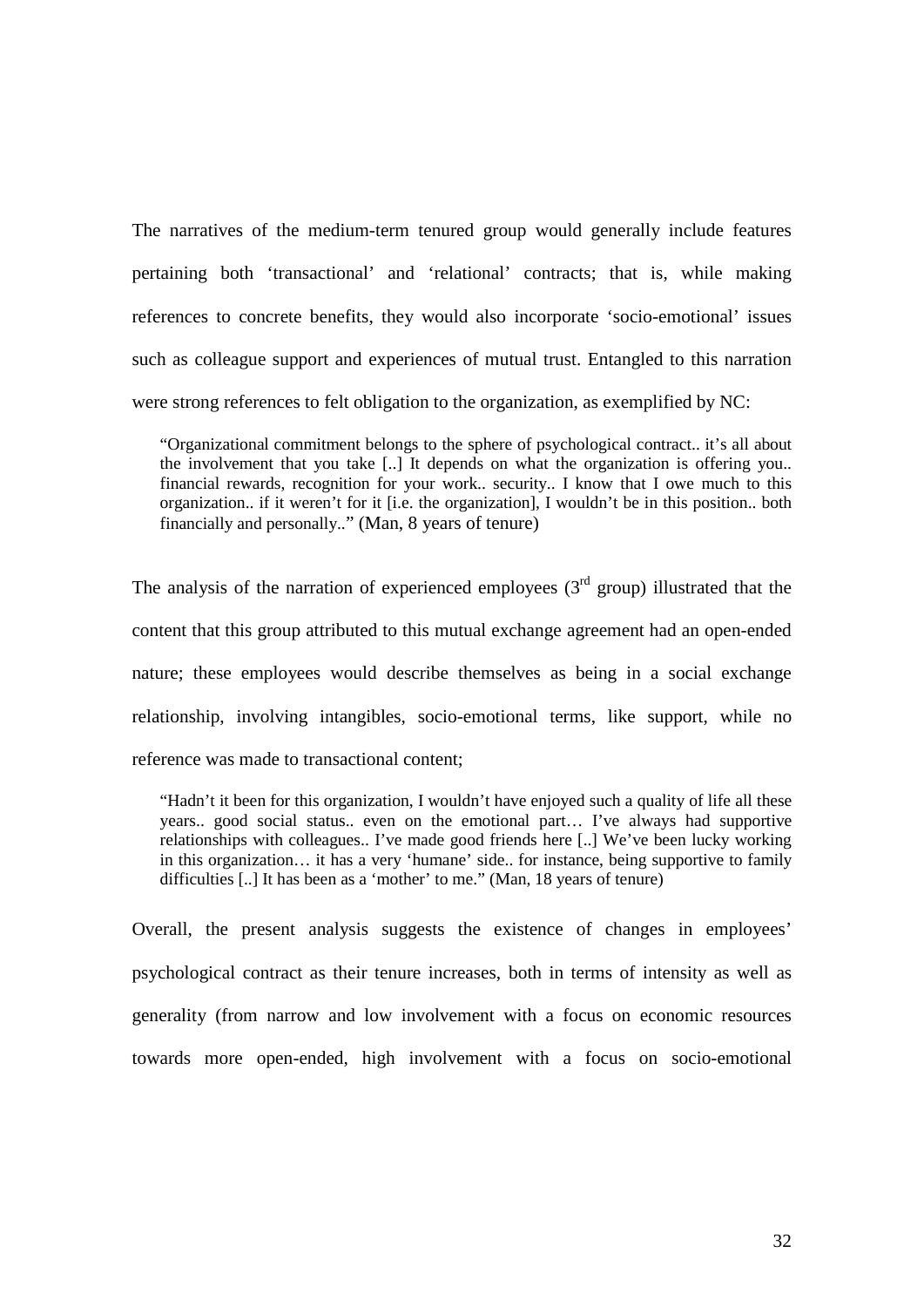resources); this change appears to be in tandem with OC development. In specific, during the first years of tenure, employees report having transactional psychological contracts while their focus is on evaluation of tangible benefits offered to them. As their tenure increases, their psychological contracts become more long-term and enduring, while they experience initially a sense of obligation to reciprocate and eventually an emotional attachment to the organization.

## **DISCUSSION**

Figure 1 presents a graphical representation of the study's findings. At early stages of employment in an organization, employees appear to adopt an individualized selfdefinition while forming transactional psychological contracts with their work organization. At this period, the mentor/ supervisor appears to have a crucial role since initiation and further evolution of experiences of OC seem to emanate largely from perceptions of commitment to the supervisor. Having evaluated the benefits offered to them by the organization (mainly tangible benefits) (CC), new employees develop a sense of obligation to their work organization and a consequent urge to reciprocate (NC).

#### *--------------*FIGURE 1 AROUND HERE--------------

At a later stage of tenure (medium-term tenured), employees' self-definition becomes more relational, putting emphasis on interpersonal relationships mainly formed in the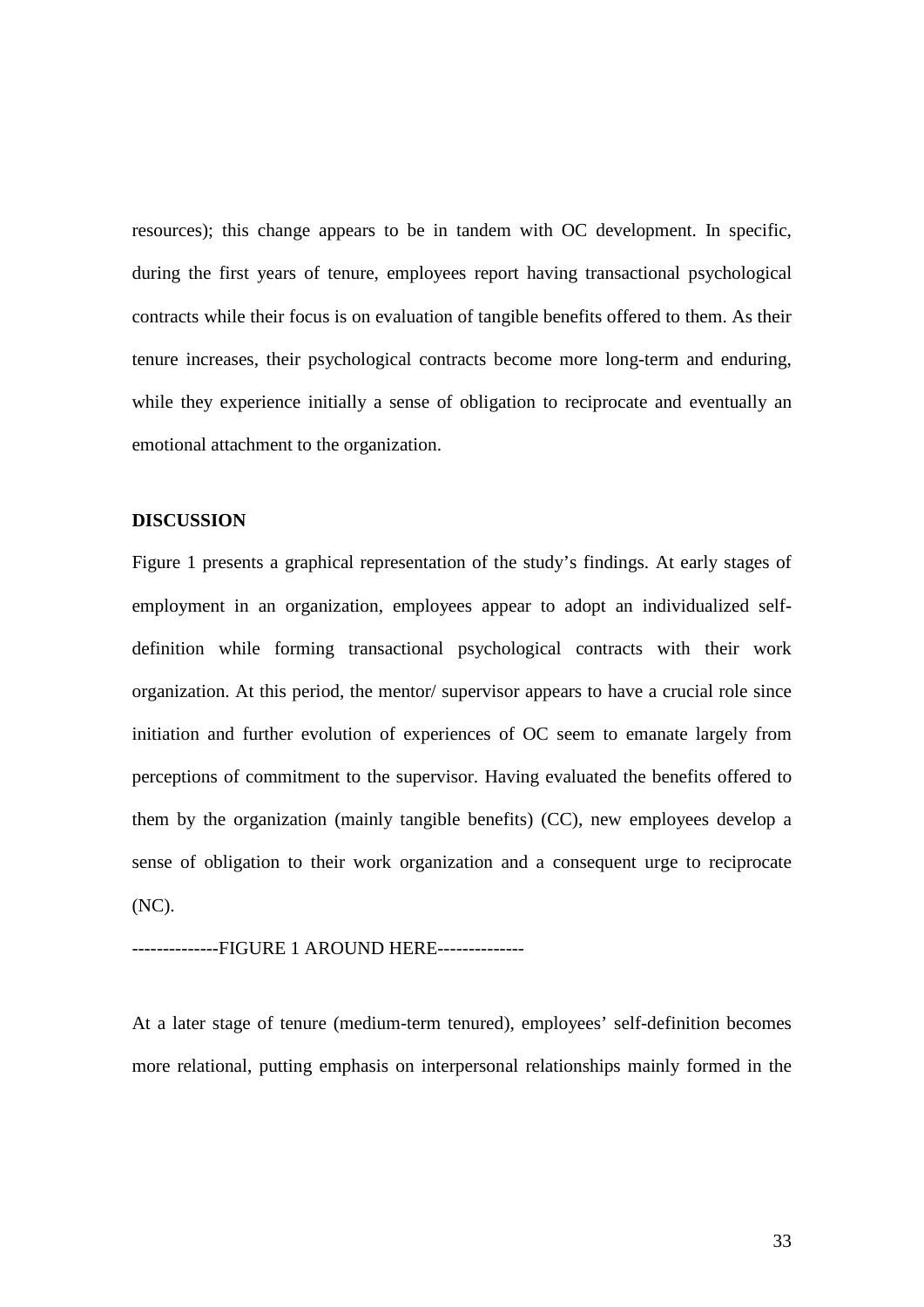context of their work group while adopting a more long-term and enduring psychological contract. For this group, experiences of OC development are closely related to work group commitment. Feelings of obligation to reciprocate to the organization (NC) are coupled with experiences of being emotionally attached to it and exerting more effort towards attainment of organizational goals (AC).

Finally, experienced employees tend to hold a more collective self-definition according to which their notion of self-worth is closely interwoven with experiences of value congruence and reference to collective welfare. Their psychological contract has been revised and most often turned into 'transformational' one. In their case, OC appears to evolve independently to other commitment foci. For this group, perceptions of obligations are related to perceptions of wants, thereby perceiving their commitment to the organization as both more obligatory and more personally desirable.

The findings of the present study described the content and development of organizational commitment in a less studied cultural environment. Cultural driven values and expectations have been found to play a role in shaping perceptions of the development of organizational commitment of Greek employees. In specific, CC was found to be the first commitment component which develops at the early stages of an employee's tenure, and is followed by NC. Given the 'attractive' career that Greek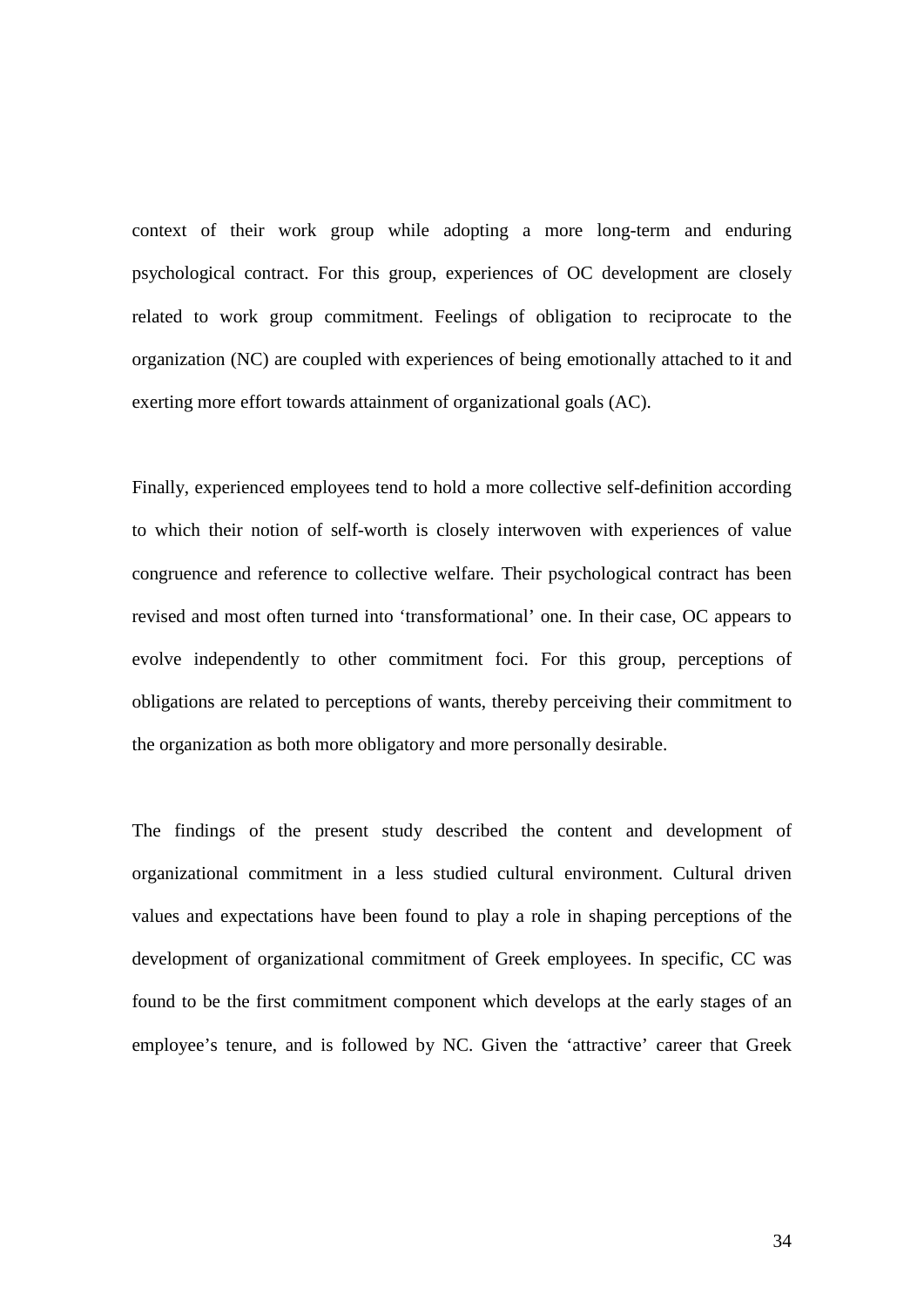public sector offers (high salary, extra benefits and job security), new hires become soon aware of the 'costs' associated with leaving the particular organization and thus experience high levels of CC; such dependency-based relationships are often found in contexts high in power distance and uncertainty avoidance which are reported to have stronger beliefs (as compared to other contexts) about having limited job alternatives (e.g. Clugston et al., 2000). Similarly, Hofstede' study (1980) has demonstrated that in collectivistic cultures, employees expect their organization to take care of them and, as an exchange, they adhere to organizational norms.

The analysis also indicated that employees' notion of obligation to the organization (NC) preceded AC. This finding is at odds with certain theoretical propositions (e.g. Bergman, 2006) suggesting that NC develops as a result of AC, the latter being regarded by employees as a positive work experience to be reciprocated; however, this finding is in accordance to empirical studies demonstrating that in collectivistic cultures employees show higher moral identification with the workplace while NC is reinforced above other types of attachment (e.g. Bochner & Hesketh, 1994. Clugston et al., 2000). Since cultural socialization is seen as NC antecedent, this finding can be seen as reflective of the collectivistic orientation of Greek society; the fact that this finding supports other research evidence in a Greek context further corroborates the study's argument for the effects of cultural values on employees' organizational commitment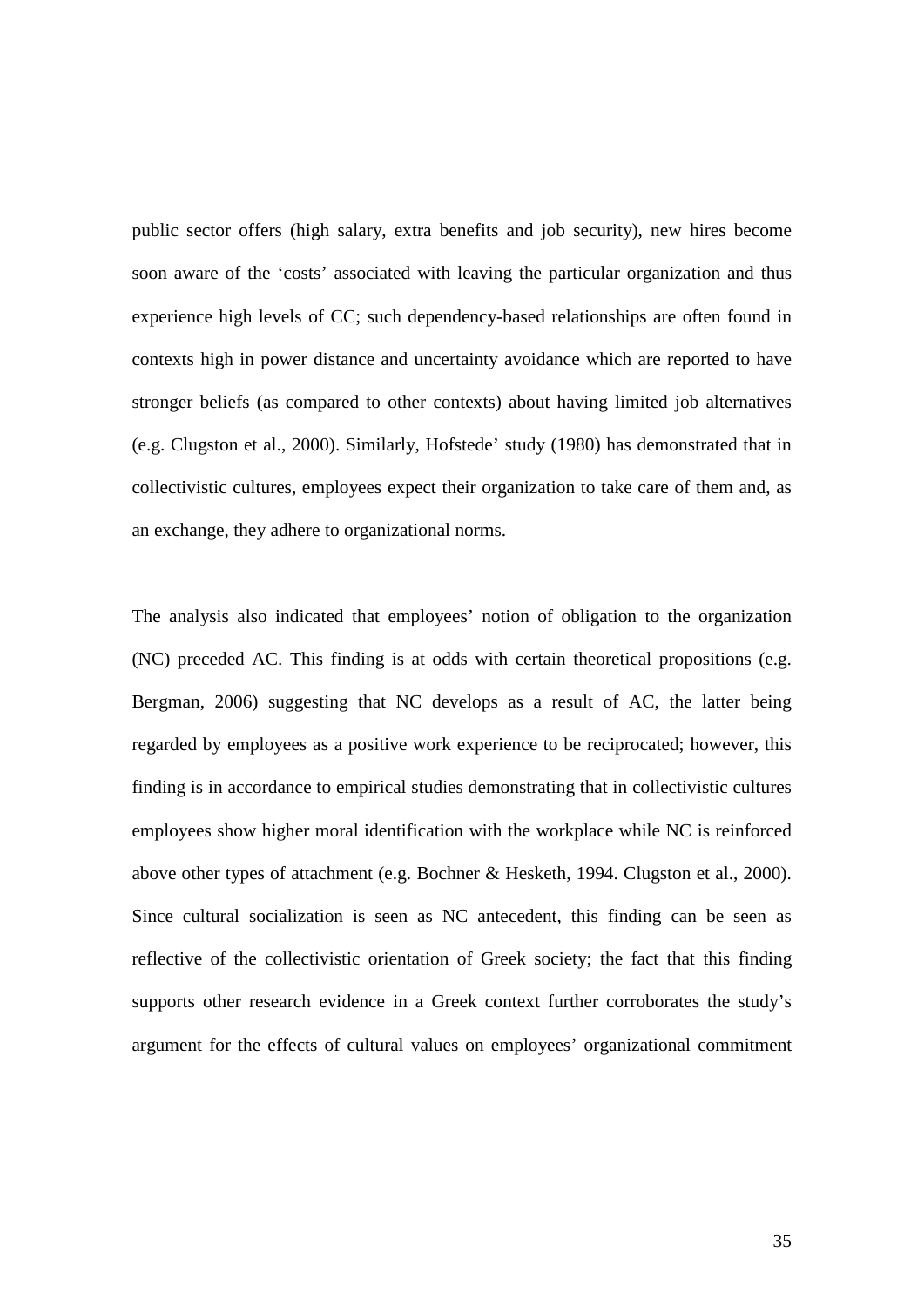experiences. The particular organization which is a typical bureaucracy with a strong rule orientation and obedience to norms may have further reinforced strong feelings of loyalty (NC) from early stages of employees' tenure.

Another finding worth noticing is that NC is defined differently by recent versus more experienced employees. In specific, in the case of recent-tenured and medium-term employees, NC takes the form of a moral obligation closely related to the need of reciprocation of benefits acquired as well as the need for meeting others' expectations; in the case of long-tenured employees, NC is experienced as a moral imperative which has taken the form of an internalized value. This finding is particularly interesting for organizational commitment research since, even though recent NC conceptualizations have been oriented towards a two-fold nature of NC (e.g. Gellatly et al., 2006) as the one indicated in the present study, such dual meaning has not so far been examined in association to possible changes in employees' conceptualization of OC at different organizational career stages. The finding also adds to cross-cultural management literature since it needs to be appreciated in the context of the Greek collective culture; as Bontempo, Lovel and Triandis (1990) have demonstrated in a comparative study of Brazil and US samples, in collective - as compared to individualistic – cultures, individuals derive pleasure from behaving as expected. In the case of the present study,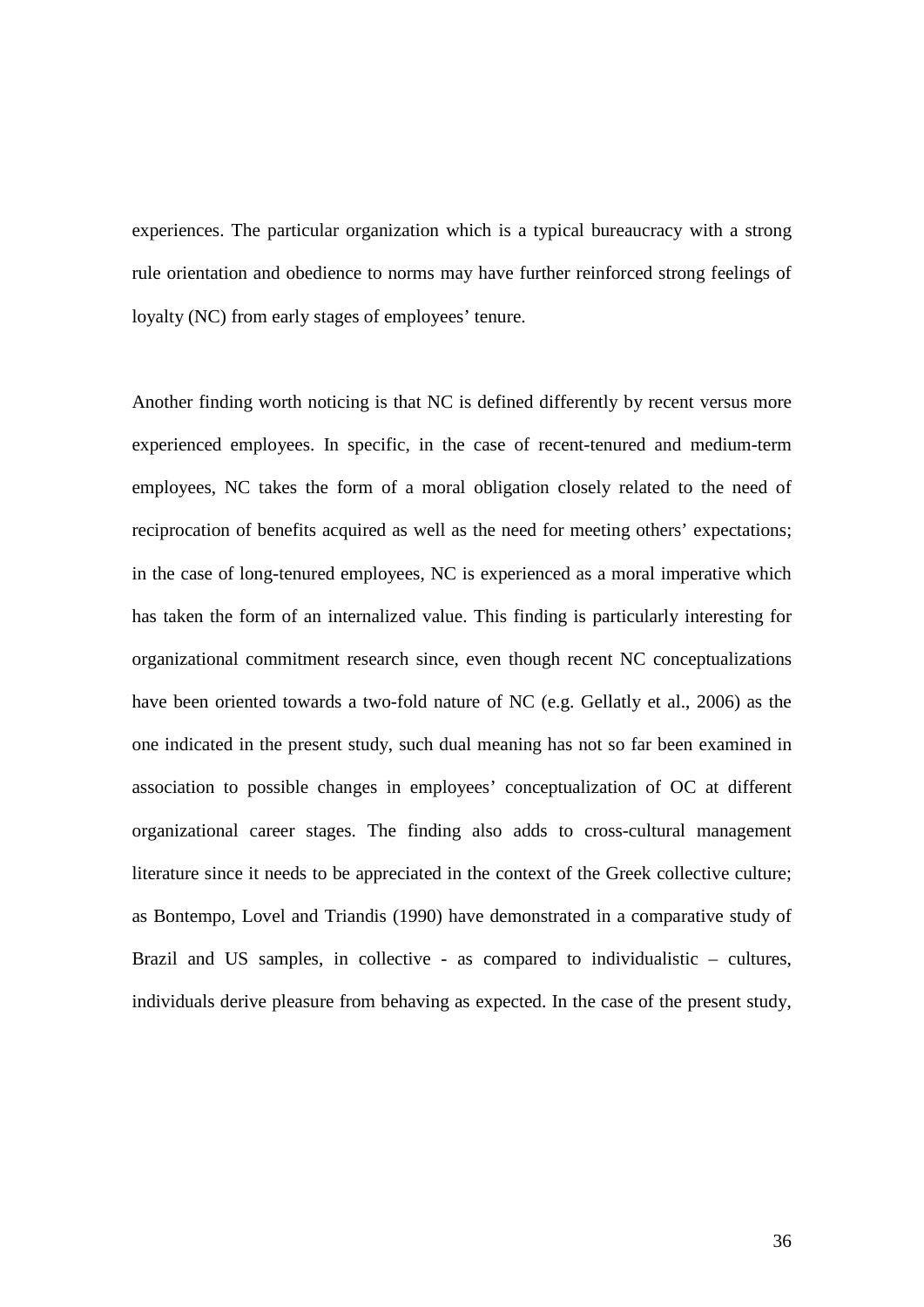the fact that the organizational value of collectivism is closely aligned to the societal one may have further accentuated employees' desire to behave dutifully.

The finding that there is a shift in prominence of commitment foci for employees (from supervisor and workgroup to organization) is in accordance with existing empirical research in Western contexts indicating that employee's relation with the organization is closely related to supervisor and workgroup commitment due to formation of collegial ties (e.g. Palich, Horn & Griffeth, 1995). It appears that through supervisors and more experienced colleagues, new employees gradually internalize norms regarding in-role behaviours and finally organizational goals.

In regard to research on self representation, the present findings support Brickson's framework (2000) and Triandis' (1989) conceptualization of self. The present analysis suggested that the three distinct loci of self-definition informed employees' sensemaking regarding their commitment experiences while self-definition tended to evolve from personal to relational and finally to collective, as a function of accumulation of work-related experiences (i.e. length of tenure). The pattern of shift from individualized – relational – collective self-definition found in the present study contrasts with Lord et al.'s (1999) theoretical propositions that relational self-definition precedes the shift towards either individualized or collective ways of characterizing oneself in the context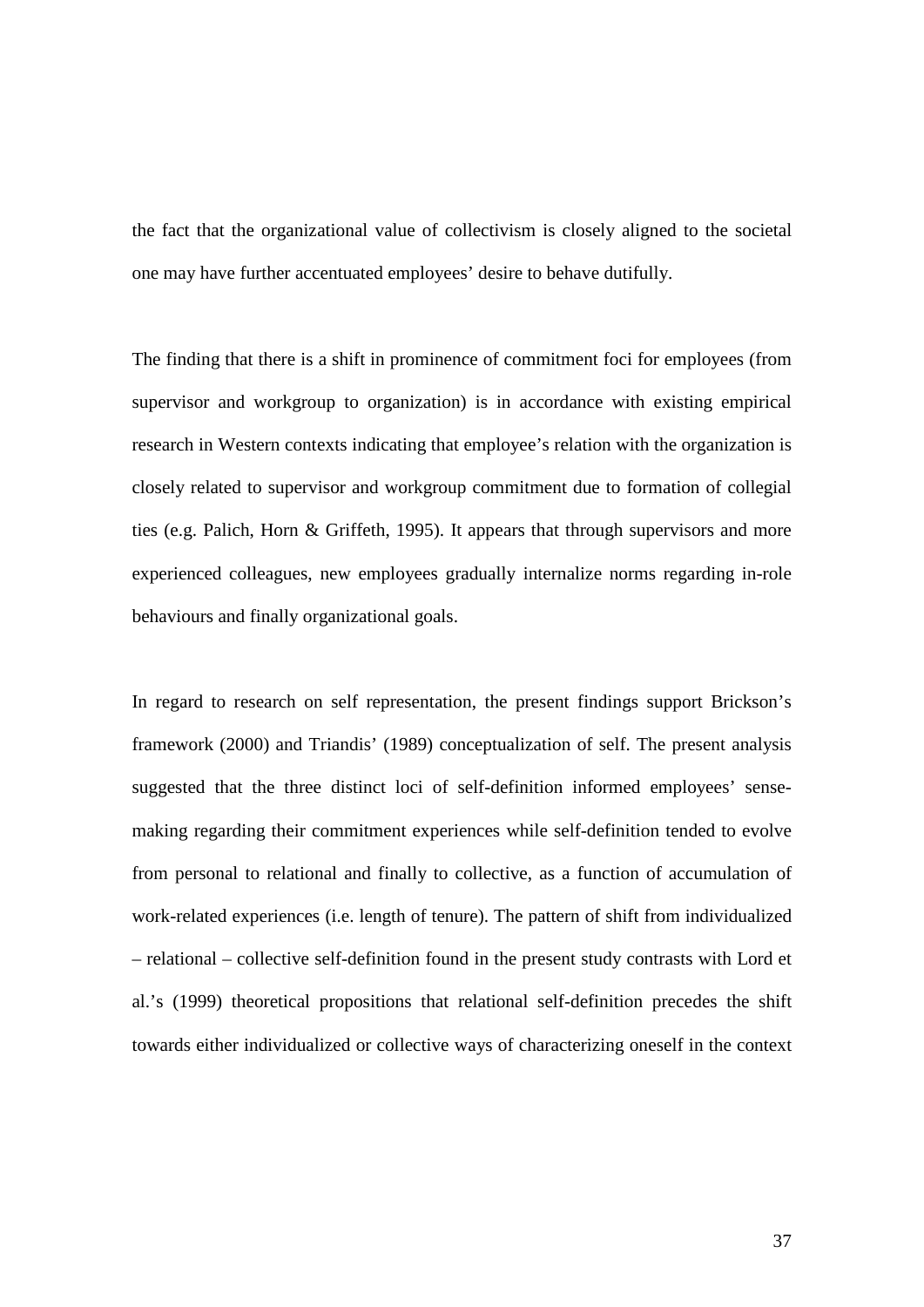of his/her work organization. The fact that long-tenured employees develop a primarily collective self-definition may also be reflective of the collective cultural orientation of Greek society as well as the high levels of loyalty reported in the public sector (e.g. Markovits et al., 2007).

The study also corroborates theoretical and empirical research conducted in other cultural settings which connects transactional psychological contract with CC and relational contract with AC (e.g. Rousseau and Wade-Benzoni, 1995; Sturges, Conway and Guest, 2005). As the findings suggest, the initiation of NC (through experienced sense of obligation) takes place at the early stages of an employee's tenure in an organization (period in which employees form transactional (and later on relational) contracts; in this regard, the study advocates towards a NC - psychological contract formation link. Since there is a lack of empirical research examining the psychological contract – NC relationship, this relationship needs to be further examined.

# **STUDY LIMITATIONS AND IMPLICATIONS FOR CROSS CULTURAL MANAGEMENT**

One limitation of the study is that groups of employees of different career stages may construct their OC experience in diverse ways or experience different OC trajectories. In addition, as the narratives studied are self-reported, it may be the case that some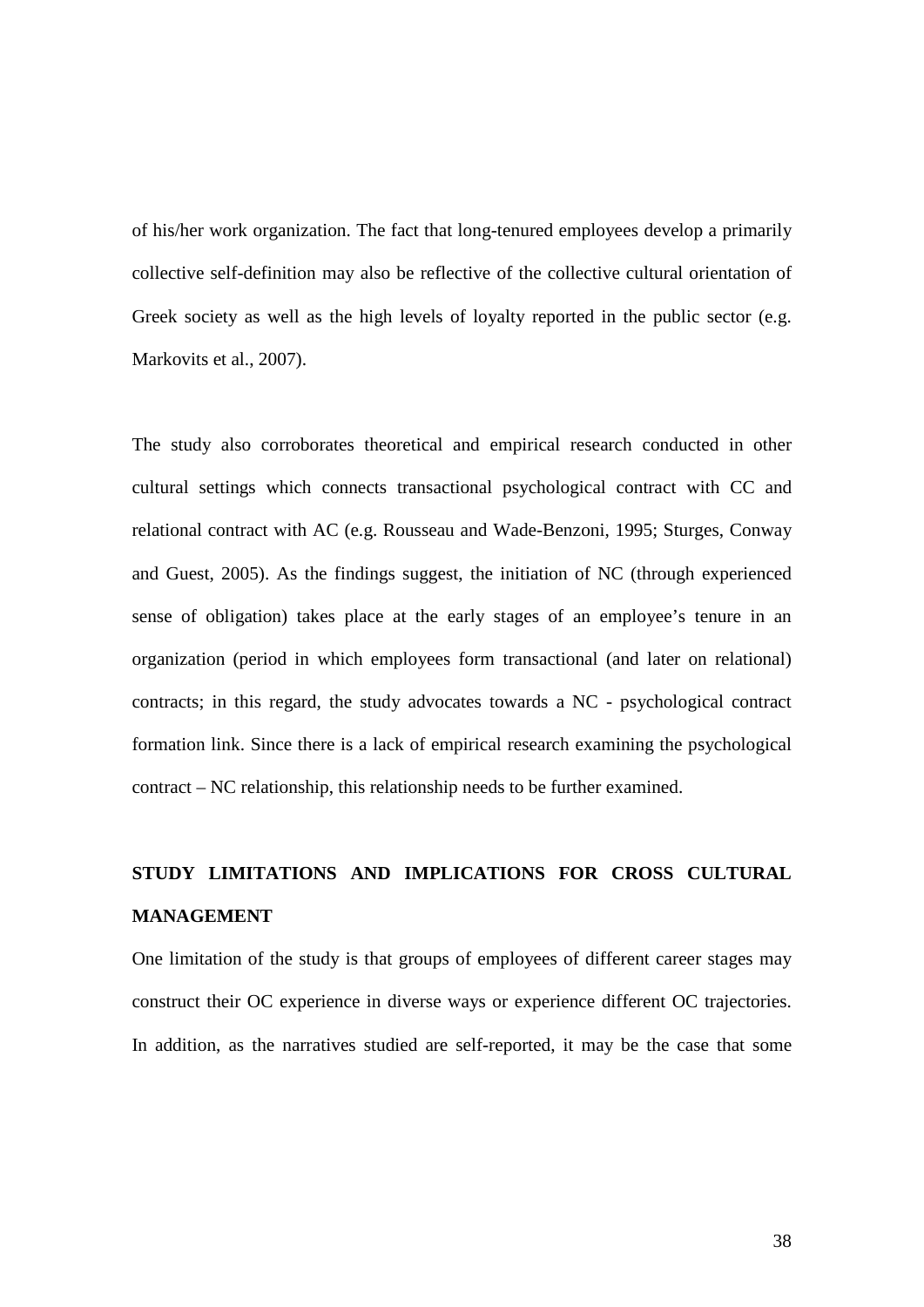developmental indicators in commitment trajectories might be inaccurately recalled. In this study, organizational culture was closely aligned to Greek societal values (e.g. collectivism, high in power distance and uncertainty avoidance), fact which probably made the effect of these cultural values on the phenomena studied more accentuated. The present study has certain limitations in regard to its sample and design.

Despite these limitations, the present findings offer a number of implications for both research and practice. In regard to the theoretical implications, this study contributes to existing OC knowledge, by suggesting that greater cross-fertilization between OC selfdefinition and psychological contract research needs to be encouraged. In addition, it poses new questions concerning the relationship between NC and psychological contract construct which needs to be empirically tested. Another future direction which has arisen is the exploration of the development of NC prior to experiences of AC.

In regard to implications for cross-cultural management, the study further adds to the literature on cultural differences by indicating ways in which societal values influence employees' experiences of their commitment development to the work organization; in this respect, it suggests that cultural diversity constitutes an additional aspect for understanding organizational commitment. The present research furthers our understanding of OC in a less studied cultural context in management research; given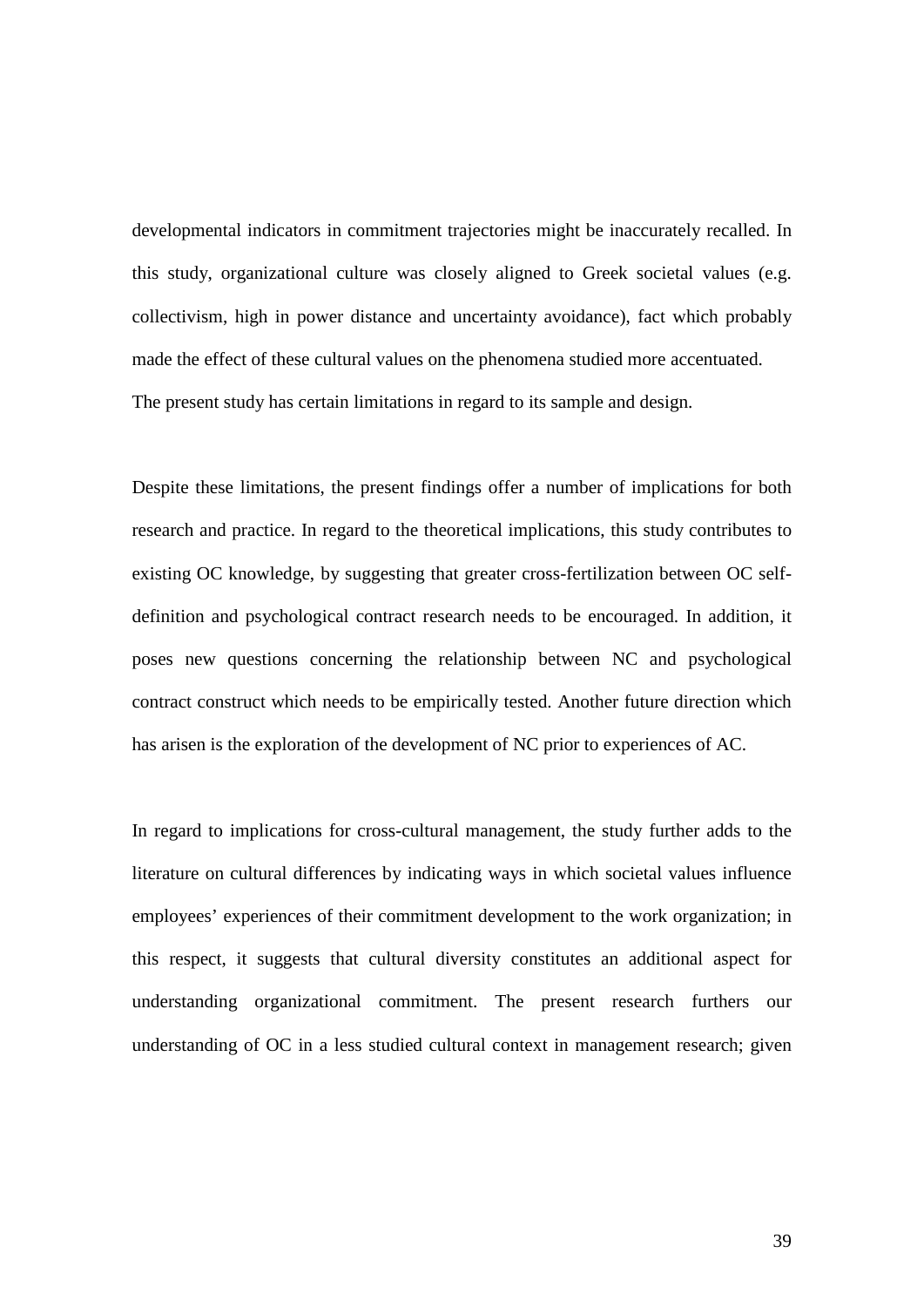the increasing globalization, it is crucial to extend the existing body of knowledge on commitment research beyond US and Anglo cultures. Given that certain findings of this investigation are consistent with results obtained in North America (i.e. existence of three OC components, relationships between psychological contract and OC components), it is possible to speculate the existence of some degree of generalization of the present findings to other societies. In this regard, and even though national cultural variables were not specifically measured, the findings need to be seen as a call for more research to culture-specific examination of OC construct as a means of examining whether the conceptual model proposed is applicable to other cultural contexts. Moreover, further studies examining the role of culture and/ or institutional arrangements in the process of OC development would strengthen our understanding of its cross cultural aspects. As far as the practical implications of the study for cross cultural management are concerned, in the context of globalization, it is important for managers to be aware of cultural differences as well as organizational particularities to properly design HRM policies; understanding various ways in which employees' commitment develops will enable human resource practitioners to anticipate the impact of particular policies or HRM systems on employees' OC.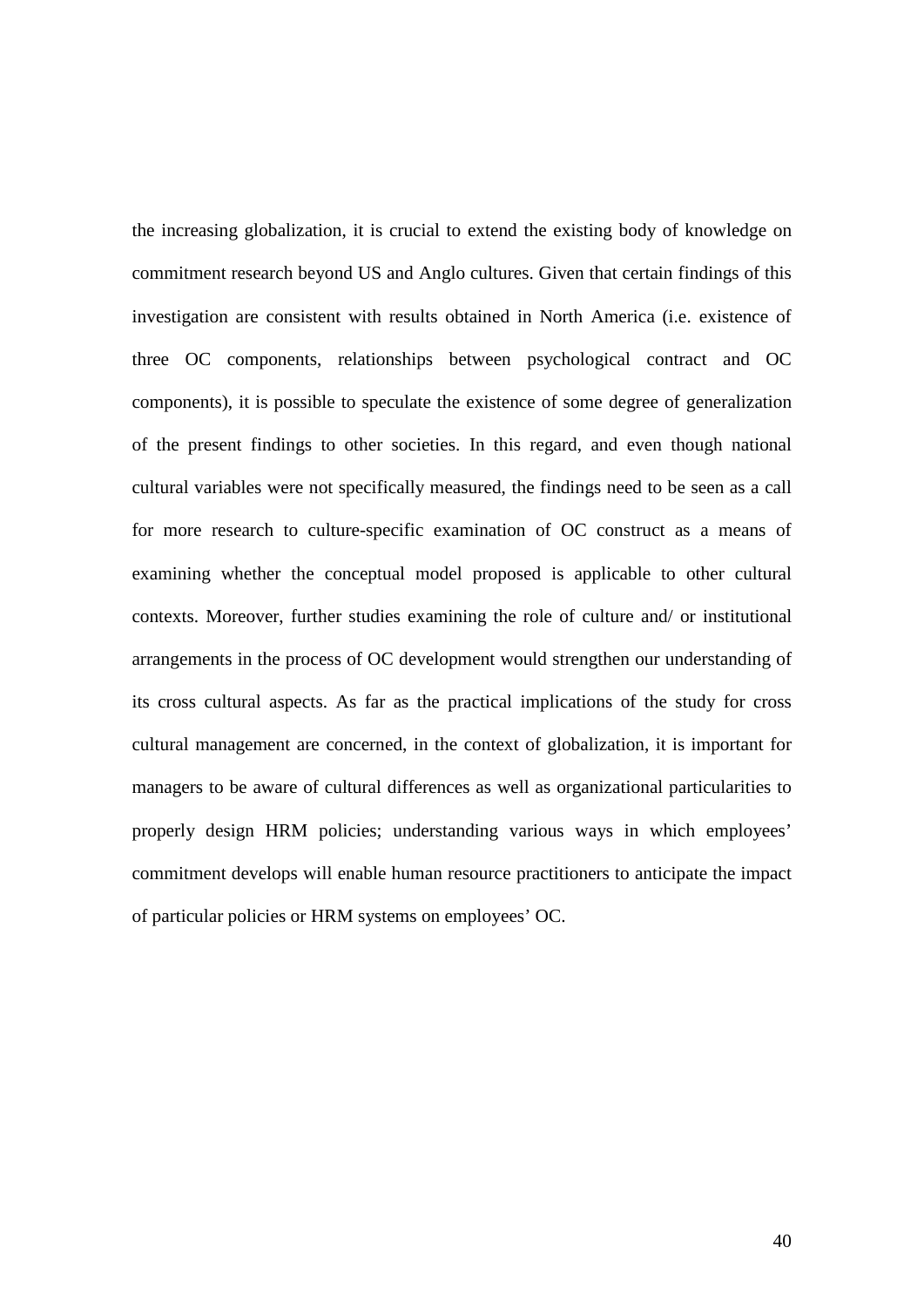## **REFERENCES**

Allen N and Meyer J (1990) The measurement and antecedents of affective, continuance, and normative commitment to the organization. *Journal of Occupational Psychology* 63: 1–18.

Andolsek D and Stebe J (2004) Multidimensional perspectives on work values and commitment. *International Journal of Cross Cultural Management*, 4: 181-207.

Ashforth B and Mael F (1989) Social identity theory and the organization. *Academy of Management Review* 14: 20-39.

Allen N and Meyer J (1993) Organizational commitment: Evidence of career stage effects? *Journal of Business Research* 26: 49-61.

Beck K and Wilson C (2001) Have we studied, should we study and can we study the development of commitment? Methodological issues and the developmental study of work-related commitment. *Human Resource Management Review* 11: 257-78.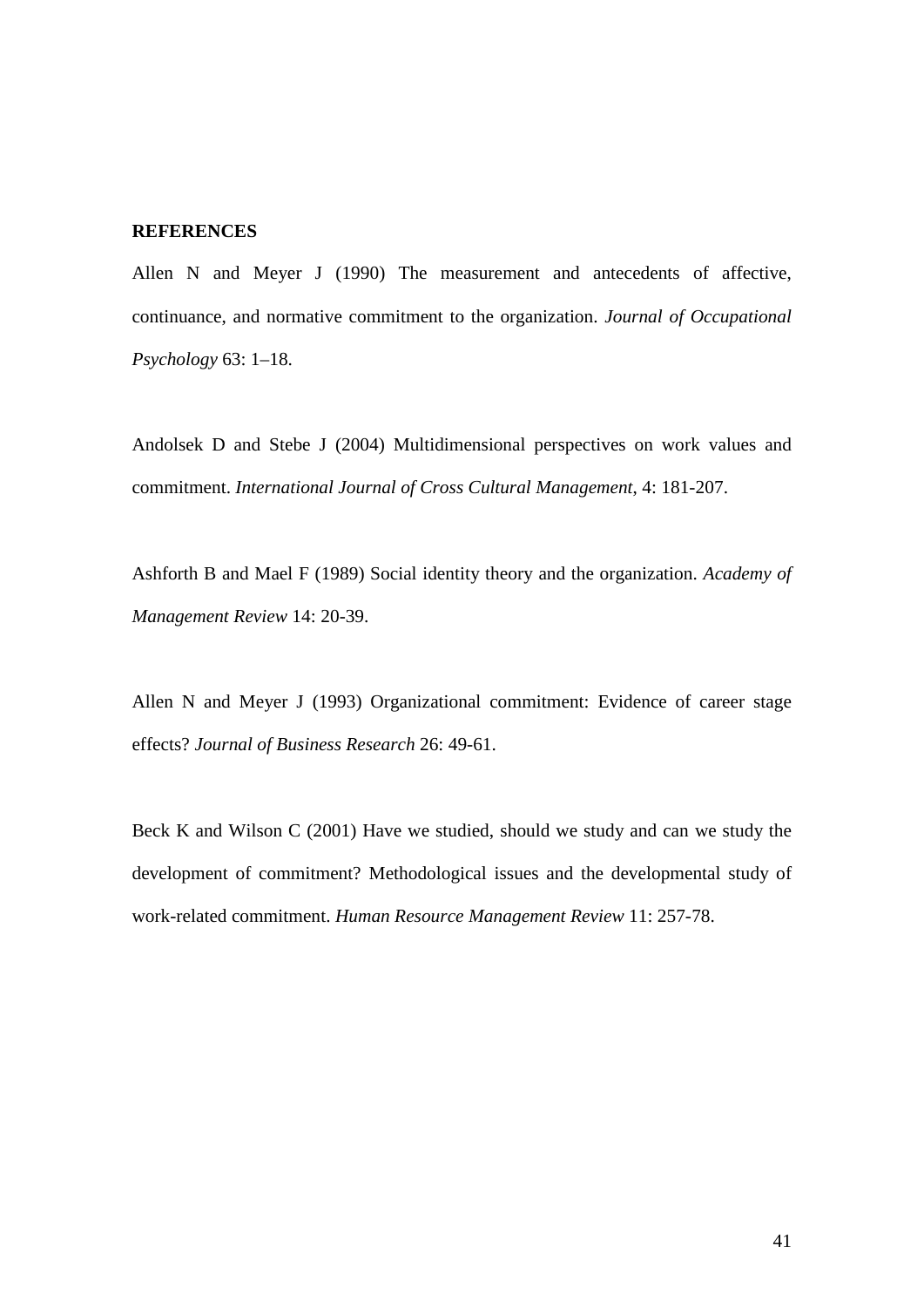Beck K and Wilson C (2000) Development of affective organizational commitment: A cross-sequential examination of change with tenure. *Journal of Vocational Behavior* 56: 114-36.

Becker T (1992). Foci and bases of commitment: Are they distinctions worth making? *Academy of Management Journal* 35: 232–44.

Bentein K Vadenberghe C Vandenberg R and Stinglhamber F (2005) The role of change in the relationship between commitment and turnover: A latent growth modeling approach. *Journal of Applied Psychology* 90: 468-82.

Bergman M (2006) The relationship between affective and normative commitment: Review and research agenda. *Journal of Organizational Behavior* 27: 645-63.

Blau P (1964) *Exchange and Power in Social Life*. New York: Wiley.

Bochner S and Hesketh B. 1994 Power distance, individualism/collectivism, and jobrelated attitudes in a culturally diverse work group. *Journal of Cross-Cultural Psychology* 25: 233–257.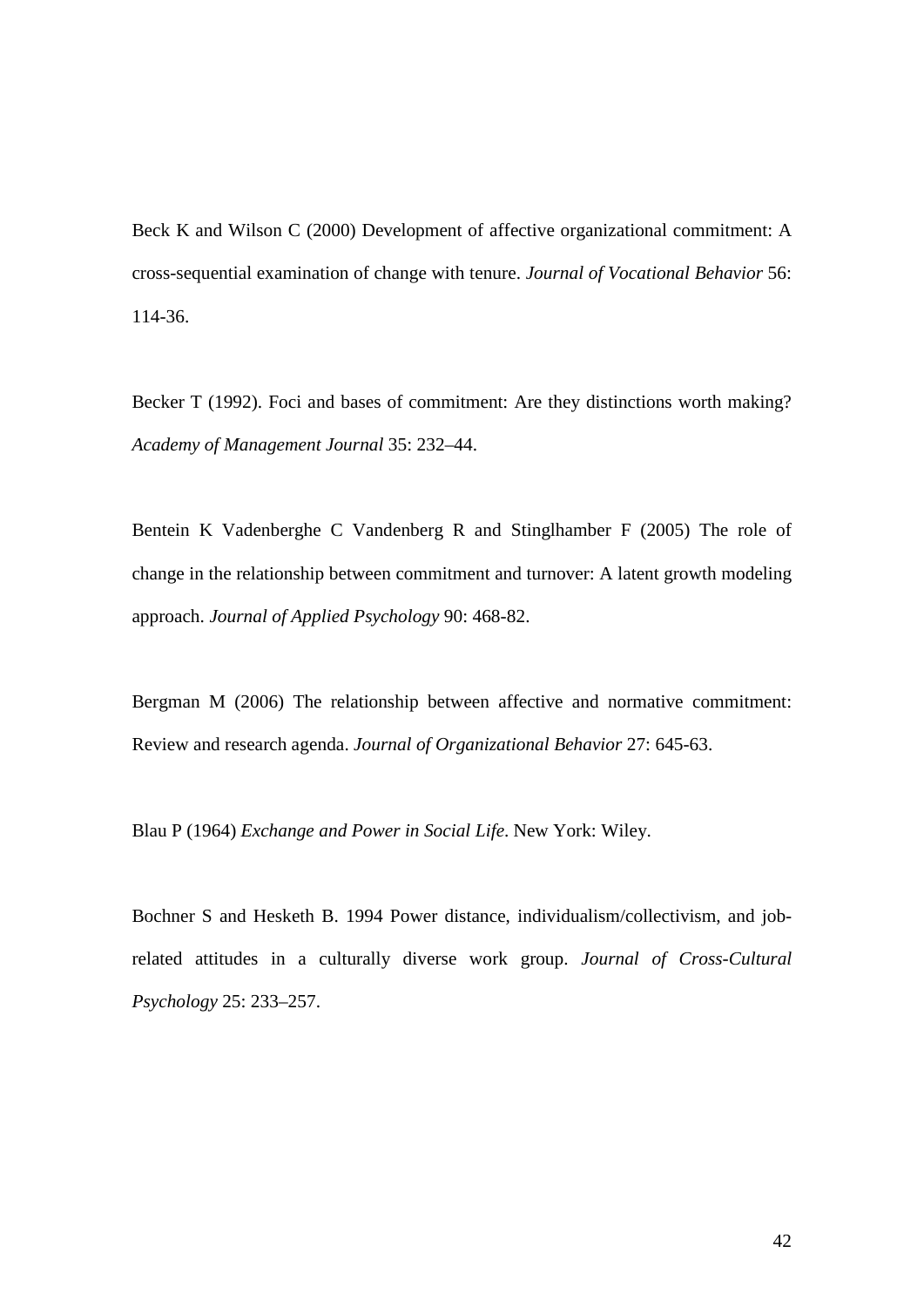Bond M et al. (2004) Culture-level dimensions of social axioms and their correlates across 41 countries. *Journal of Cross-Cultural Psychology* 35: 548-70.

Bontempto R Lovel S and Triandis H (1990) Compliance and value internationalization in Brazil and the U.S.: Effects of allocentrism and anonymity. *Journal of Cross-Cultural Psychology* 21: 200-13.

Bourantas, D. and Papalexandris, N. (1999) Personality Traits Discriminating between Employees in Public- and in Private-sector Organizations. *International Journal of Human Resource Management* 10: 858–69.

Brewer M and Gardner W (1996) Who is the 'we'? Levels of collective identity and self-representations. *Journal of Personality and Social Psychology* 71: 83-93.

Brickson S (2000) Organizational identity orientation: The impact of identity orientation on individual and organizational outcomes in demographically diverse settings. *Academy of Management Review* 25: 82-101.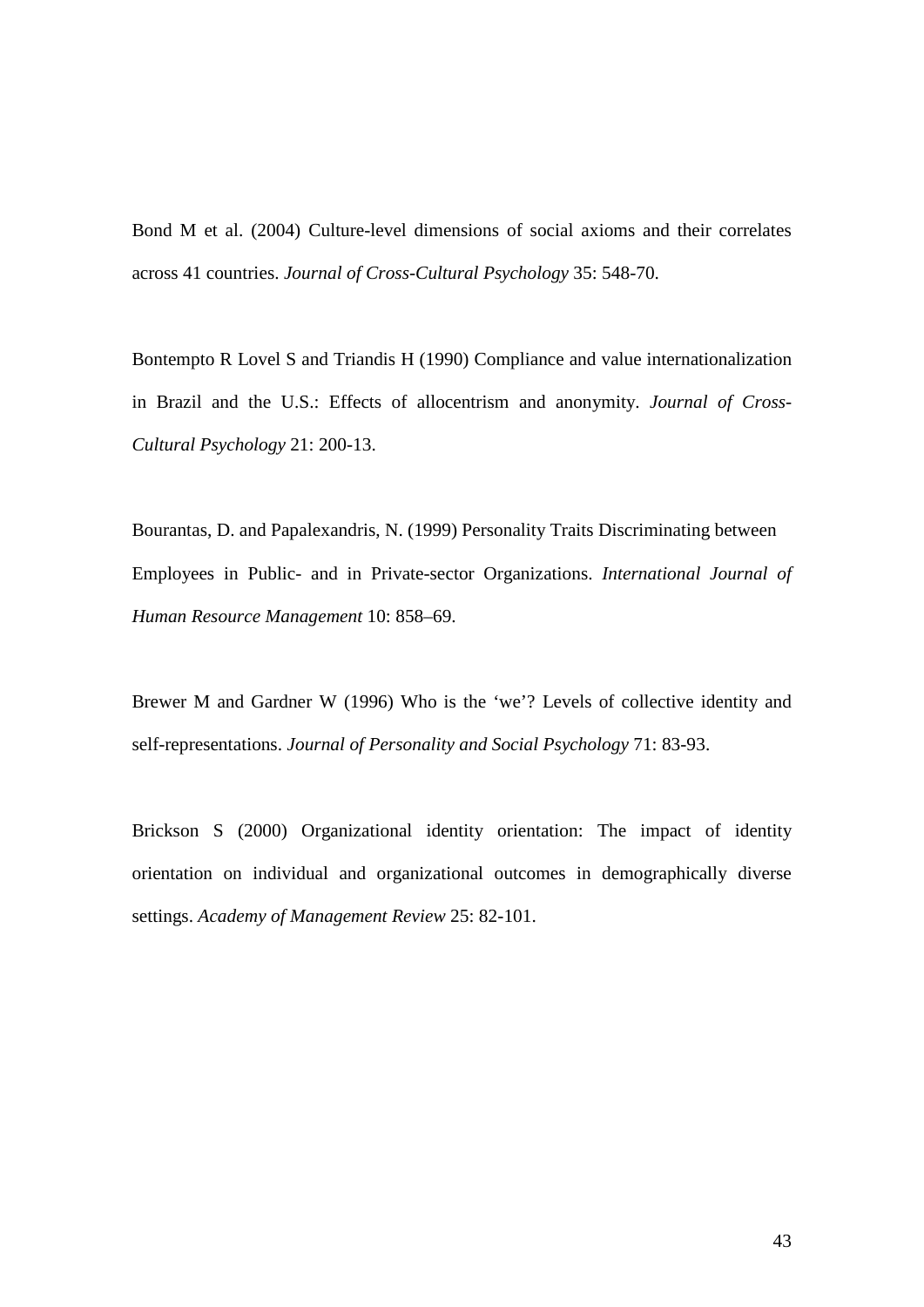Cheng Y and Stockdale M (2003) The validity of the three-component model of organizational commitment in a Chinese context. *Journal of Vocational Behavior* 62: 465-89.

Chew I and Putti J (1995) Relationship on work-related values of Singaporean and Japanese managers in Singapore. *Human Relations,* 48: 1149–70.

Clugston M Howell J and Dorfman P (2000) Does cultural socialization predict multiple bases and foci of commitment? *Journal of Management* 26: 5-30.

Coyle-Sapiro J and Kessler I (2000) Consequences of the psychological contract for the employment relationship: A large-scale survey. *Journal of Management Studies* 37: 903-30.

Gergen K (1985) Social constructionist inquiry: Context and implications. In Gergen K & Davis D (eds.) *The social construction of the person*. New York: Springer. 3–18

Glaser B and Strauss A (1967) *The discovery of grounded theory: Strategies for qualitative research*. New York: Adline de Gruyter.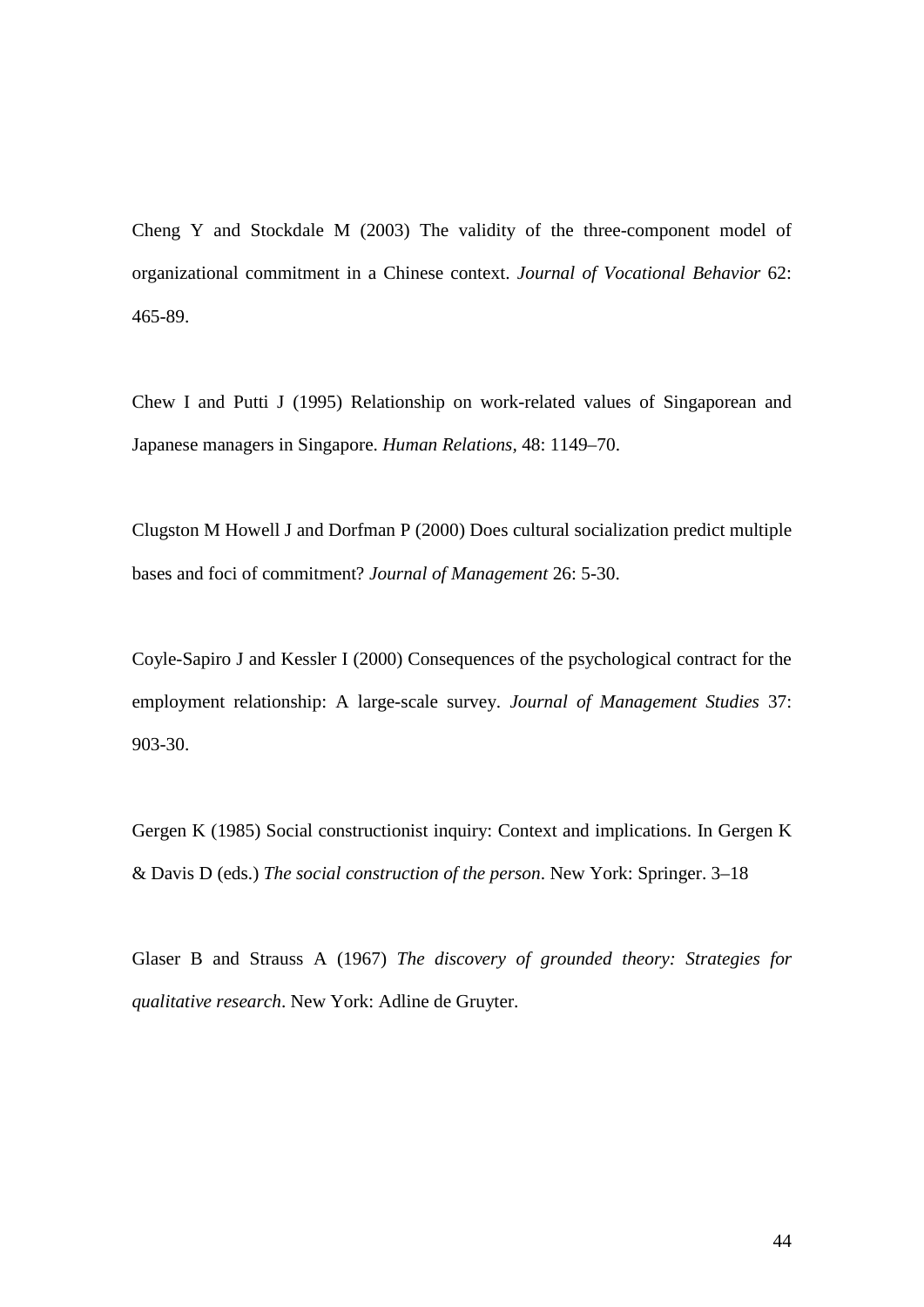Hammersley M and Atkinson P (1990) *Ethnographic Principles in Practice.* London: Routledge.

Herscovitch L and Meyer J (2002) Commitment to organizational change: Extension of a three-component model. *Journal of Applied Psychology* 87: 474-87.

Gellatly I Meyer J and Luchak A (2006) Combined effects of the three commitment components on focal and discretionary behaviors: A test of Meyer and Herscovitch's propositions. *Journal of Vocational Behavior* 69: 331–45.

Hofstede G (1980) *Culture's Consequences: International Differences in Work-related Values.* London: Sage, London.

Jaros S (1997) An assessment of Meyer and Allen's (1991) three-component model of organizational commitment and turnover intentions. *Journal of Vocational Behavior* 51: 319-37.

Johnson J and O'Leary-Kelly, A (2003) The effects of psychological contract breach and organizational cynicism: Not all social exchange violations are created equal. *Journal of Organizational Behavior* 24: 627-47.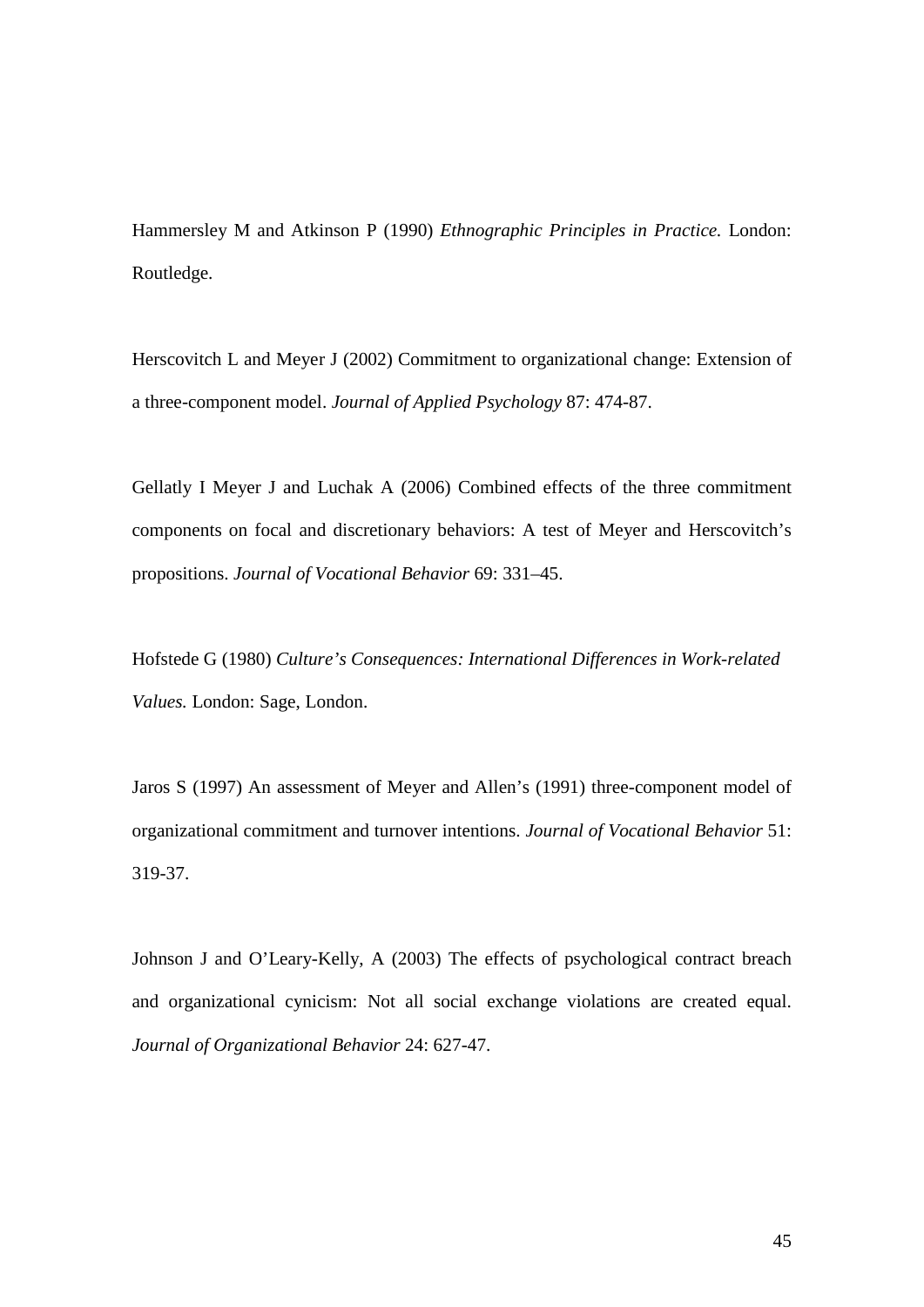Johnson R and Chang C (2006) 'I' is to continuance as 'We' is to affective: The relevance of the self-concept for organizational commitment. *Journal of Organizational Behavior* 27: 549-70.

Karassavidou E and Markovits Y (1994) Job satisfaction, job security, trust and commitment in the Greek workplace. In European Association of Labour Economists (eds) *Models of Labour Market, Efficiency Wages/ Organizational Effects on Employment and Earnings 6,* Warsaw: Warsaw School of Economics.

Knippenberg van D and Sleebos E (2006) Organizational identification versus organizational commitment: Self-definition, social exchange and job attitudes. *Journal of Organizational Behavior* 27: 571-84.

Ko J Price, J and Mueller C (1997) Assessment of Meyer and Allen's three-component model of organizational commitment in South Korea. *Journal of Applied Psychology* 82: 961−73.

Lee T Ashford S Walsh J and Mowday R (1992) Commitment propensity, organizational commitment and voluntary turnover: A longitudinal study of organizational entry processes. *Journal of Management* 18: 15-32.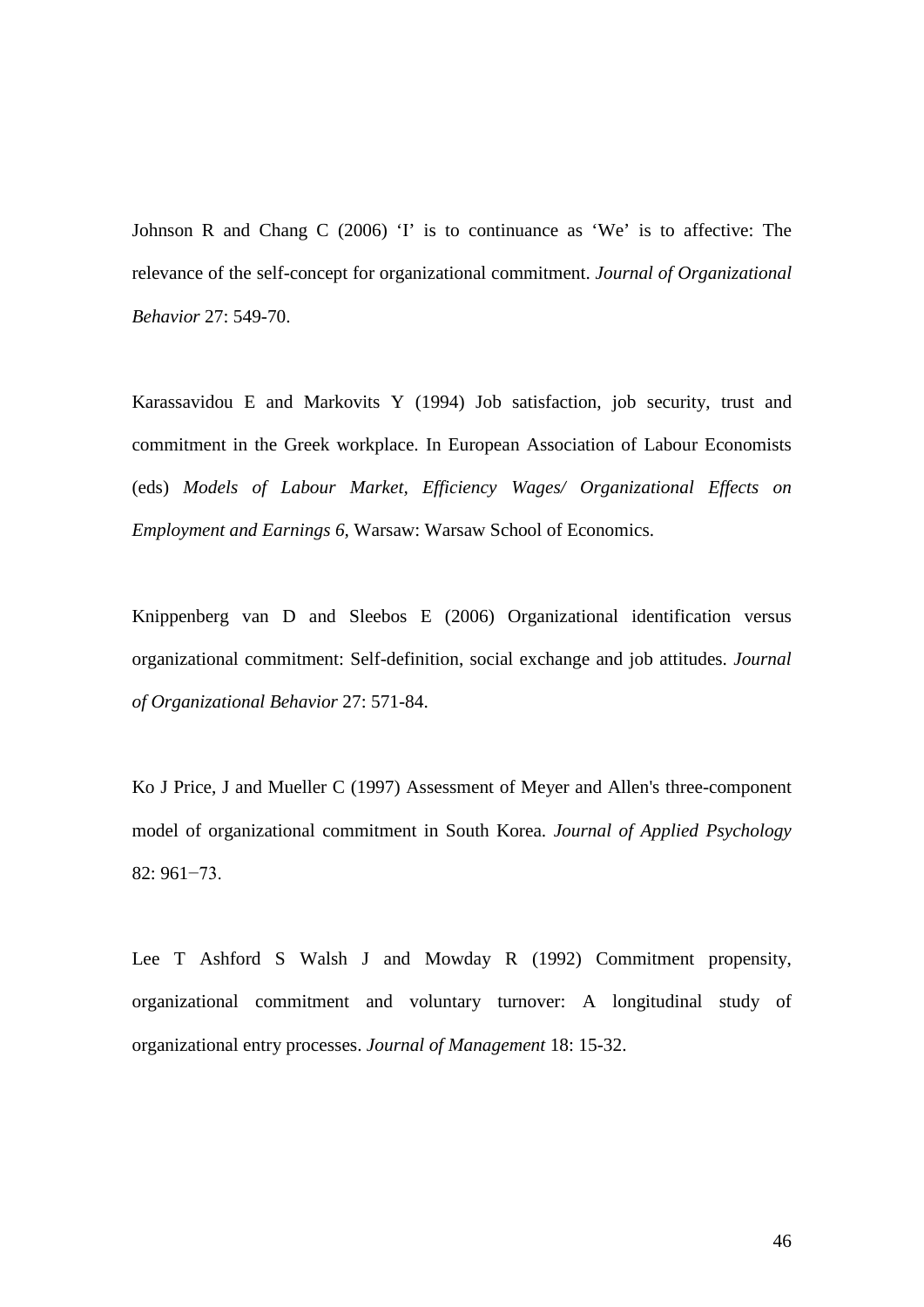Lord R Brown D and Freiberg S (1999) Understanding the dynamics of leadership: The role of follower self-concepts in the leader/follower relationship. *Organizational Behavior and Human Decision Processes* 78: 167-203.

Markovits Y Davis A and Van Dick R (2007) Organizational Commitment Profiles and Job Satisfaction among Greek Private and Public Sector Employees. *International Journal of Cross Cultural Management* 7: 77-99.

Meyer P and Allen J (1984) Testing the side-bet theory of organizational commitment: Some methodological considerations. *Journal of Applied Psychology* 69: 372−78.

Meyer P and Allen J (1991) A three-component conceptualization of organizational commitment. *Human Resource Management Review* 1*:* 61−89.

Meyer P Stanley D Herscovitch L and Topolnytsky L (2002) Affective, continuance and normative commitment to the organization: A meta-analysis of antecedents, correlates and consequences. *Journal of Vocational Behavior* 61*:* 20-52.

Morrow P and McElroy J (1987) Work commitment and job satisfaction over three career stages. *Journal of Vocational Behavior* 30: 330-46.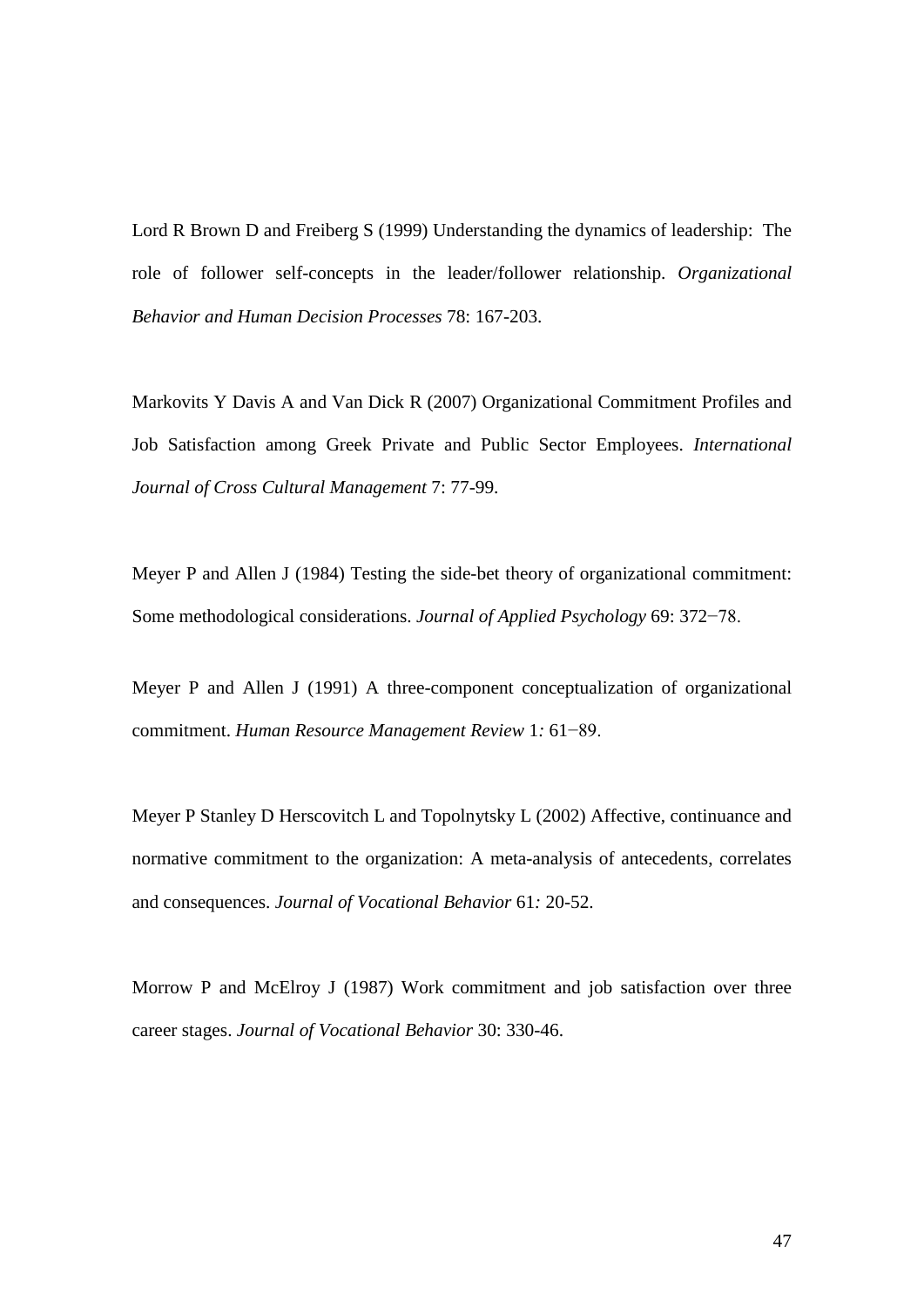Meyer J and Allen N (1991) A three-component conceptualization of organizational commitment. *Human Resources Management Review* 1: 61-89.

Meyer J and Allen N (1997) *Commitment in the workplace: Theory, research and application.* Thousand Oaks CA: Sage.

Meyer J Allen N and Topolnytsky L (1998) Commitment in a changing world of work. *Canadian Psychology* 39: 83-93.

Meyer J Bobocel D and Allen N (1991) Development of organizational commitment during the first year of employment: A longitudinal study of pre- and post-entry influences. *Journal of Management* 17: 717-33.

Meyer J and Herscovitch L (2001) Commitment in the workplace: Toward a general model. *Human Resource Management Review* 11: 299-326.

Mowday R Porter L and Steers R (1982) *Employee-organization linkages: The psychology of commitment, absenteeism and turnover*. N.Y.: Academic Press.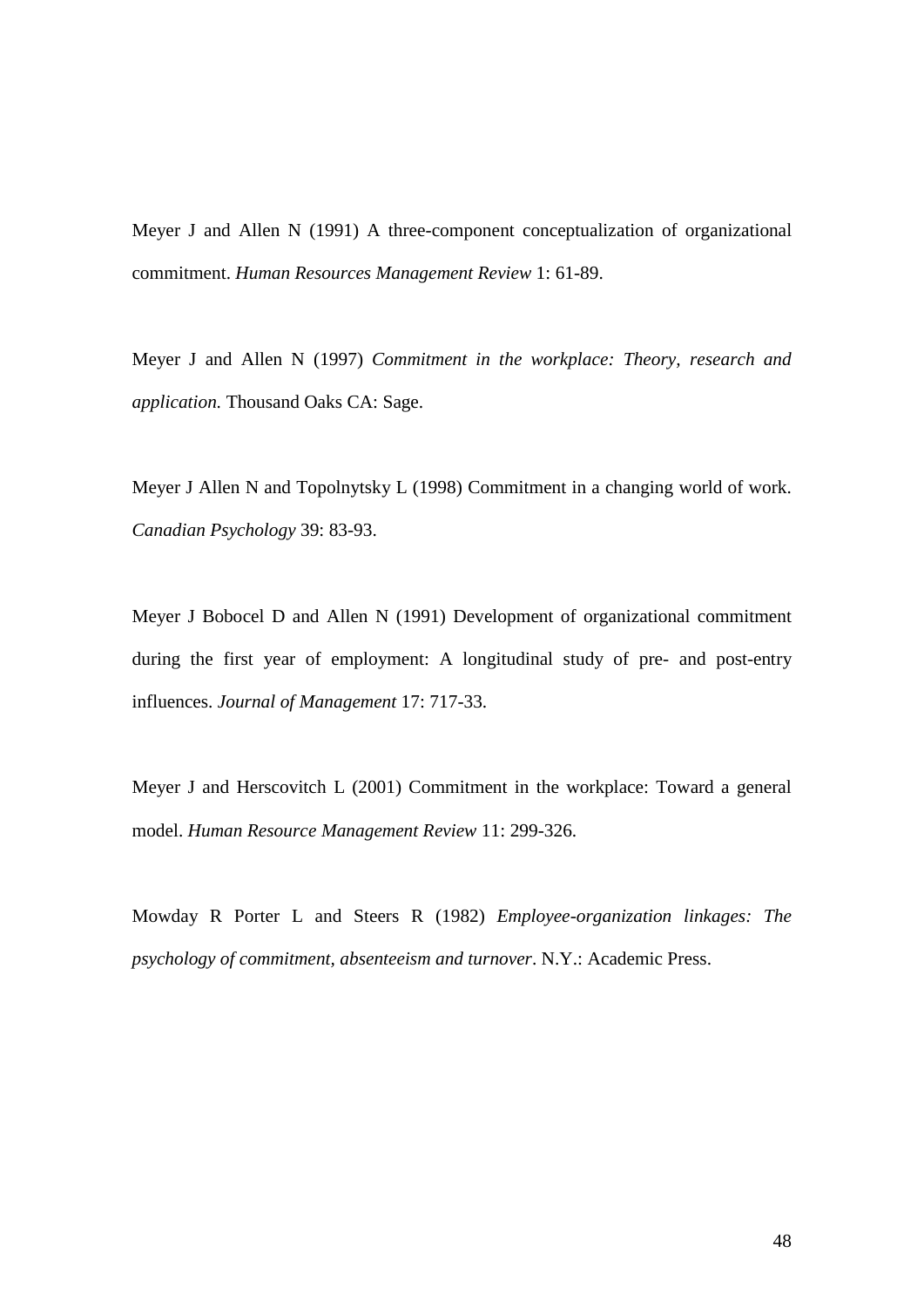O'Reilly C and Chatman J (1986) Organizational commitment and psychological attachment: The effects of compliance, identification and internalization on prosocial behavior. *Journal of Applied Psychology* 71: 492−99.

Ostroff C and Kozlowski S (1992) Organizational socialization as a learning process: The role of information acquisition. *Personnel Psychology* 45: 849-74.

Palich L Horn P and Griffeth R (1995). Managing in the International Context: Testing Cultural Generality of Sources of Commitment to Multinational Enterprises. *Journal of Management* 21: 671-90.

Parker I (2002) *[Critical Discursive Psychology](http://www.waterstones.com/waterstonesweb/displayProductDetails.do?sku=4914916)*. London: Palgrave Macmillan.

Ronen S and Shenkar O (1985) Clustering countries on attitudinal dimensions: A review and synthesis. *Academy of Management Review* 10: 435-54.

Rousseau D (1995) *Psychological contracts in organizations.* Thousand Oaks, CA: Sage.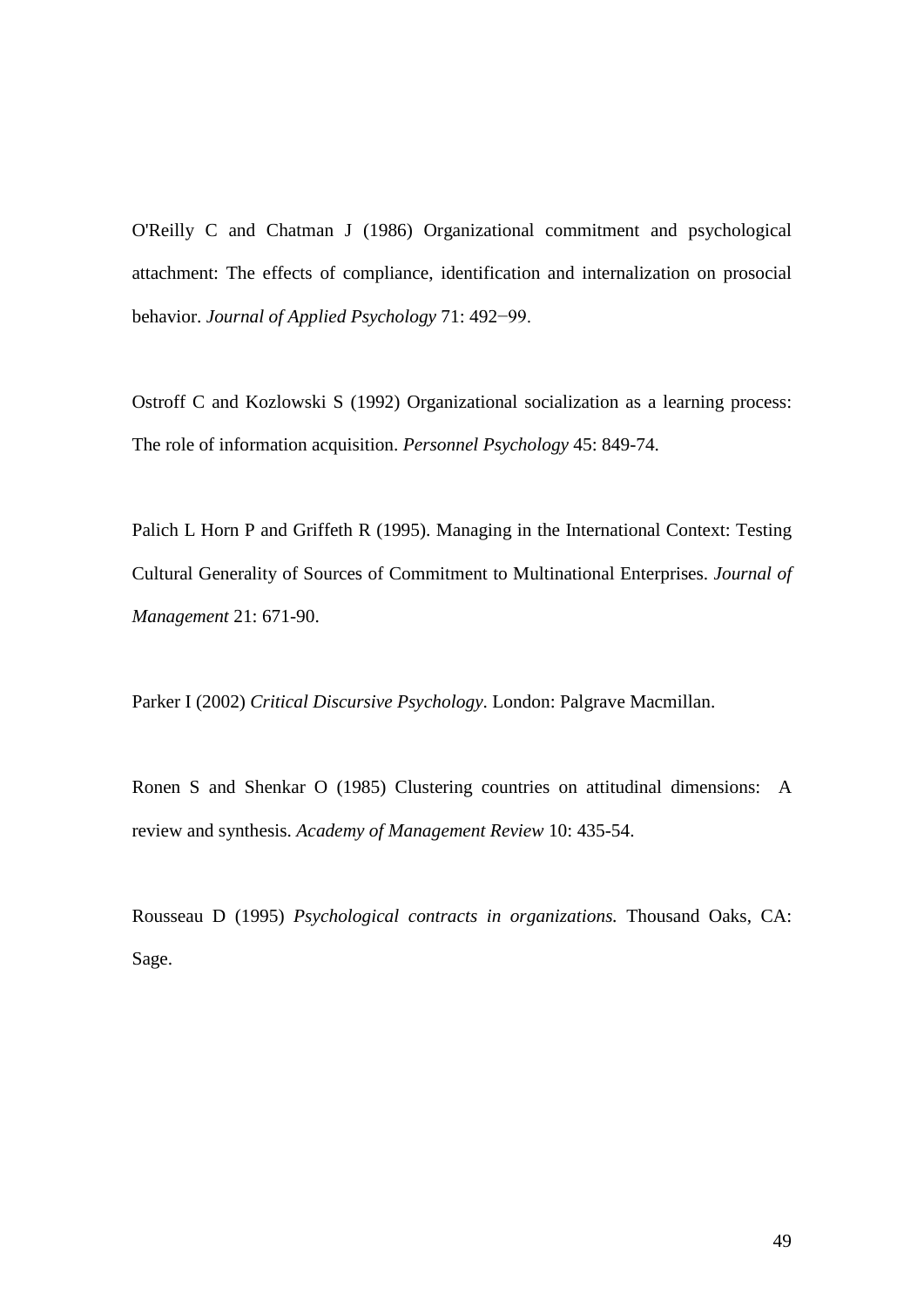Rousseau D (1998) The 'problem' of the psychological contract considered. *Journal of Organizational Behavior* 19: 665–71.

Rousseau D and Wade-Benzoni K (1995) Changing individual–organization attachments: A two-way street. In Howard A (ed.) *The changing nature of work.* San Francisco: Jossey-Bass, 290-322.

Sheldon M (1971) Investments and involvements as mechanisms producing commitment to the organization. *Administrative Science Quarterly* 16: 143-50.

Smith P Peterson M and Schwartz S (2002) Cultural values, sources of guidance and their relevance to management behaviour: A 47-nation study. *Journal of Cross-Cultural Psychology* 33: 188-208.

Strauss A and Corbin J (1998) *Basics of qualitative research: Techniques and procedures for developing grounded theory*. Thousand Oaks CA: Sage.

Sturges J Conway N Guest D and Liefooghe A (2005) Managing the career deal: The psychological contract as a framework for understanding career management,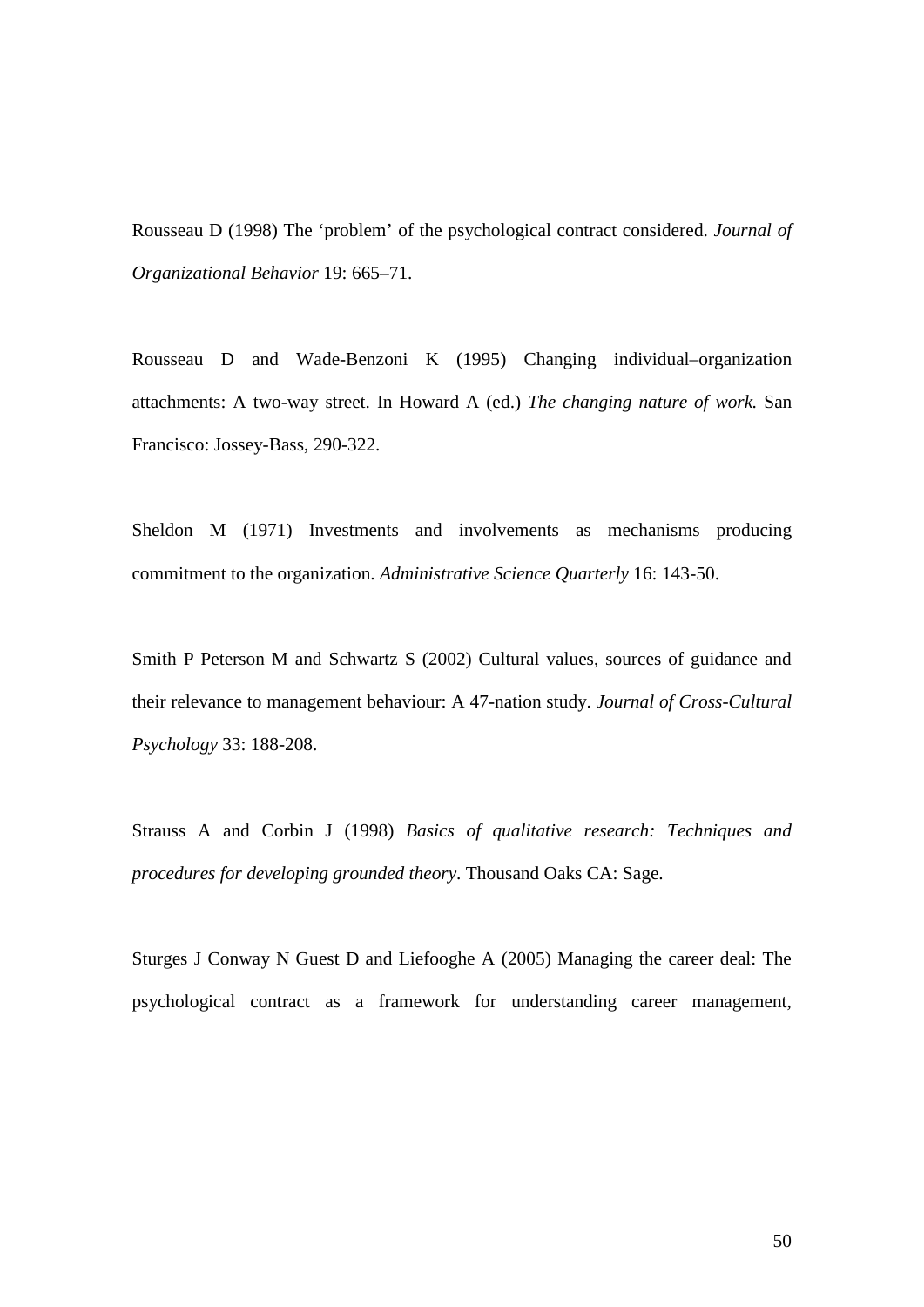organizational commitment and work behaviour. *Journal of Organizational Behaviour* 26: 821–38.

Tajfel H and Turner J (1986) The social identity theory of intergroup behavior. In Worchel S and Austin W (eds.) *Psychology of Intergroup Relations* (2<sup>nd</sup> ed). Chicago: Nelson-Hall. 7-24.

Triandis H (1989) The self and social behaviour in differing cultural contexts. *Psychological Review* 98: 506-20.

Vandenberg R and Self R (1993) Assessing newcomer's changing commitments to the organization during the first three months of work. *Journal of Applied Psychology* 78: 557-68.

Wasti S (2005) Commitment profiles: Combinations of organization commitment forms and job outcomes. *Journal of Vocational Behavior* 67: 290-308.

Weber M (1964) *The Theory of Social and Economic Organization.* NY: The Free Press.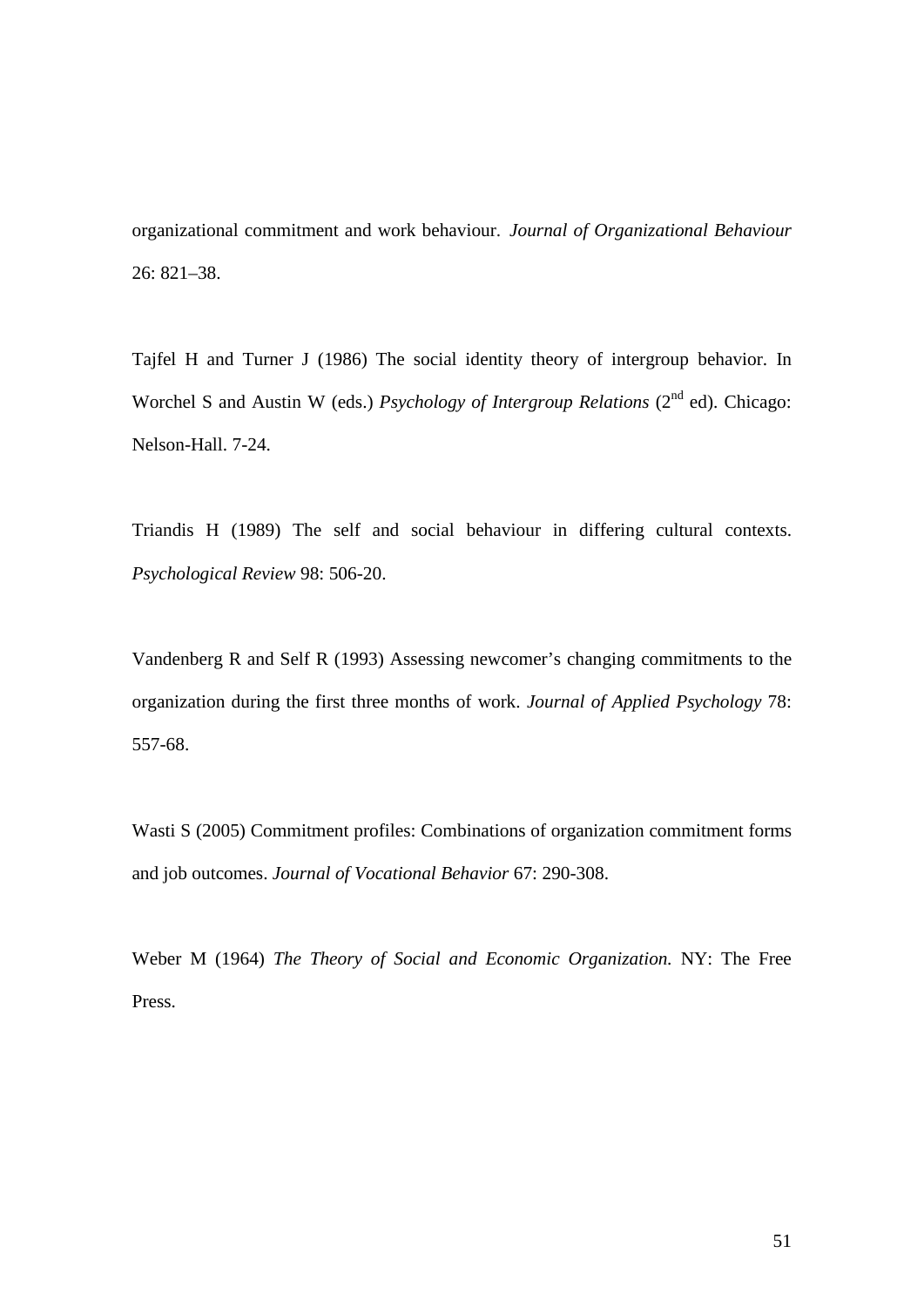| <b>GROUPS</b> | Recent-tenured       | Medium-term tenured  | Long-term tenured     |
|---------------|----------------------|----------------------|-----------------------|
|               | 2-3 years tenure     | 6-8 years tenure     | 15-18 years tenure    |
| Women         | $3(2 \text{ years})$ | $1(6 \text{ years})$ | $2(15 \text{ years})$ |
|               | $3(3 \text{ years})$ | 3 (7 years)          | $1(17 \text{ years})$ |
|               |                      | $2(8 \text{ years})$ | $3(18 \text{ years})$ |
| Men           | $2(3 \text{ years})$ | $2(8 \text{ years})$ | $1(15 \text{ years})$ |
|               |                      |                      | $2(18 \text{ years})$ |

**Table 1. Study Participants**